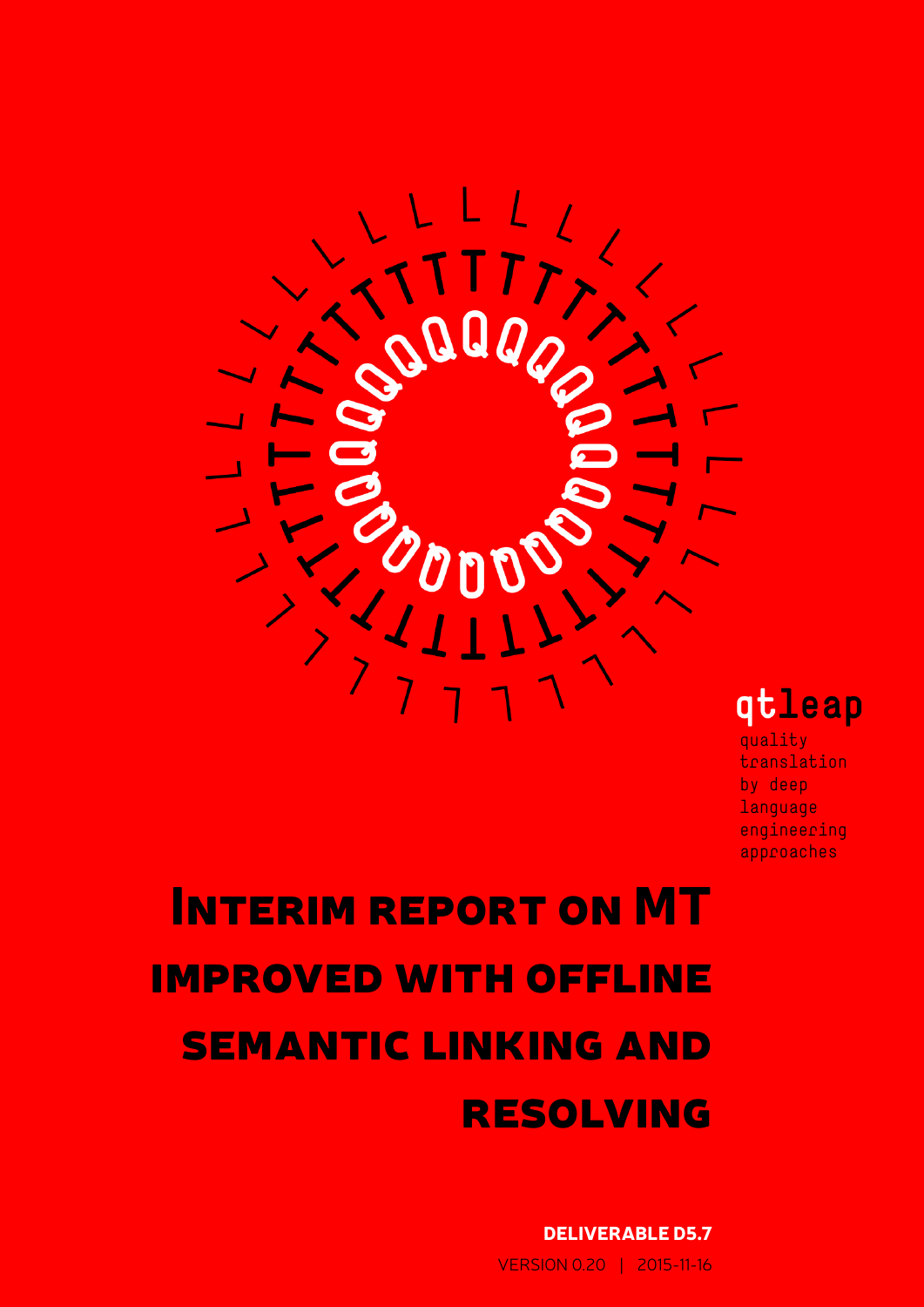## **QTLeap**

Machine translation is a computational procedure that seeks to provide the translation of utterances from one language into another language.

Research and development around this grand challenge is bringing this technology to a level of maturity that already supports useful practical solutions. It permits to get at least the gist of the utterances being translated, and even to get pretty good results for some language pairs in some focused discourse domains, helping to reduce costs and to improve productivity in international businesses.

There is nevertheless still a way to go for this technology to attain a level of maturity that permits the delivery of quality translation across the board.

The goal of the QTLeap project is to research on and deliver an articulated methodology for machine translation that explores deep language engineering approaches in view of breaking the way to translations of higher quality.

The deeper the processing of utterances the less language-specific differences remain between the representation of the meaning of a given utterance and the meaning representation of its translation. Further chances of success can thus be explored by machine translation systems that are based on deeper semantic engineering approaches.

Deep language processing has its stepping-stone in linguistically principled methods and generalizations. It has been evolving towards supporting realistic applications, namely by embedding more data based solutions, and by exploring new types of datasets recently developed, such as parallel DeepBanks.

This progress is further supported by recent advances in terms of lexical processing. These advances have been made possible by enhanced techniques for referential and conceptual ambiguity resolution, and supported also by new types of datasets recently developed as linked open data.

The project QTLeap explores novel ways for attaining machine translation of higher quality that are opened by a new generation of increasingly sophisticated semantic datasets and by recent advances in deep language processing.

**www.qtleap.eu**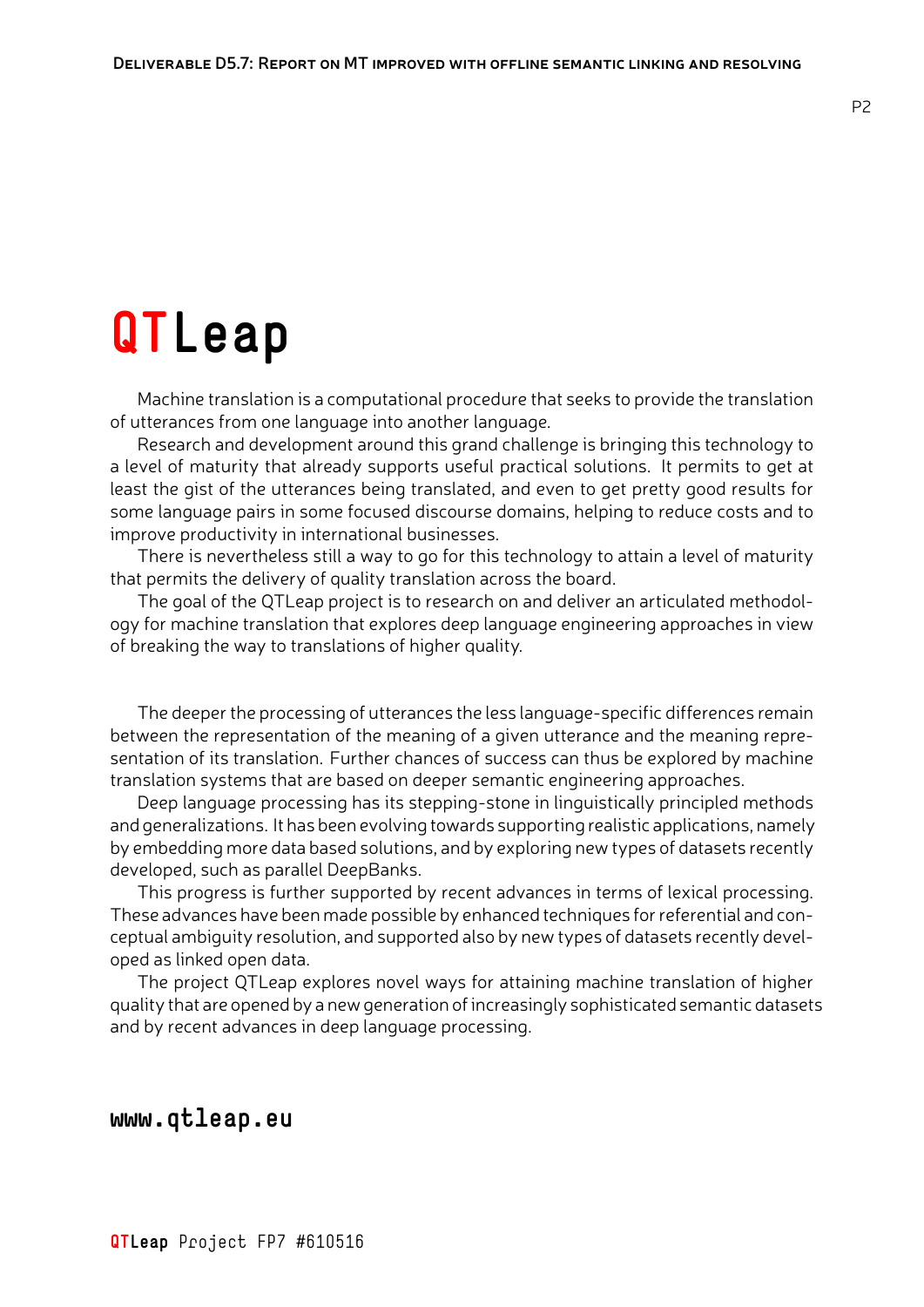## Funded by

QTLeap is funded by the 7th Framework Programme of the European Commission.



## Supported by

And supported by the participating institutions:



Higher Functions, Lda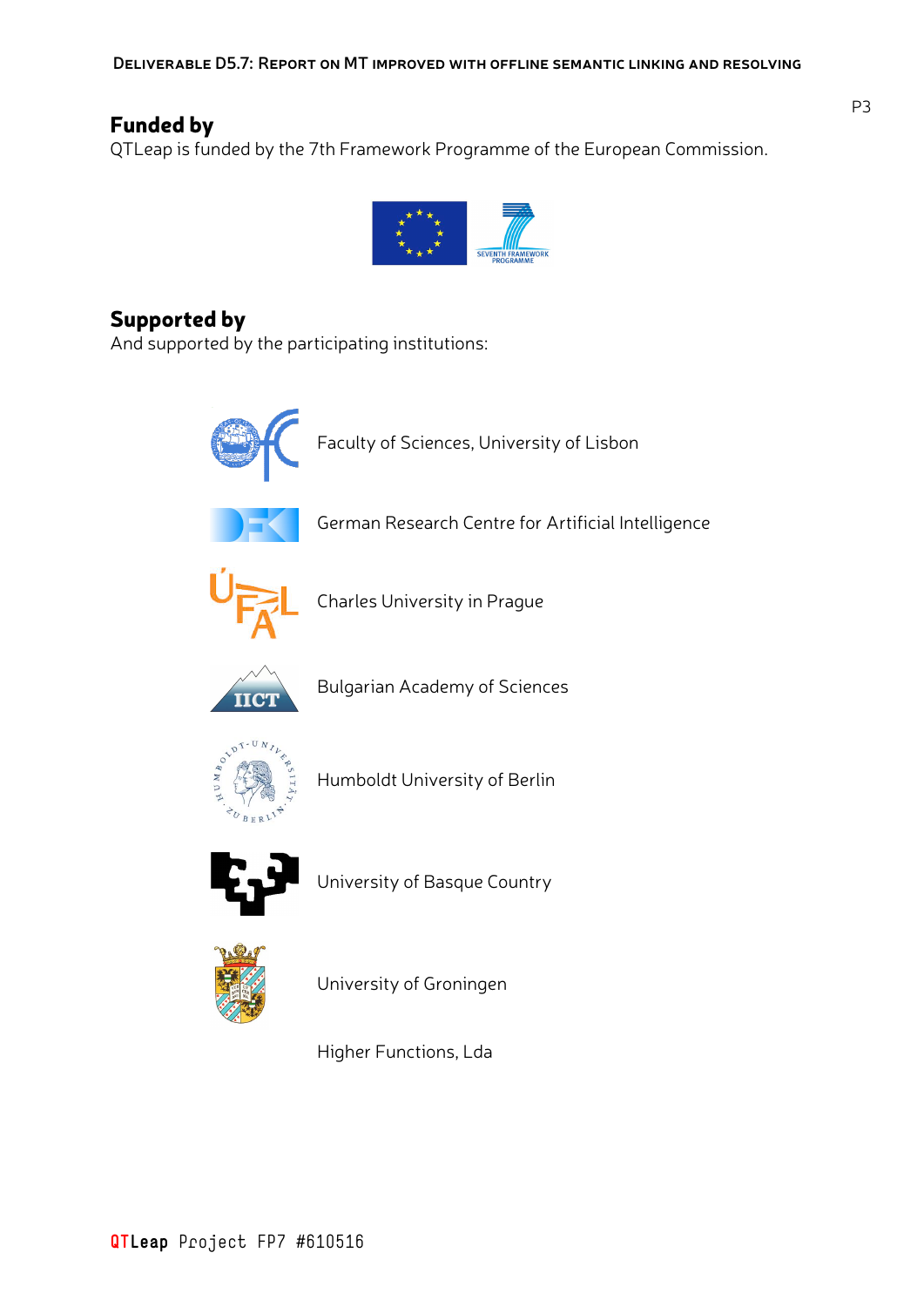## Revision history

| Version           | Date               | Authors                   | Organisation         | Description                         |
|-------------------|--------------------|---------------------------|----------------------|-------------------------------------|
| 0.1               | July 1, 2015       | Martin Popel              | <b>CUNI</b>          | First draft                         |
| $\overline{0.2}$  | August 30, 2015    | Michal Novák              | <b>CUNI</b>          | Section on gazetteers               |
| 0.3               | September 2, 2015  | Eneko Agirre              | <b>UPV/EHU</b>       | Structure                           |
| $\overline{0.4}$  | September 3, 2015  | <b>Steven Neale</b>       | <b>FCUL</b>          | Experiments 5.4.1                   |
| $\overline{0.5}$  | September 7, 2015  | Aljoscha Burchardt        | <b>DFKI</b>          | Additional                          |
|                   |                    |                           |                      | experiments on                      |
|                   |                    |                           |                      | German                              |
| 0.6               | September 25, 2015 | <b>Martin Popel</b>       | <b>CUNI</b>          | Results                             |
| 0.7               | September 28, 2015 | Gorka Labaka              | UPV/EHU              | Additional                          |
|                   |                    |                           |                      | experiments on word                 |
|                   |                    |                           |                      | senses and NE                       |
| 0.8               | October 19, 2015   | Arantxa Otegi, Nora       | UPV/EHU              | Evaluation of Basque                |
| 0.9               | October 20, 2015   | Aranberri<br>Michal Novák | <b>CUNI</b>          | <b>LRTs</b><br>Extra experiments on |
|                   |                    |                           |                      | coreference                         |
| 0.10              | October 20, 2015   | <b>Steven Neale</b>       | <b>FCUL</b>          | Evaluation of                       |
|                   |                    |                           |                      | Portuguese LRTs                     |
| $\overline{0.11}$ | October 25, 2015   | Michal Novák              | <b>CUNI</b>          | Revising the whole                  |
|                   |                    |                           |                      | D5.7                                |
| 0.12              | October 26, 2015   | Gorka Labaka              | UPV/EHU              | Additional                          |
|                   |                    |                           |                      | experiments on                      |
|                   |                    |                           |                      | domain corpora from                 |
|                   |                    |                           |                      | Wikipedia                           |
| 0.13              | October 26, 2015   | <b>Steven Neale</b>       | <b>FCUL</b>          | Revising section on                 |
|                   |                    |                           |                      | Experiments 5.4.1                   |
| 0.14              | October 26, 2015   | Rosa Del Gaudio           | HF                   | Adding information on               |
| 0.15              | October 26, 2015   | Gertjan van Noord         | UG                   | Wikipedia gazetteers                |
|                   |                    |                           |                      | Adding concepts in<br>en->nl        |
| 0.16              | October 29, 2015   | Kiril Simov               | <b>IICT-BAS</b>      | Adding experiments                  |
|                   |                    |                           |                      | for Bulgarian                       |
| 0.17              | November 1, 2015   | Michal Novák              | <b>CUNI</b>          | Checking formal                     |
|                   |                    |                           |                      | aspects                             |
| 0.18              | November 7, 2015   | <b>Will Roberts</b>       | <b>UBER</b>          | Add multiword                       |
|                   |                    |                           |                      | experiment                          |
| 0.19              | November 12, 2015  | <b>Kiril Simov</b>        | <b>IICT-BAS</b>      | Last details for                    |
|                   |                    |                           |                      | Bulgarian                           |
| 0.20              | November 12, 2015  | Eneko Agirre, Martin      | <b>UPV/EHU, CUNI</b> | Reaction to internal                |
|                   |                    | Popel                     |                      | review, final editing               |

#### **Statement of originality**

This deliverable contains original unpublished work except where clearly indicated otherwise. Acknowledgement of previously published material and of the work of others has been made through appropriate citation, quotation or both.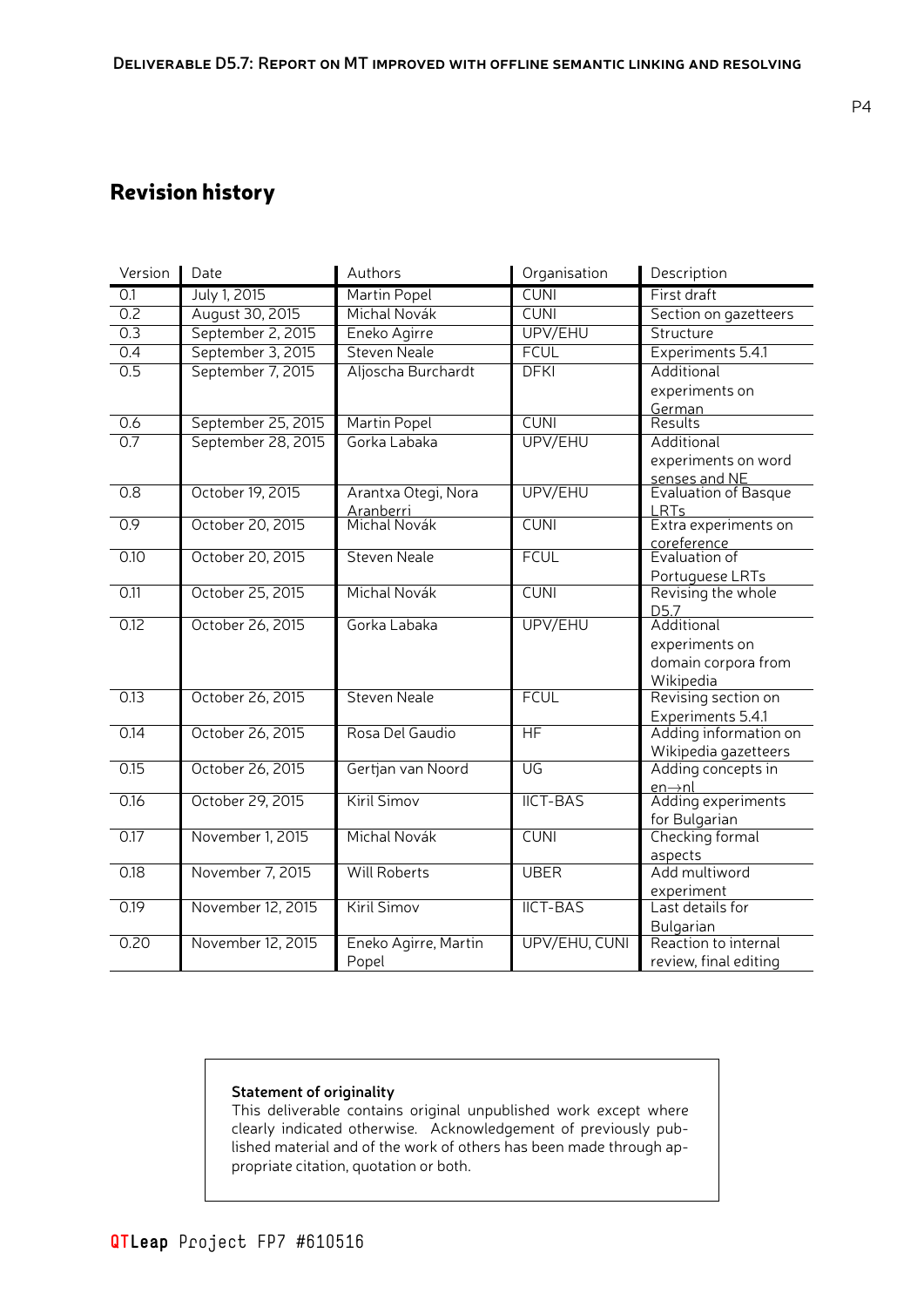

## Interim report on MT improved with offline semantic linking and resolving

DOCUMENT QTLEAP-2015-D5.7 EC FP7 PROJECT #610516

## **DELIVERABLE D5.7**

*completition* FINAL *status* **SUBMITTED** *dissemination level* PUBLIC

*responsible* Eneko Agirre (WP5 Coordinator) *reviewer* Gertjan van Noord *contributing partners* UPV/EHU, FCUL, DFKI, CUNI, IICT-BAS, UBER, UG, HF

*authors* Martin Popel, Michal Novák, Eneko Agirre, Nora Aranberri, Gorka Labaka, Arantxa Otegi, Roman Sudarikov, Steven Neale, João Silva, António Branco, Aljoscha Burchardt, Kiril Simov, Gertjan van Noord, Rosa del Gaudio, Will ROBERTS, MARKUS EGG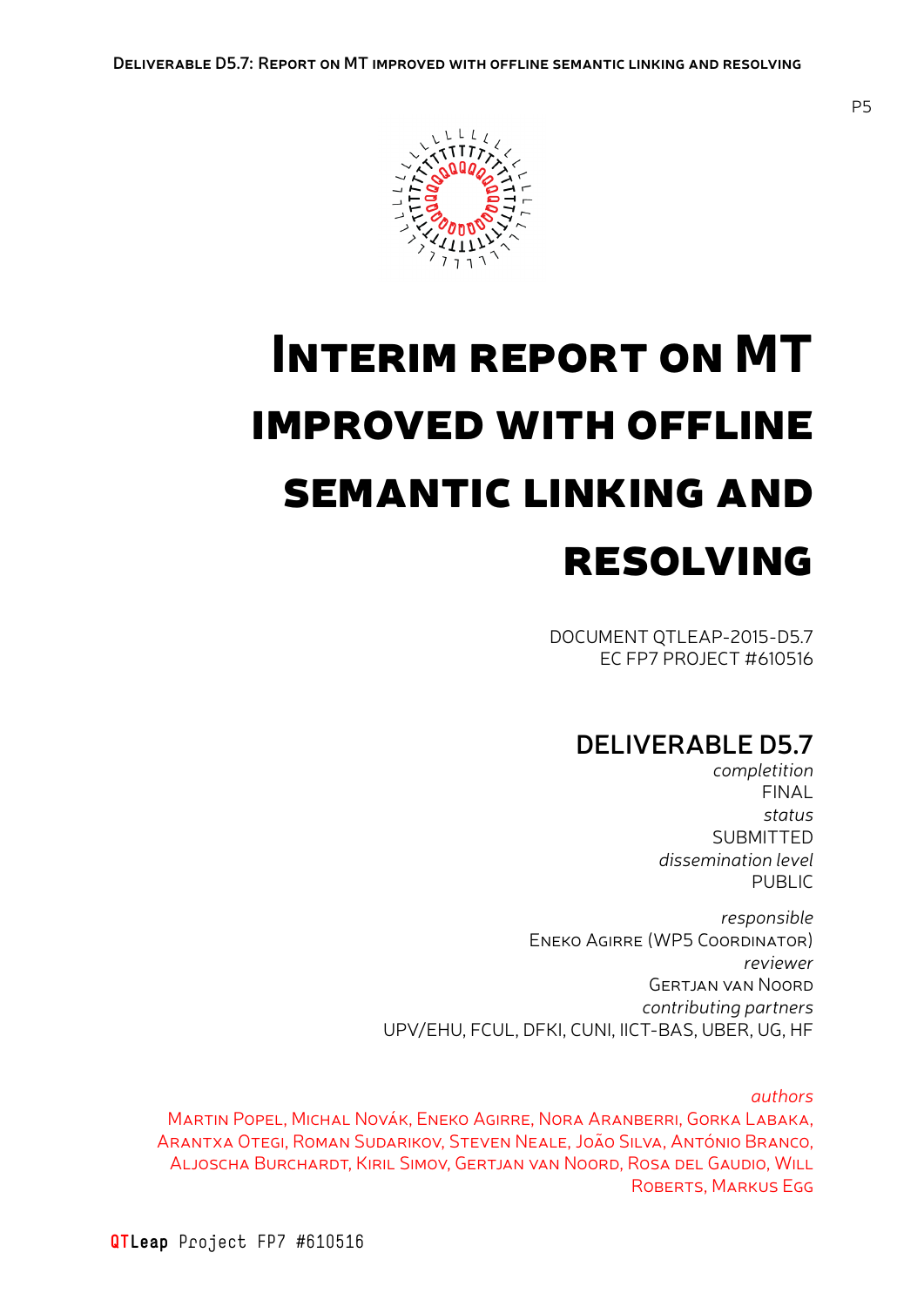P6

© all rights reserved by FCUL on behalf of QTLeap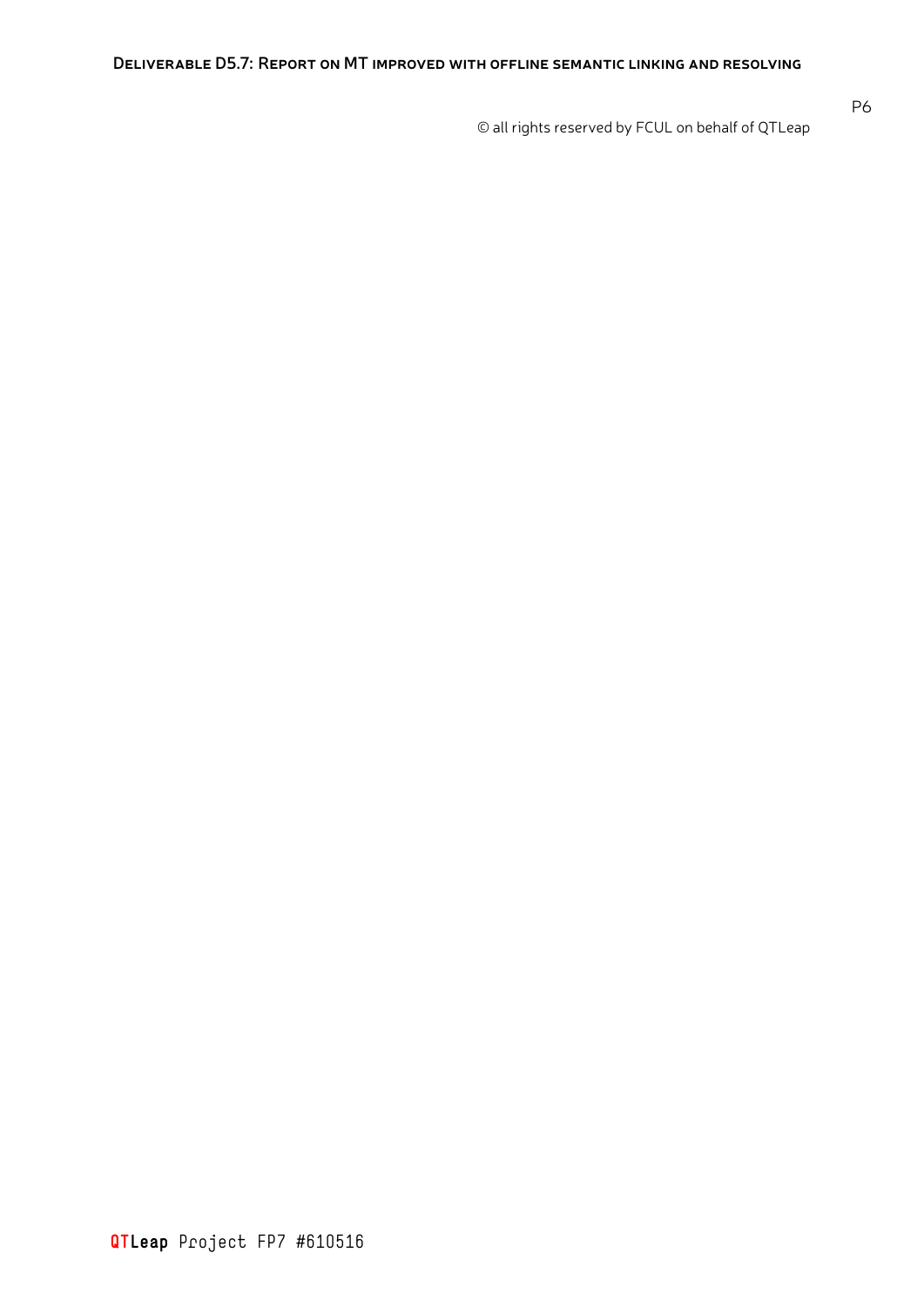## **Contents**

| $\mathbf{1}$            |                                        | Introduction                                                                                                                                                                                                                                                                                                                                                | 9                                      |
|-------------------------|----------------------------------------|-------------------------------------------------------------------------------------------------------------------------------------------------------------------------------------------------------------------------------------------------------------------------------------------------------------------------------------------------------------|----------------------------------------|
| $\overline{2}$          | 2.1<br>2.2<br>2.3                      | Experiments 5.4.1: Replacing words by concepts                                                                                                                                                                                                                                                                                                              | 11<br>11<br>12<br>13                   |
| 3                       | 3.1<br>3.2<br>3.3<br>3.4<br>3.5        | Experiments 5.4.2: Enriching word representations<br>Enriching words with concepts in en $\rightarrow$ pt TectoMT<br>Enriching words with concepts in en $\leftrightarrow$ bg Deep Factored MT<br>Enriching words with concepts in en $\rightarrow$ es Moses<br>Enriching words with distributional representations in en $\rightarrow$ cs TectoMT $\,$ . . | 14<br>15<br>17<br>20<br>22<br>23       |
| $\overline{\mathbf{4}}$ | 4.1<br>4.2<br>4.3<br>4.4<br>4.5<br>4.6 | Experiments 5.4.3: creation of specialized lexicons from corpora<br>"Fixed" entities (HidelT) $\ldots \ldots \ldots \ldots \ldots \ldots \ldots \ldots \ldots$<br>Experiments on domain corpora from Wikipedia                                                                                                                                              | 25<br>25<br>26<br>29<br>30<br>32<br>35 |
| $5\overline{)}$         | 5.1<br>5.2                             | <b>Experiments on coreference</b><br>Using coreference to impose target-language grammar rules<br>Using coreference for transferring semantic information $\ldots \ldots \ldots$                                                                                                                                                                            | 36<br>36<br>38                         |
| 6                       | 6.1<br>6.2<br>6.3                      | Experiments on multiwords<br>Acquisition of multiword expression candidate lists<br>Initial experiments incorporating multiwords in TectoMT                                                                                                                                                                                                                 | 40<br>40<br>41<br>42                   |
| $\overline{\mathbf{7}}$ |                                        | Experiments with Qualitative MT on en $\rightarrow$ de                                                                                                                                                                                                                                                                                                      | 46                                     |
| 8                       |                                        | Results of lexical semantics on Pilot 2 systems                                                                                                                                                                                                                                                                                                             | 49                                     |
| 9                       | 9.1                                    | <b>Evaluation of LRTs</b><br>9.1.1<br>9.1.2<br>9.1.3<br>9.1.4                                                                                                                                                                                                                                                                                               | 52<br>52<br>52<br>52<br>52<br>52       |
|                         | 9.2                                    | Czech<br>9.2.1<br>9.2.2<br><b>WSD</b><br>9.2.3                                                                                                                                                                                                                                                                                                              | 53<br>53<br>53<br>53                   |
|                         | 9.3                                    | 9.2.4<br>9.3.1                                                                                                                                                                                                                                                                                                                                              | 54<br>54<br>54                         |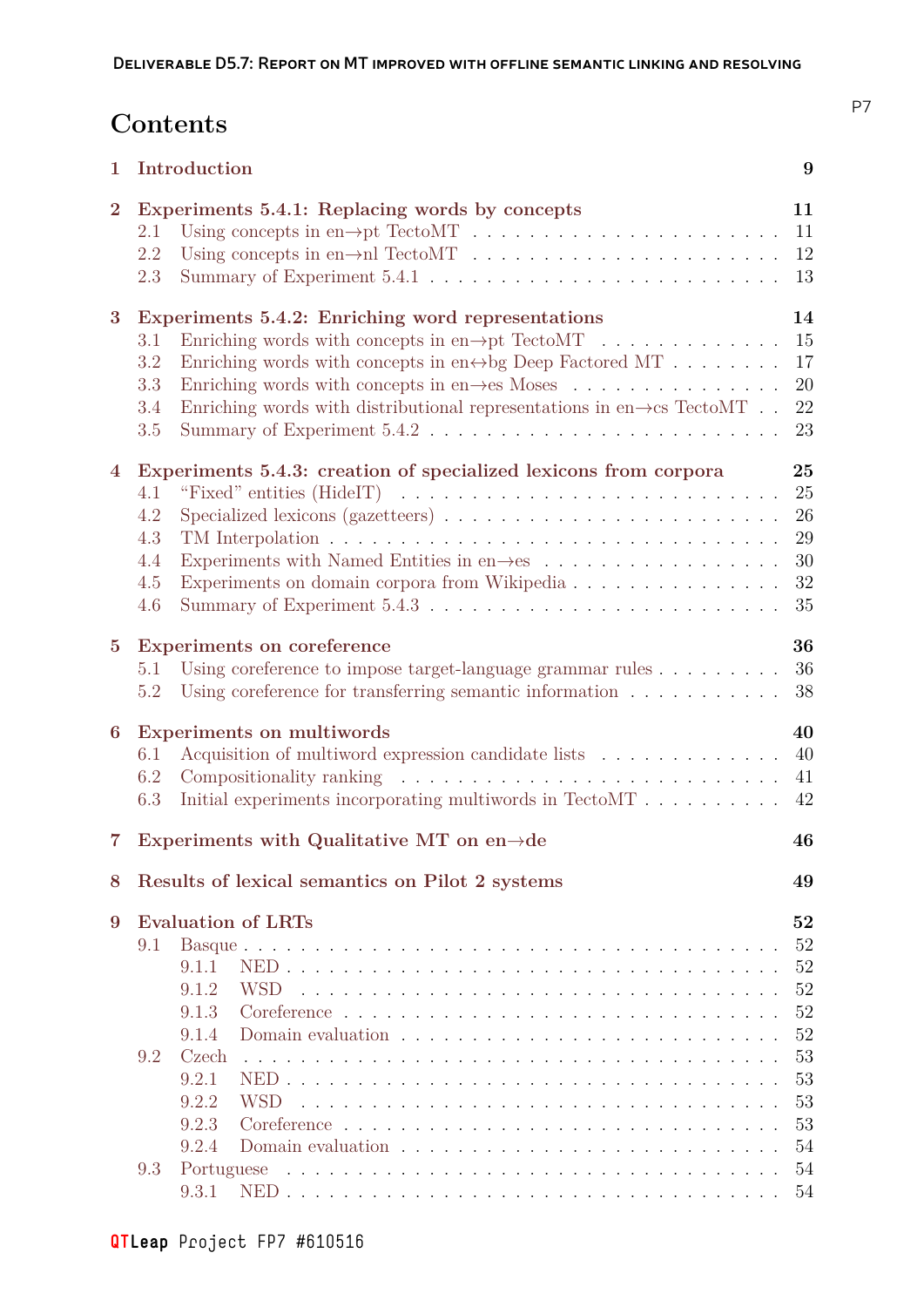|                  | 9.3.4 Domain evaluation $\ldots$ , $\ldots$ , $\ldots$ , $\ldots$ , $\ldots$ , $\ldots$ , $\ldots$ , $\ldots$ , 56 |  |
|------------------|--------------------------------------------------------------------------------------------------------------------|--|
| 10 Final remarks |                                                                                                                    |  |

P8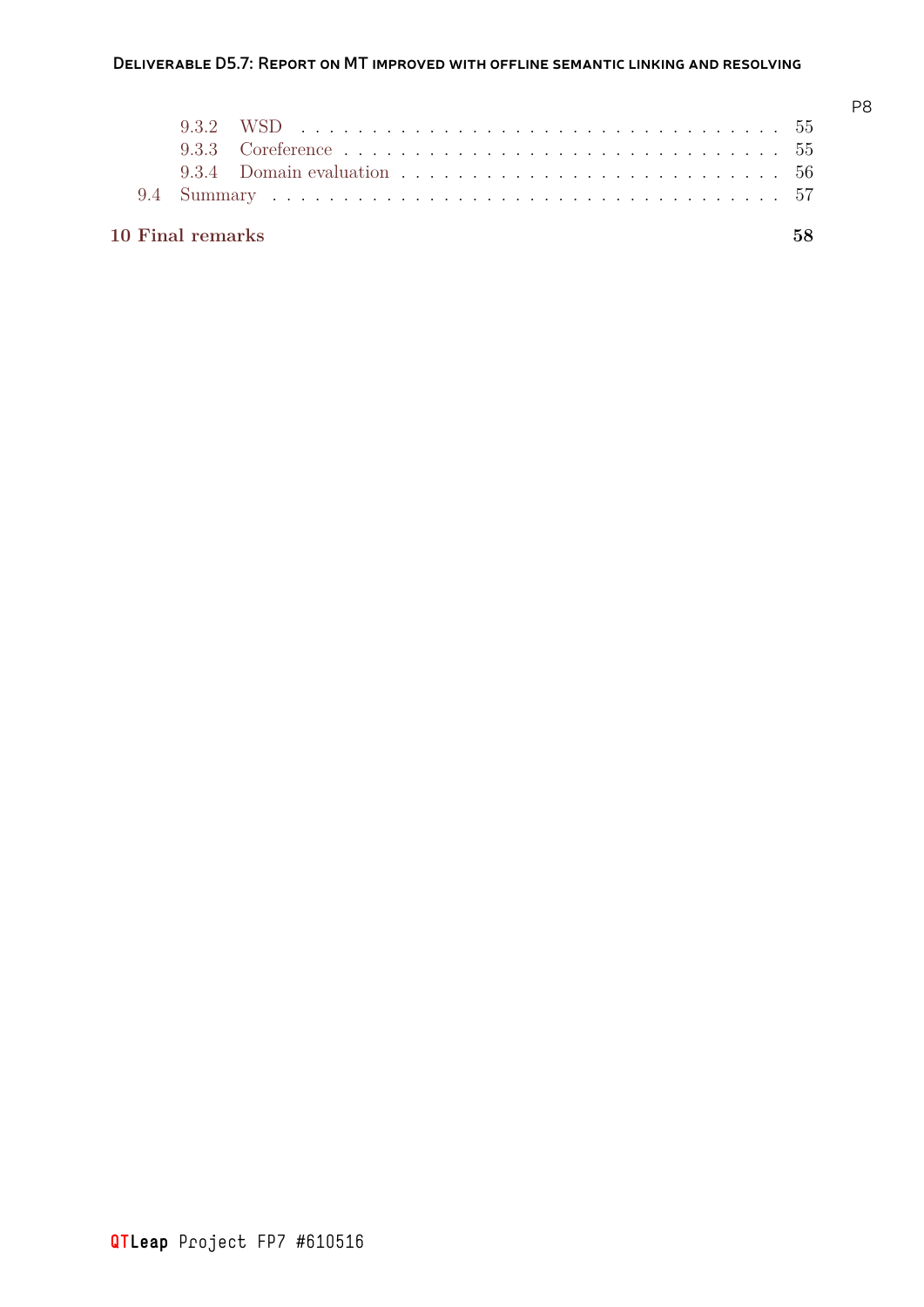## **1 Introduction**

<span id="page-8-0"></span>Deliverable 5.7 aims at providing an interim report on the improvements in Machine Translation (MT) related to the semantic linking and resolving activities in WP5 (work package 5). These activities include linguistic processors like Word Sense Disambiguation (WSD), Named-Entity Disambiguation (NED) and Coreference resolution, and Linked Open Data (LOD) resources like WordNet or DBpedia<sup>1</sup> (the LOD version of Wikipedia) for the languages covered in WP5: Basque, Bulgarian, Czech, English, Portuguese and Spanish.<sup>2</sup> The strategy is to explore and experiment with techniques that help to improve Machine Translation performance, and carry over the s[uc](#page-8-1)cessful ones to the QTLeap pilot systems.

The [m](#page-8-2)ain activities refer to the resources and tools integrated in the latest QTLeap machine translation engine (Pilot 2, described in Deliverable D2.8), which following the planning in the DoW, include:

- Replacement of words by interlingual concepts, Experiment 5.4.1, in Section 2,
- Enrichment of word representations, Experiment 5.4.2, in Section 3,
- Creation of specialized lexicons from corpora, Experiment 5.4.3, in Section 4[.](#page-10-0)

Each of the experiments above covers a number of more specific expe[ri](#page-13-0)ments, allowing to test different techniques and variations, as well as idiosyncrasies for each language pair. The most important experiments have been performed on the QTLeap MT platf[orm](#page-24-0)s, to allow easy deployment of the successful lexical semantic techniques in Pilot 2. The only exception was for en*→*es: The low results available at the time using TectoMT (see Pilot 1 results in D2.4, also in Tables 23) motivated us to perform some en*→*es experiments on an alternative platform, Moses, in addition to experiments in TectoMT. The main reasons for using the alternative platform were that improvements over an underperforming system are not scientifically informa[tive](#page-50-0), and that it is difficult to set up and evaluate progress of complex experiments using lexical semantic information when the MT platform is still under heavy development. Fortunately, at this point, Pilot 2 for en*→*es is performing well, and therefore future experiments can all be performed on the QTLeap MT platforms.

In addition to the experiments described in the DoW for this deliverable, we report additional experiments. We report on performance improvements when including coreference information (Section 5).

We also report interim work conducted in the context of WP4 (Section 6), even if this work was not to be reported until the final year of the project. The work investigates the impact of analyzing mu[lt](#page-35-0)iword expressions for machine translation (Task 4.2 in the QTLeap DoW). This encompasses the construction of lists of multiword [ex](#page-39-0)pressions in the QTLeap languages, and the running of an exploratory experiment by integrating this new resource into the TectoMT system. While this work will not be integrated in Pilot 2, the results described here point the way towards a more sophisticated architecture for multiword analysis, which could be part of Pilot 3.

We also describe MT experiments using lexical semantics performed by DFKI on en*→*de (Section 7), which is a language not covered in WP5. Let us also mention that

 $1$ http://dbpedia.org

<span id="page-8-2"></span><span id="page-8-1"></span><sup>2</sup>Although not planned in the DoW, some experiments reported in this deliverable also cover German and Dutch.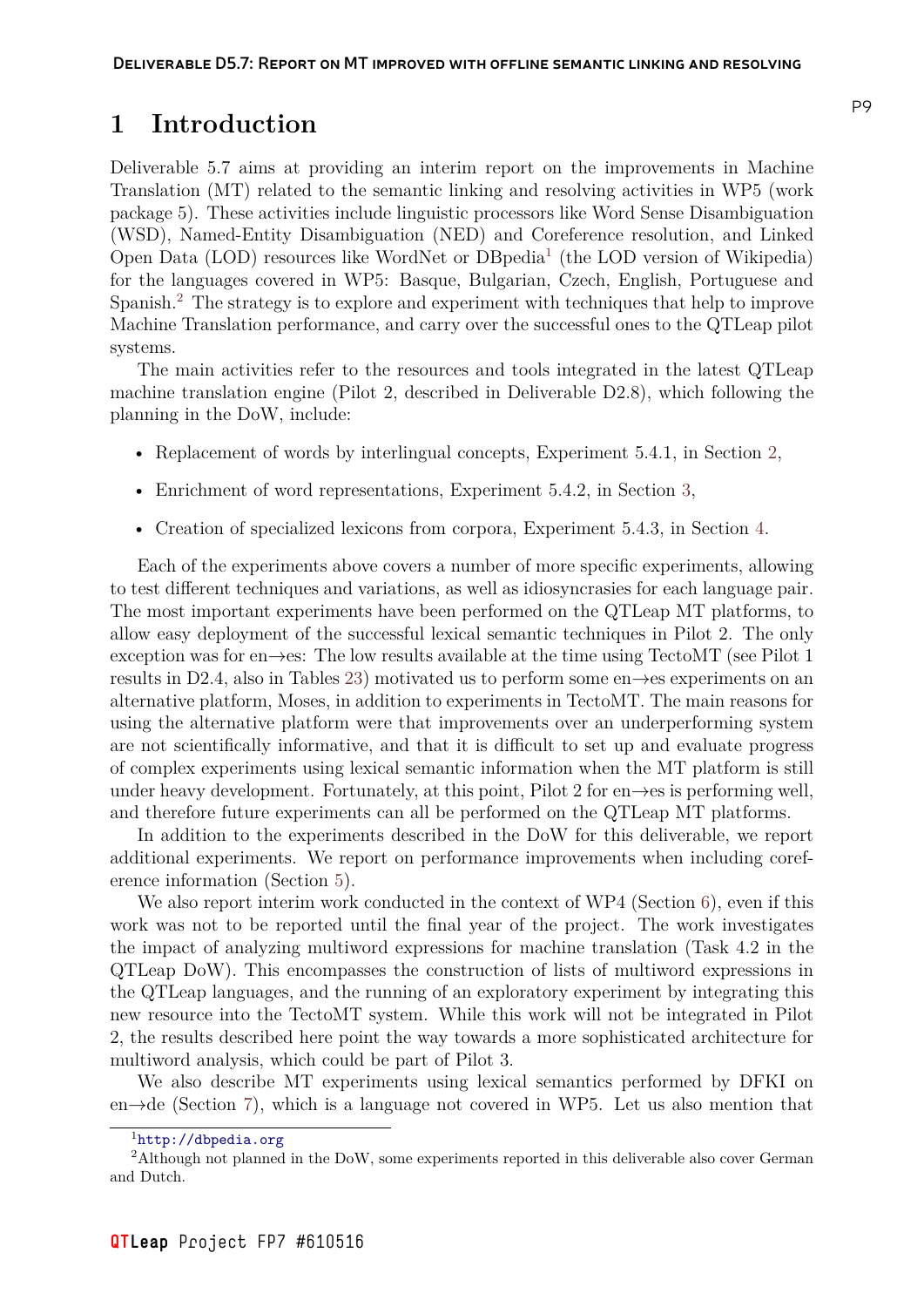Finally, we took the opportunity of this deliverable to report the evaluation of the Language Resources and Tools (LRTs) released in Deliverable D5.6. The LRTs themselves were report[ed](#page-10-0) in [D](#page-24-0)5.6, but the report on the evaluation was not planned until the final year of the project and we decided that it was more useful to report the evaluation in this deliverable.

The deliverable is structured as follows. We first describe experiments 5.4.1, 5.4.2 and 5.4.3 in Sections 2, 3 and 4, respectively. Additional experiments on coreference, multiwords and the German MT system are reported in Sections 5, 6 and 7. The performance gains for successful experiments which were included in Pilot 2 are reported in Section 8. Section 9 [r](#page-10-0)e[po](#page-13-0)rts t[he](#page-24-0) evaluation of the Basque, Czech and Portuguese LRTs. Finally, Section 10 contains the final remarks.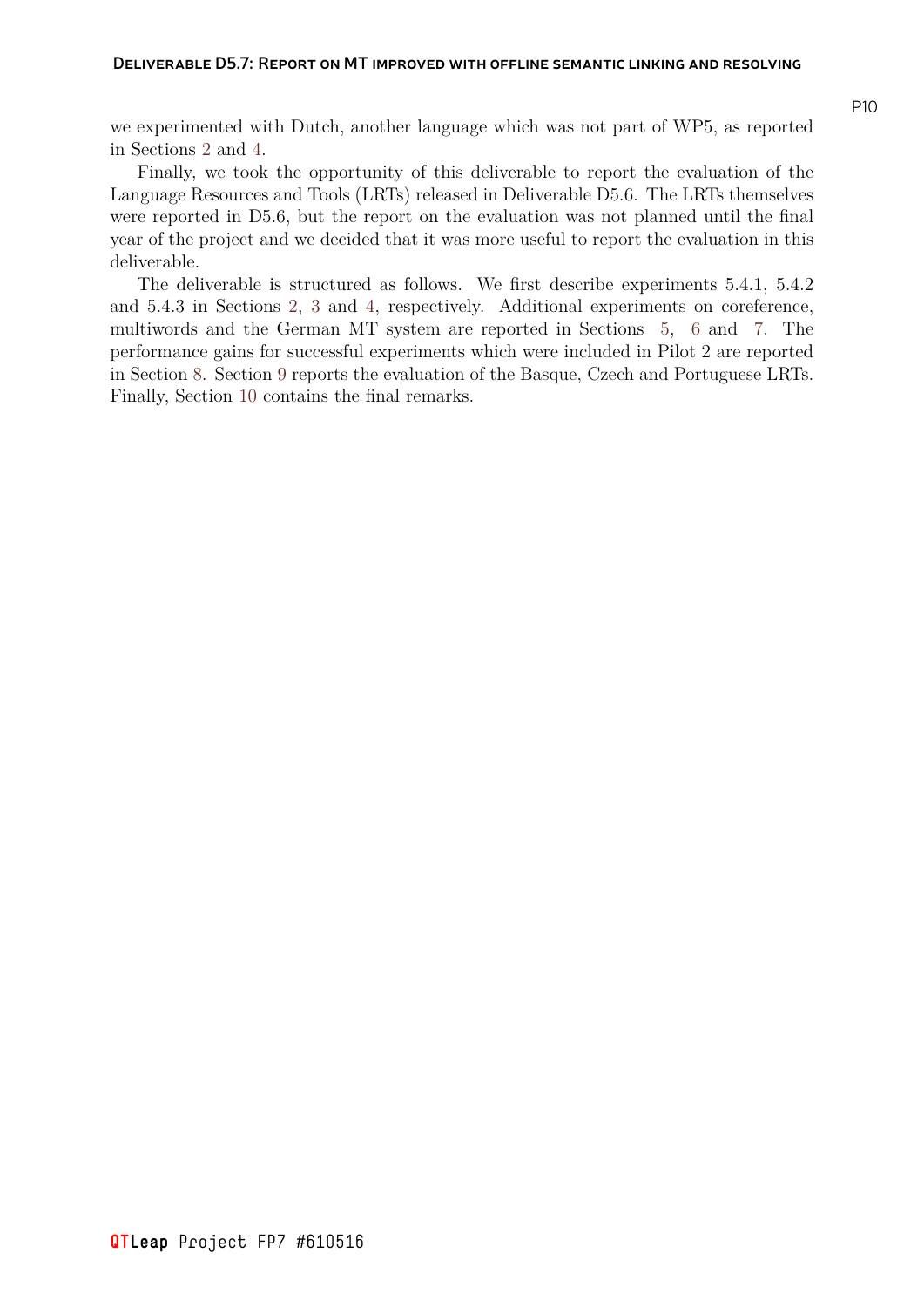## **2 Experiments 5.4.1: Replacing words by concepts**

<span id="page-10-0"></span>This section presents Experiment 5.4.1, where words in the translation models are replaced by interlingual conceptual representations. Given the higher recall and precision of English disambiguation technology (cf. Deliverable 5.4, also Section 9 in this deliverable), we decided to focus on Word Sense Disambiguation (WSD) on the English side. We planned and performed experiments on en*→*pt and en*→*nl. Related Section 3 presents Experiment 5.4.2, where concept information is used in addition to words.

Word Sense Disambiguation returns the sense intended in [c](#page-51-0)ontext, where the sense is actually a link to the interlingual concept representation. In Q[TL](#page-13-0)eap (as described in Deliverable 5.4), the concepts in the English WordNet [Fellbaum, 1998] act as interlingual concept representations, represented by synset identifiers in the Interlingual Index (ILI). The synset identifiers (synset ID in short) link concepts across WordNets in multiple languages [Vossen, 2004]. They can be also used to ref[er to Unique Res](#page-61-0)ource Identifiers of the Linked Open Data version of WordNet.<sup>3</sup> In this deliverable, we refer interchangeably to concepts as synset IDs.

Note t[he relation be](#page-64-0)tween words, word senses and concepts: a polysemous word has several word senses, a word sense refers t[o](#page-10-2) the concept referred to by the word, and a concept can be lexicalized by several word senses and words. For instance, the word *house* has several senses. The meaning "business firm" is the sense *house#2*, and refers to the concept wn30-09213565-n. This concept is lexicalized by *house#2* and *firm#1*. Word senses can be also represented by the concatenation of a word and a concept, e.g *house*+wn30-09213565-n and *firm*+wn30-09213565-n.

## **2.1 Using concepts in en***→***pt TectoMT**

<span id="page-10-1"></span>Lexical transfer in TectoMT is based on lemma-to-lemma<sup>4</sup> Translation Models (TMs; see deliverables D2.4 and D2.8 for details). However, lemmas are often ambiguous, unlike word senses. In this set of experiments, we therefore use the information from source language WSD in the TectoMT transfer. The experi[me](#page-10-3)nts have been carried out on en*→*pt translation, as the results of en*→*pt TectoMT for Pilot1 were satisfactory.

To obtain English word senses, we made use of the UKB system [Agirre and Soroa, 2009], a collection of tools and algorithms for performing graph-based WSD over a preexisting knowledge base. For a word in a context, UKB outputs the intended concept, represented as a synset. This identifier was then utilized in the transfer [in two alternative](#page-60-0) [ways](#page-60-0):

- Replacing source lemmas with synset IDs (e.g. *house* by wn30-09213565-n).
- Replacing source lemmas with word senses (e.g. *house* by *house*+wn30-09213565-n).

For the purpose of these experiments, the original lemma-to-lemma translation models  $(TMs)$ , including both the Dictionary TM and Discriminative  $TM<sup>5</sup>$  needed to be replaced with a newly trained model that used source language synset IDs. In order to speed up the experimentation cycle, all the TMs used in these experiments were trained on a small

<sup>3</sup>http://linghub.lider-project.eu/datahub/vu-wordnet

<sup>&</sup>lt;sup>4</sup>In fact, these models contain tectogrammatical lemmas (t-lemmas). As it rarely differs from morphological lemmas, we use the term *lemma* in this document, instead.

<span id="page-10-3"></span><span id="page-10-2"></span><sup>&</sup>lt;sup>5</sup>See D2.4 for more information of the TectoMT architecture.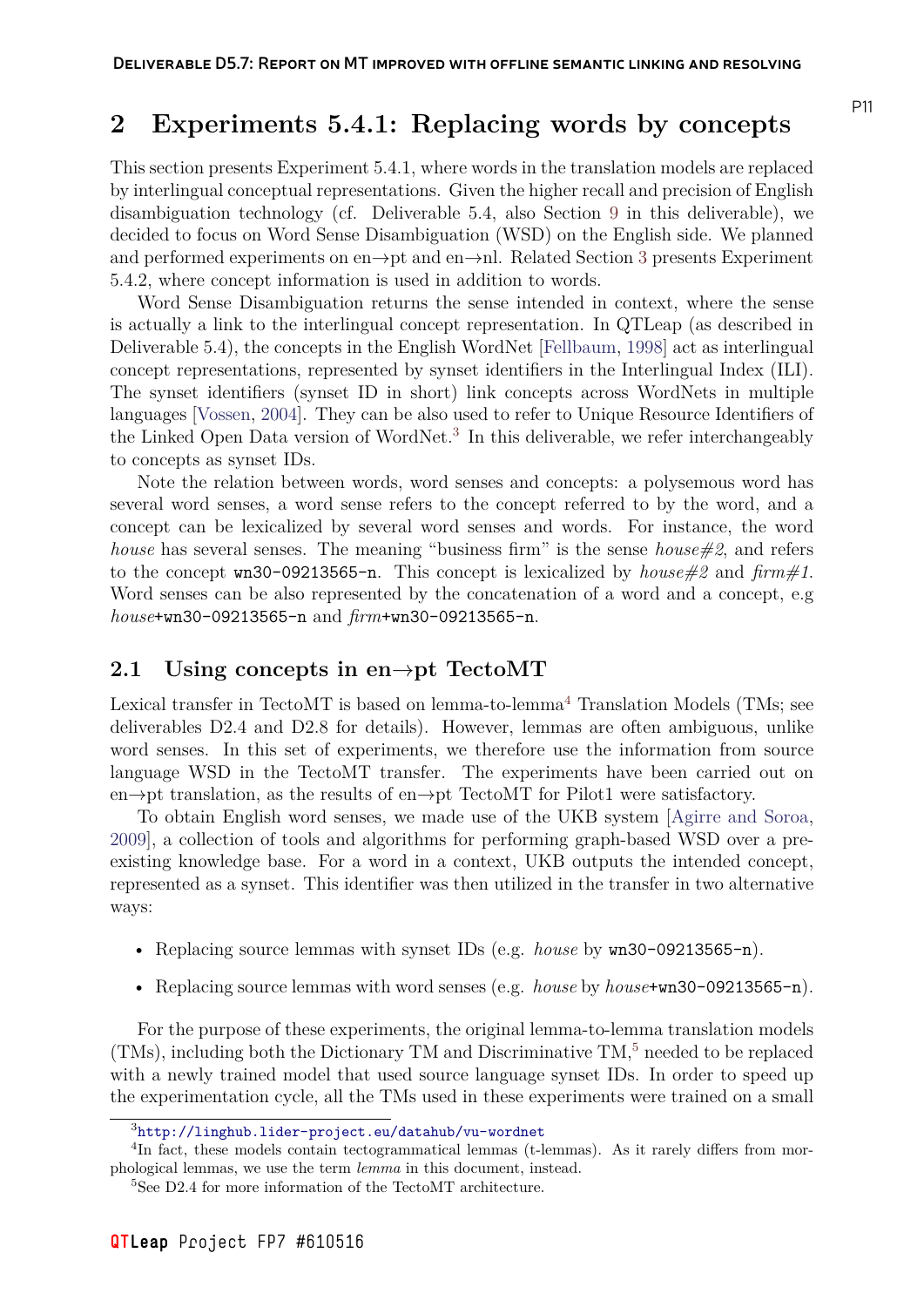in-domain corpus, comprising about 16,000 paired entries – 2000 paired sentences from the QTLeap corpus (Batch 1 questions and answers) and about 14,000 paired terms from the localized terminology data for Microsoft<sup>6</sup> (13,000 entries) and LibreOffice<sup>7</sup> (995 entries).

The results of the two approaches measured by BLEU on the Batch2a dataset are shown in Table 1. The system with lemma-to-lemma TMs served as a baseline.

| Method                     | <b>BLEU</b> |
|----------------------------|-------------|
| <b>Baseline</b>            | 21.67       |
| Replacing with synset IDs  | 20.46       |
| Replacing with word senses | 19.86       |

Table 1: The BLEU scores (Batch2a) of en*→*pt translation using concepts instead of source lemmas in translation models.

A possible explanation for the disappointing results using these approaches is that merely substituting the lemma does not incorporate information which is useful for choosing the appropriate translation. Discriminative TMs have the power to include more powerful contextual features, which we test in Section 3.

## **2.2 Using concepts in en***→***nl TectoMT**

<span id="page-11-0"></span>In coordination with the en*→*pt experiment, a similar [se](#page-13-0)t of experiments was performed for the translation from English to Dutch. Synset IDs returned by UKB were used in the same two simple ways:

- Replacing source lemmas with synset IDs
- Replacing source lemmas with word senses

We used the same training data as we used for the en*→*nl Pilot 0 experiments (Dutch parallel corpus [Macken et al., 2007, DPC], and KDE localizations [Tiedemann, 2009]). As a baseline, we used the standard version of the TectoMT pipeline with lemma-to-lemma TMs.<sup>8</sup>

The results [of the two approac](#page-62-0)hes measured by BLEU on t[he Batch2a](#page-64-1) [datase](#page-64-1)t are shown in Table 2.

| Method                     | <b>BLEU</b> |
|----------------------------|-------------|
| <b>Baseline</b>            | 23.88       |
| Replacing with synset IDs  | 19.63       |
| Replacing with word senses | 21.67       |

Table 2: The BLEU scores (Batch2a) of the en*→*nltranslation using concepts instead of source lemmas in translation models.

As can be concluded from these results, similarly to en*→*pt, the somewhat naive approach to replace concepts by lemmas does not work at all in en*→*nl. Using word

<sup>6</sup>Available from: http://www.microsoft.com/Language/en-US/Terminology.aspx

<sup>7</sup>Available from: https://www.libreoffice.org/community/localization

<sup>8</sup>Note that it performs somewhat better than the system we used for Pilot 1, due to a variety of minor improvements, and because we now use the DPC and KDE corpora for training the translation models.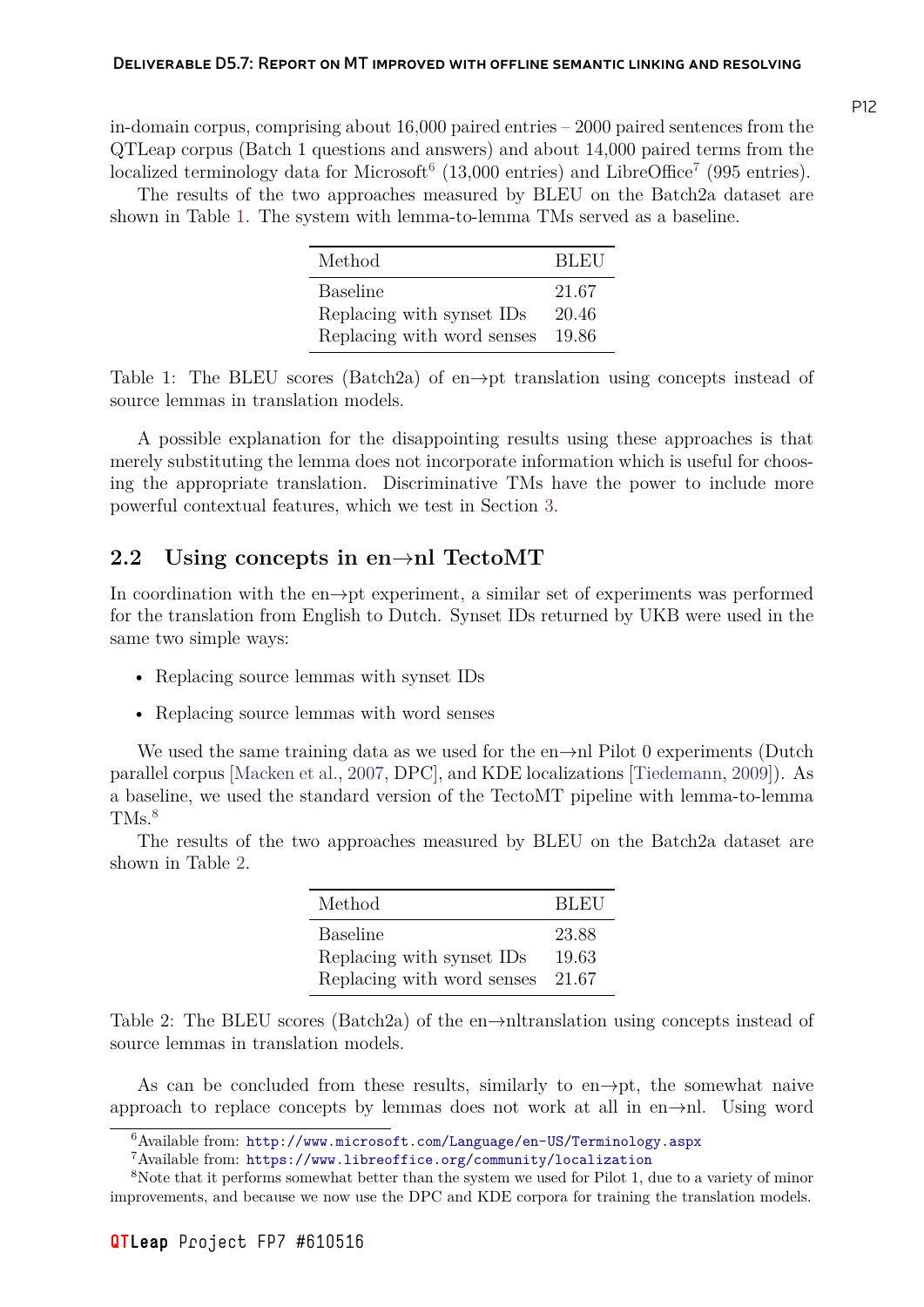senses instead of lemmas gives somewhat better results but is also clearly worse than the baseline. There are several reasons for this. Both Treex as well as the Alpino generator that is part of the pipeline include rules and heuristics that refer to particular lemmas. Such rules and heuristics no longer work and would need to be adapted to take into account the different set-up. A more fundamental reason for the disappointing results is related to the very specific IT domain of the QTLeap corpus, in combination with the observation that we already use in-domain training data for the translation models (KDE).

## **2.3 Summary of Experiment 5.4.1**

<span id="page-12-0"></span>The results gathered in the experiments on two language pairs indicate that naively substituting lemmas with their word senses does not improve results in any of the two pairs. A possible explanation for the disappointing results using these approaches is that merely substituting the lemma does not incorporate information which is useful for choosing the appropriate translation. Discriminative TMs have the power to include more powerful contextual features, which we test in Section 3.

Another explanation might stem from the fact that several TectoMT modules include rules and heuristics that refer to particular lemmas. Such rules and heuristics no longer work and would need to be adapted to take into accoun[t t](#page-13-0)he different set-up. Instead of replacing lemmas with concepts, keeping the lemmas and enriching the word representation with concept information would fix this problem, as shown in the next Section.

Finally, the very specific IT domain of the QTLeap corpus, in combination with the observation that we already use in-domain training data for the translation models, could be an additional complicating factor.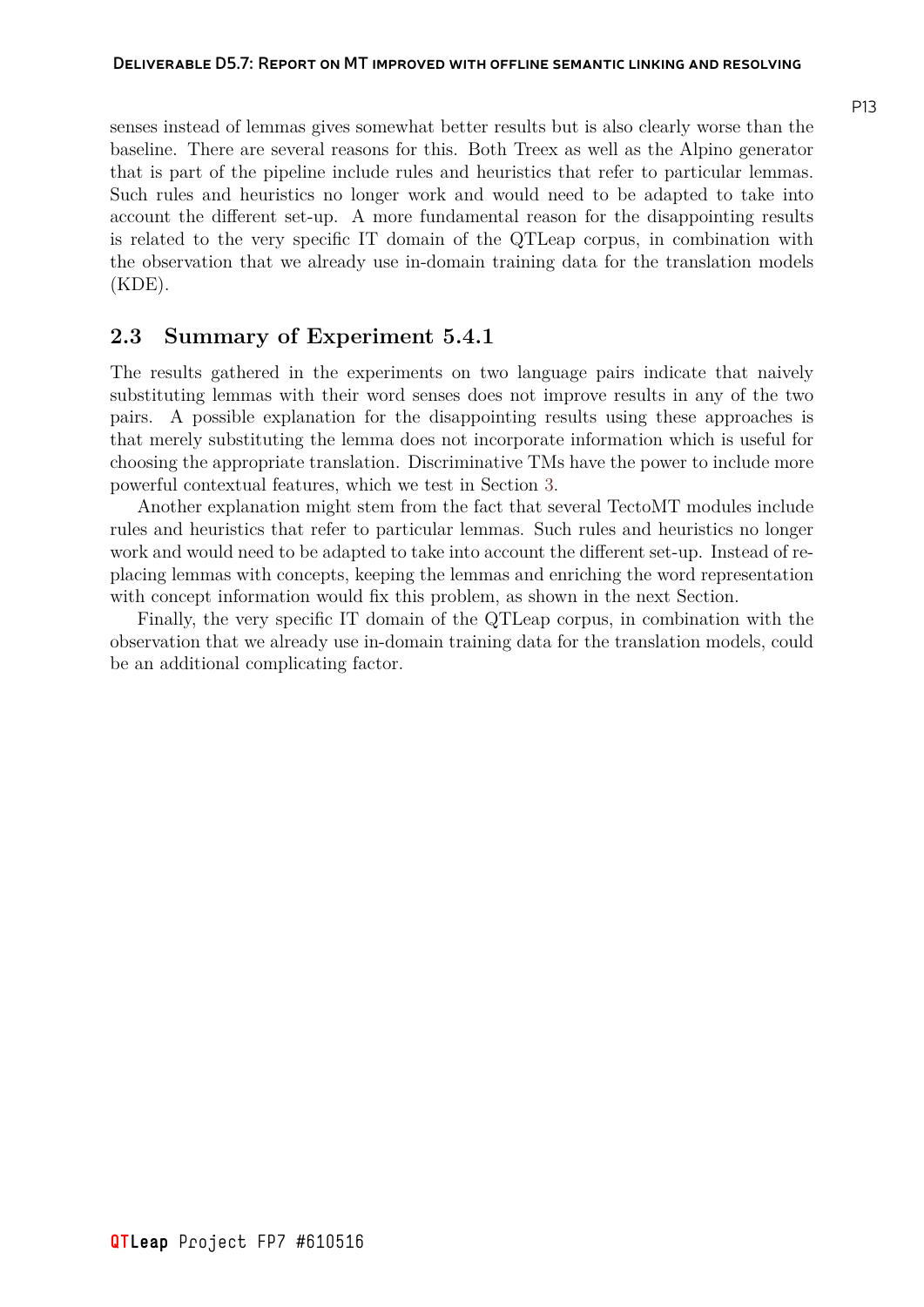## **3 Experiments 5.4.2: Enriching word representations**

<span id="page-13-0"></span>The goal of Experiment 5.4.2 was to improve upon the experiment 5.4.1 by enriching word (and lemma) representations with concept information, as well as probability vectors returned by Named-Entity Recognition and Classification (NERC), Named-Entity Disambiguation (NED) and Word Sense Disambiguation (WSD) software. This section will focus mainly on WSD, and Section 4.4 will report work with named entities. The relatively negative results using NERC made us postpone NED experiments for the time being.

We set up several experiments to tac[kle](#page-29-0) some of the issues recognized in Experiment 5.4.1. The main idea is to use conceptual information to enrich, not substitute, lemmas. Knowing the word sense of a source word can be useful for translating, but conceptual information can be also useful as contextual a feature. In other words, knowing the semantics of surrounding words can help to translate a source word.

We designed several alternative methods to test this hypothesis, and applied them to different MT platforms and languages, as follows:

- Explore the contribution of word senses returned by UKB on the Discriminative Translation Model (TM) available in TectoMT, which can be used to incorporate conceptual information of both source word and surrounding words as contextual features. We checked different options of word sense representations and a domainadapted version of UKB. This strategy was followed for en*→*pt in the experiment described in Section 3.1.
- Explore the contribution of words senses returned by UKB on the Deep Factored MT platform for en*↔*bg. Instead of using word senses, we experimented with adhoc grouping of syn[sets](#page-14-0) that share the same target lemma, as this would improve the impact in the translation model. In addition an alternative method for domainadapted UKB was tested. The results are available in both directions, as reported in Section 3.2.
- Explore the contribution of an alternative WSD system on Moses, where the factors available in Moses are used to represent each token both as a word and as a concept. This exper[ime](#page-16-0)nt was performed for en*→*es, and described in Section 3.3.

The en*→*pt and en*→*es experiments attained some success, as we will see, but their use of WSD is based on a winner-takes-all strategy. In this strategy a si[ngle](#page-19-0) concept is selected for each word, and error can be propagated. We thus designed two additional experiments:

• The first experiment seeks to go beyond the winner-takes-all strategy, where we model the probability vectors returned by the WSD component for the concepts instead. Preliminary experiments using full probability vectors from WSD showed that the current machinery of TectoMT, which needs to build a separate Discriminative TM for each source lemma, does not yield further improvements. We concluded that new transduction mechanisms are needed. For instance, using a single Discriminative TM for all words might be the key to better profit from the additional information. This experiment will be pursued further in the next set of experiments in WP5.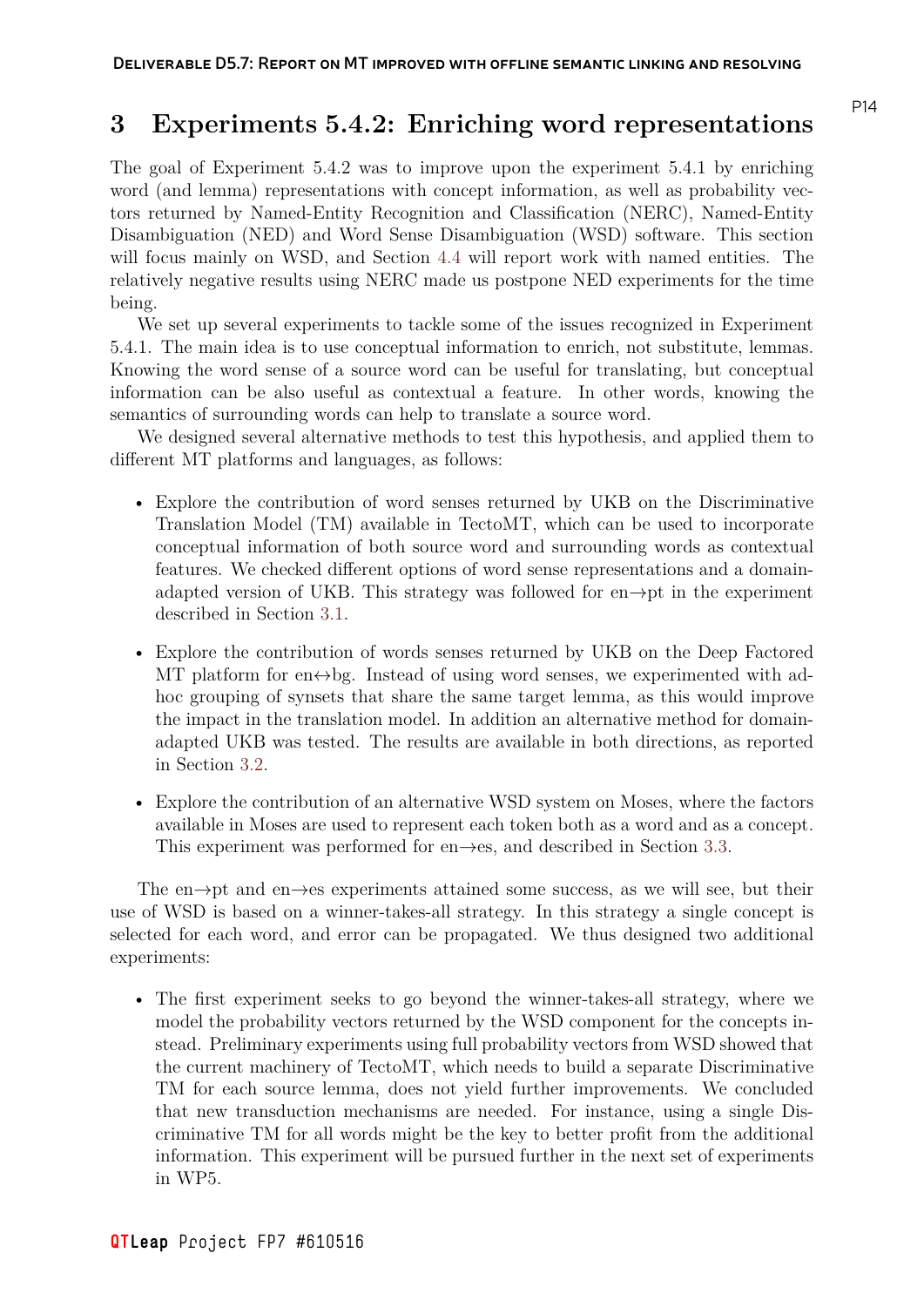• The second experiment explores the use of distributional semantic vectors (also known as word embeddings), which enrich word representations with a vector of weights which captures the distributional behavior of words [Mikolov et al., 2013b]. This experiment is described in Section 3.4.

### **3.1 Enriching words with concepts in en***→***pt T[ectoMT](#page-62-1)**

<span id="page-14-0"></span>As we found no improvement by replacement [\(in](#page-21-0) Section 2.1), we tried including synset IDs as additional contextual features in the lemma-to-lemma Discriminative TM. Furthermore, we also introduced corresponding WordNet supersense identifiers. Supersenses are related to the 45 semantic files by which synset identi[fiers](#page-10-1) are organized in WordNet, allowing to generalize across semantic classes like PEOPLE, GROUP or ARTIFACT. For instance, the "business firm" sense of word *house* refers to a concept belonging to the GROUP class. We can thus see the GROUP semantic class as the set of all concepts that belong to that class. Supersenses can also be used as coarse-grained senses, e.g. the supersense house+GROUP refers to all seven senses of *house* which belong to the GROUP class. If house has 12 senses in WordNet at the synset ID level (fine-grained), it only has 5 senses at the supersense level (coarse-grained). In this deliverable, we refer with supersense ID to the semantic class (e.g. GROUP).

The contextual features were extracted for the English word to be translated (represented by a node in a tectogrammatical tree), but also for its syntactic parent, and its direct left and right sibling, according to the syntactic analysis tree. We experimented with various combinations of these features. For each combination, a Discriminative TM had to be trained for each target lemma. Table 3 shows the BLEU scores achieved with these additional features, with negligible improvements.

We began our experimentation by training over a small, in-domain corpus consisting of the 2000 questions and answers from Batch1, [su](#page-14-1)pported by a number of aligned terms sourced from the localized terminology data of Microsoft (13,000 terms) and LibreOffice (995 terms). The resulting in-domain corpus thus comprises approximately 16,000 paired segments, of which 2000 are full sentences and approximately 14,000 are paired terms.

|                 |       |       | Node $+$ Parent $+$ Siblings | AII   |
|-----------------|-------|-------|------------------------------|-------|
| <b>Baseline</b> |       |       | 21.67                        |       |
| Synset IDs      | 21.69 | 21.61 | 21.68                        | 21.62 |
| Supersense IDs  | 21.64 | 21.60 | 21.62                        | 21.58 |
| Both            | 21.61 | 21.61 | 21.63                        | 21.53 |

Table 3: The BLEU scores (Batch2a) of the en*→*pt translation using WordNet information as features in the lemma-to-lemma Discriminative TM.

<span id="page-14-1"></span>**Domain adaptation to WSD.** One of the causes of the poor performance could be that the WSD algorithm does not expect domain-specific text, as pointed out in Section 2.3. We thus designed a domain-specific adaptation of the WSD process. First, a collection of nearest neighbors for terms of interest from the training corpus was created from a pre-existing thesaurus of technological terms (provided by UPV/EHU). The domain[spe](#page-12-0)cific thesaurus was extracted by collecting vector representations of words from an automatically-built corpus of 109M words, comprising 209,000 information technology articles and documents extracted from Wikipedia, plus KDE and OpenOffice manuals. The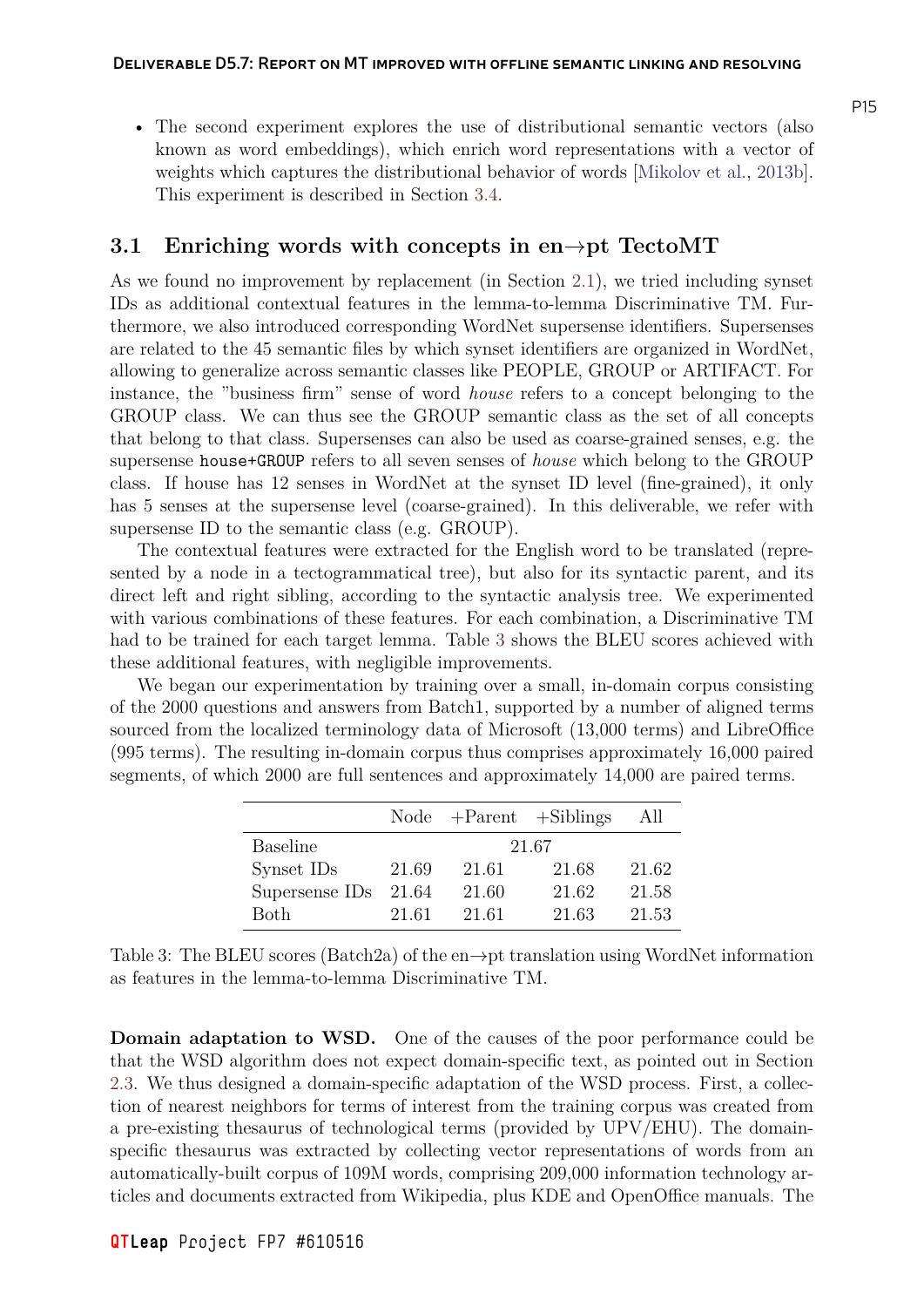final thesaurus of each target word is comprised of the 50 most similar words, according to cosine similarity between the vector representations. Given a word<sup>9</sup> from the input sentence, its 20 most similar words at most are retrieved from the collection and included as extra entries in the input context file used by UKB for WSD.

Using this domain-specific adaptation of UKB to perform the WS[D](#page-15-0) process, and repeating the previous approach of adding synset and supersense IDs of source language nodes as features to the lemma-to-lemma Discriminative TM, the system performs in terms of BLEU as shown in Table 4.

| Method          |       |       | Node $+$ Parent $+$ Siblings | All   |
|-----------------|-------|-------|------------------------------|-------|
| <b>Baseline</b> |       |       | 21.67                        |       |
| Synset IDs      | 21.68 | 21.63 | 21.71                        | 21.65 |
| Supersense IDs  | 21.68 | 21.64 | 21.60                        | 21.64 |
| Both            | 21.67 | 21.58 | 21.62                        | 21.54 |

Table 4: The BLEU scores (Batch2a) of the en*→*pt translation using WordNet information as features in the lemma-to-lemma Discriminative TM with a domain-adapted WSD.

<span id="page-15-1"></span>These results suggest some potential promise in performing the proposed WSD domain adaptation, and then using synset IDs of the current node and its siblings as additional features to the Discriminative TM. This setting has exhibited a small improvement over the baseline.

**Training on large open-domain data.** We expected that the positive influence of these features on results might be bigger when training the MT engine on a larger, opendomain corpus.<sup>10</sup> Thus, we also ran the experiments using TMs trained on Europarl, containing 1.9 million English-Portuguese sentence pairs.

| Method          | Node     |          | $+$ Parent $+$ Siblings | All      |
|-----------------|----------|----------|-------------------------|----------|
| <b>Baseline</b> |          |          | 18.31                   |          |
| Synset IDs      | $18.43*$ | $18.45*$ | $18.46*$                | 18.35    |
| Supersense IDs  | $18.44*$ | 18.30    | $18.44*$                | $18.46*$ |
| Both            | 18.34    | $18.50*$ | $18.41*$                | 18.37    |

Table 5: The BLEU scores (Batch2a) of the en*→*pt translation using TMs trained in the same way as in Table 4, but on the Europarl data. The symbol \* denotes statistically significant  $(p < 0.05)$  improvement compared to the baseline.

<span id="page-15-3"></span>Results in Table 5 [s](#page-15-1)how that several configurations outperform the baseline, where most of them are significantly better  $(p < 0.05)$ . One can also notice that using synset IDs as features consistently improves the baseline, regardless of which surrounding nodes they were extracted [fr](#page-15-3)om. The score is also consistently improved if a feature for the current node and its siblings is added, no matter if it is a synset or supersense ID feature.

<sup>9</sup>We allowed only single-word terms in the current implementation.

<span id="page-15-2"></span><span id="page-15-0"></span><sup>&</sup>lt;sup>10</sup> We still test on the IT-domain Batch2a, so the BLEU results in Table 5 (training on bigger out-ofdomain data) are lower than in Table 4 (training on smaller in-domain data). In the final Pilot 2, we use TM interpolation to take advantage of both training data sets (cf. Section 4.3.)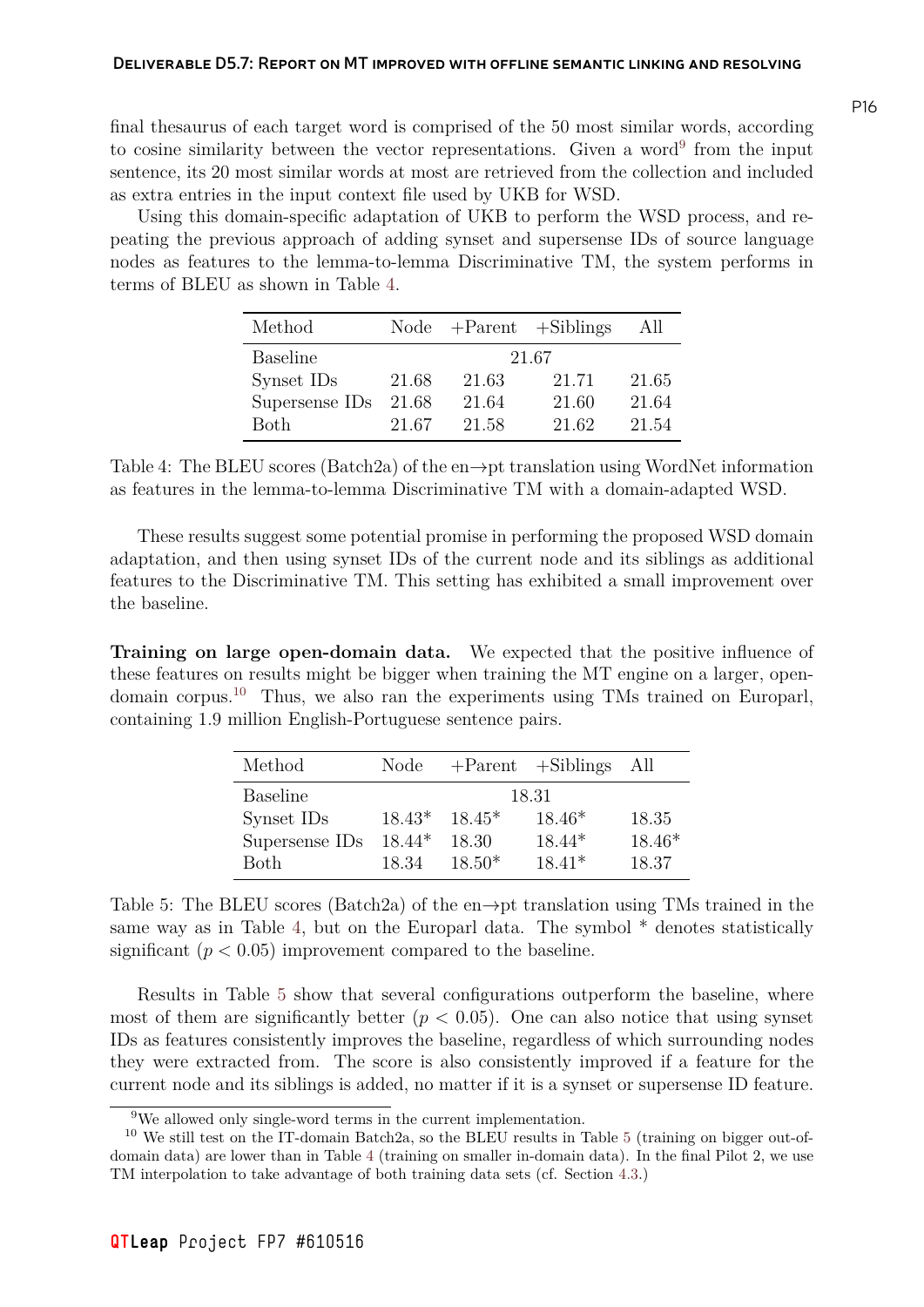Comparing the output of the baseline Discriminative TM against the highest scoring Discriminative TM with WSD as features (both synset and supersense IDs from the current node and its parent as features), there are a number of examples where the lexical choice in the WSD model has been improved.

Given a phrase such as "*click the right mouse button*" (with reference translation "*clique com o botão direito do rato*"), the baseline model outputs "*clique no correcto botão de rato*" while the WSD model outputs "*clique no direito botão de rato*". In the baseline model, the word *right* has been translated as *correto* (*right* in the sense of being correct), while the WSD model has made the better lexical choice of *direito* (*right* in the sense of being the opposite of left).

Another example is the phrase "*allows storage and file creation*" (with reference translation "*permite o armazenamento e criação de ficheiros*"), for which the baseline model outputs "*permite armazenamento e criação de processo*" while the WSD model outputs "*permite armazenamento e criação de ficheiro*". In the baseline model, the word *file* has been translated as *processo* (*file* in the sense of a process), while the WSD model has made the better lexical choice of *ficheiro* (the Portuguese word typically associated with computer files).

Of course, there are also examples of less optimal changes in lexical choice, even from the better performing models. For example, considering the phrase "*you will need to go to the menu Insert> Picture*" (with reference translation "*terá de ir ao menu Inserir > Imagem*"), the baseline model outputs "*terá de ir à menu inserção > imagem*", while the highest scoring model with WSD as features model outputs "*terá de deslocar à menu inserir > imagem*". While the WSD model has produced one improved lexical choice in the case of *inserir* as opposed to *inserção*, it has also made a less optimal choice in selecting *deslocar* instead of *ir*. This example highlights the delicate interplay between the different types of word sense information and the node types to which it was added, and their subsequent effects on lexical choice.

Consequently, we eventually chose the following feature sets for the final Pilot 2 experiments:

- Add synset IDs from the current node and its siblings as a feature synset(node, sibling)
- Add both synset and supersense IDs from the current node and its parent as a feature – synset&supersense(node,parent)

While the latter feature set achieves the highest score, the former is a meeting point of the most what we considered to be the most stable row and the most stable column (there is less variation in results going across the 'synset' row than the 'supersense' or 'both' rows, and less variation going down the 'node,siblings' column than with the other columns). We also noted that synset(node,sibling) scored well throughout our experimentation. These experiments are reported in Table 23 in Section 8.

## **3.2 Enriching words with concepts in en***↔***bg Deep Factored MT**

<span id="page-16-0"></span>The experiments reported in this [sec](#page-50-0)tion explo[it](#page-48-0) the factoring capabilities of the Deep Factored MT platform for en*↔*bg, which is based on Moses to enrich words with concept information. The semantic information is taken from the Bulgarian and English word $nets<sup>11</sup>$  in the form of interlingual synset IDs. We used the concept information returned

<span id="page-16-1"></span><sup>&</sup>lt;sup>11</sup>Bulgarian WordNet was constructed within the project and aligned to the English WordNet.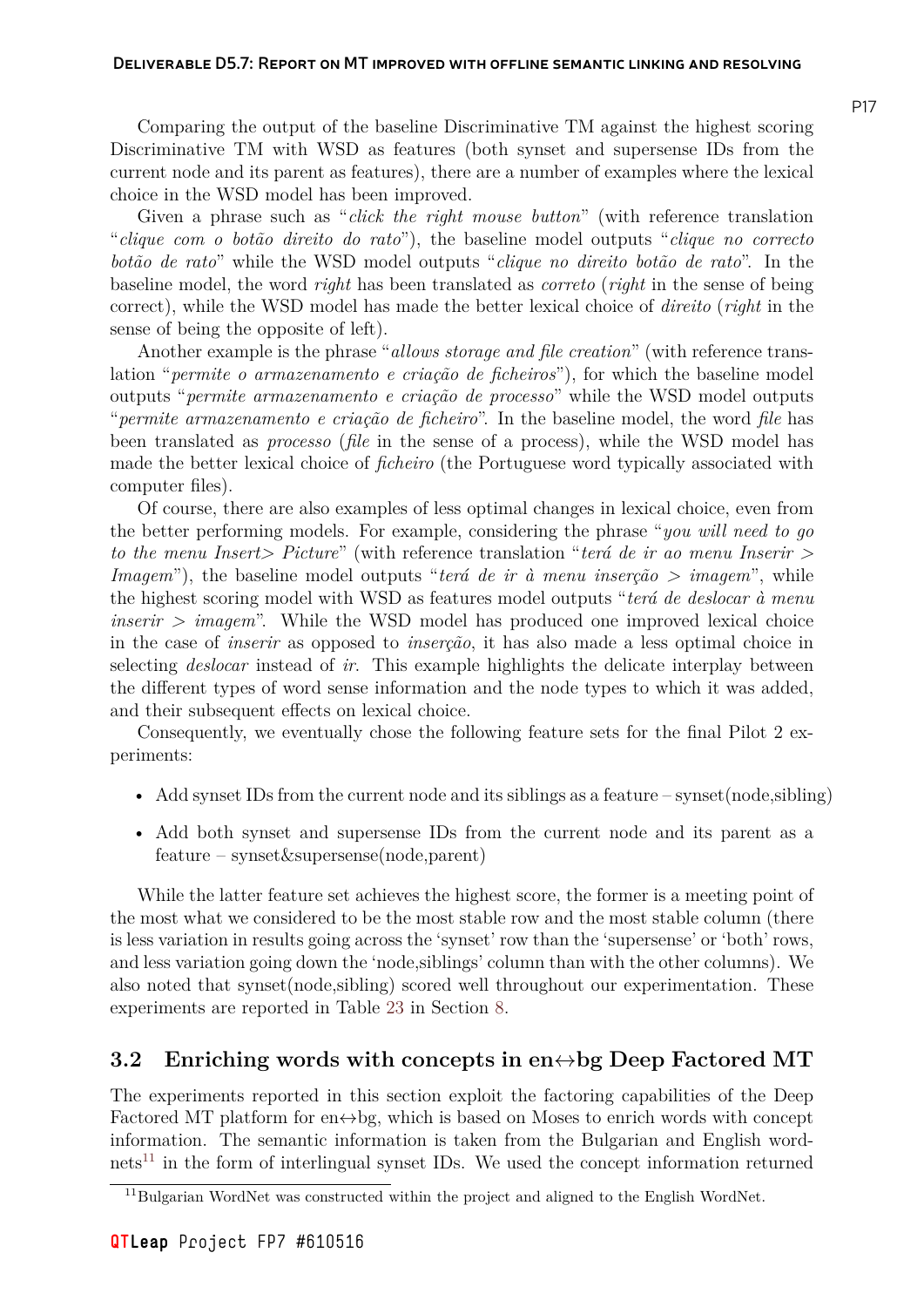by the WSD software for the source text in two ways: use synset ID directly as a factor or choose a *representative lemma* in the target language for the synset and use this representative lemma as a factor (in addition to the source word-form factor).

The motivation for using representative lemma in the target language is the hope to unify the various synset IDs with similar translation in the target language. For example, in the en*→*bg direction, the two concepts referred by *donor*: wn30-10025730-n ("person who makes a gift of property") and  $\n *wn30-10026058-n*\n ("a medical term denoting someone$ who gives blood or tissue or an organ to be used in another person") are very close each to other, but they have the same translation in Bulgarian in both corresponding synsets: *донор*. The representative word is selected on the basis of a frequency list of Bulgarian lemmas constructed over large corpora (70 million words).

We performed three experiments: using synset IDs returned by the WSD software (ExpA); using representative target language lemmas for the synsets returned by the WSD software (ExpB); using representative target lemmas where the WSD software is run on domain-adapted wordnets, which have been extended with domain gazetteers and terms (ExpC).

The experiments for en*→*bg have been performed through the following steps: (1) annotation of the English text with the  $IXA^{12}$  pipeline including tokenization, sentence splitting, part-of-speech tagging and word sense annotation using UKB; (2) substitution of the English word form with the synset (in ExpA) or Bulgarian representative lemma (in ExpB and ExpC); and (3) factored mod[el i](#page-17-0)n the Moses system. In direction bg*→*en we performed similar processing, but using the Bulgarian analysis pipeline prepared in QTLeap. Additionally, we provide part-of-speech tags<sup>13</sup> (PoS) from the pipeline as well as the source-language lemma as factors for Moses.<sup>14</sup> The PoS factor is important because Bulgarian is morphologically rich.

As an example, the procedure we performed with [re](#page-17-1)spect to the training, testing and tuning of the Moses system is as follows:

#### **English sentence:**

This is real progress ...

#### **English sentence with factors:**

this*|*this*|*dt is*|*be*|*vbz реален*|*real*|*jj напредък*|*progress*|*nn .*|*.*|*.

#### **Bulgarian sentence with factors:**

това*|*това*|*pd е*|*съм*|*vx реален*|*реален*|*a напредък*|*напредък*|*nc .*|*.*|*pu

#### **Bulgarian sentence:** Това е реален напредък.

In order to adapt the semantic processing, we incorporated a Linked Open Data resource DBPedia in the en*↔*bg experiments via a mapping of the DBpedia ontology to WordNet. Our goal was to use again IXA pipeline for the WSD task similarly to lexical semantics experiments. Unfortunately, the DBpedia ontology contains very few relevant classes like, for instance *software, website, database*. For that reason, we decided to use

<sup>12</sup>http://ixa2.si.ehu.es/ixa-pipes/

<sup>&</sup>lt;sup>13</sup>In our case PoS tags include some morphosyntactic features.

<span id="page-17-1"></span><span id="page-17-0"></span><sup>&</sup>lt;sup>14</sup> So although the source-language word form is substituted (if a synset for it is detected), its lexical information is still present in the lemma, which is used as an additional factor. Thus all three ExpA, Exp[B and ExpC fit to Experiment 5.4.2, w](http://ixa2.si.ehu.es/ixa-pipes/)here words are enriched with additional features (factors in case of Moses), rather than to Experiment 5.4.1, where words were naively substituted with word senses.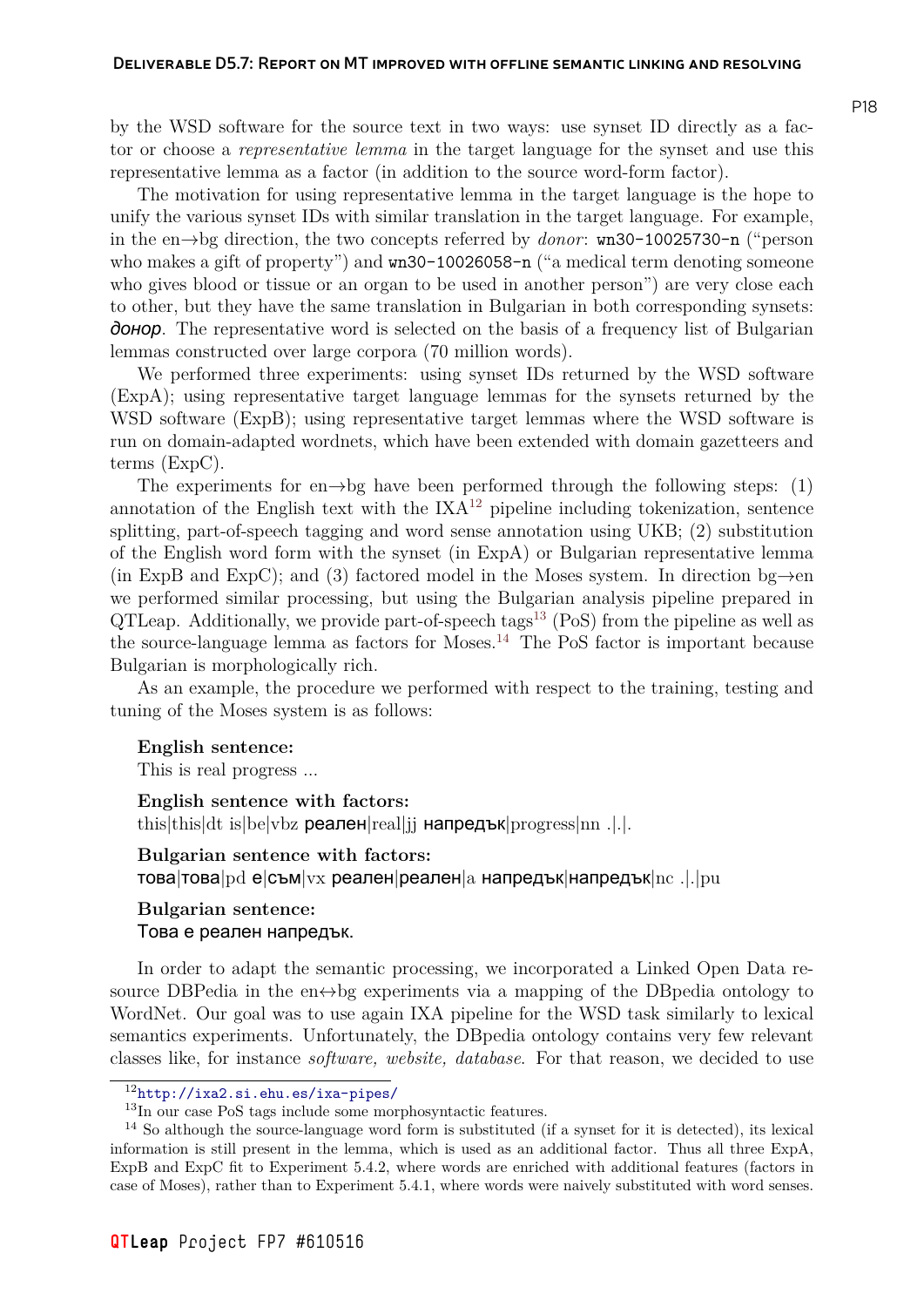an additional ontology created in a previous European project,  $LT4eL<sup>15</sup>$  which covers about 1500 domain classes in the domain of Information technology. This ontology is already aligned to OntoWordNet [Gangemi et al., 2003], which is a basis for extension of the existing wordnets as used by the WSD UKB system.

In ExpC, in order to further adapt the wordnets to the domain by adding new concepts, instances and relations, we annot[ated manually the tes](#page-61-1)t texts from Batch 1.

The Batch 1 dataset represents domain specific texts in the IT domain and consists of questions and their answers. It contains 29,901 tokens, which build 2,579 sentences. Some of the questions and answers consist of more than one sentence. The tokenization was performed automatically, and then post-edited manually. The texts were morphologically annotated in an automatic way, but then checked manually. There were 7,788 morphological ambiguities, which were also disambiguated manually. Thus, this annotation is considered a gold standard.

For the morphological annotation an extensive dictionary of Bulgarian Inflectional Morphology, containing about 100,000 lexemes, was used, but some of the lexemes in Batch1 were not recognized by the dictionary. These are domain specific words like *драйвер* (*driver*), *плъгин* (*plugin*). After the annotation, more than 200 lexemes were added into the dictionary.

Also, domain specific named entities have been added to the setting, such as Windows, Excel, etc. These names are classified with respect to their concept. For example, "Excel Options" is classified as an icon on the user interface, "Sent Items" is classified as a folder, etc. Other concepts used for classification of the Domain Named Entities are "command", "product", "company", "keyboard button", etc.

All the 2,579 sentences were then annotated with senses. The sense annotation includes the following parts-of-speech: verbs, nouns, adjectives and adverbs. The senses were taken from the BulTreeBank WordNet.<sup>16</sup> This annotation was manually checked. Additionally to the senses from WordNet, we used a domain specific dictionary with more than 900 words in the IT domain. Most of the senses in the domain specific dictionary represent new senses to ambiguous words [li](#page-18-0)ke *пиша* (*type*) with a definition "Набирам текст" ("write by means of a keyboard with types").

One third of the words in the corpus happen to have domain specific senses. Among the words with domain specific senses, 209 are mapped to Wikipedia and have URIs. But there are also words with domain specific senses that do not have a representation in Wikipedia, most of them are verbs like *сканирам* (*scan*) and *деинсталирам* (*uninstall*). 651 words from the domain specific dictionary were added to the BulTreeBank WordNet and then mapped to Princeton WordNet. In this way, we have extended the UKB knowledge graph with domain nodes.

From the annotated corpus, we have extracted co-occurrence relations between newly added nodes. In some cases, however, the extracted relations are between the new nodes and the nodes in the existing knowledge graph.

After we performed the substitution of synsets with selected representative targetlanguage lemmas, we trained the Deep Factor MT platform with the following factors: SubstitutedWordform<sup>17</sup>, Lemma, PoS tag.<sup>18</sup> As a baseline we use the results from the

<sup>15</sup>http://www.lt4el.eu/

<sup>16</sup>http://compling.hss.ntu.edu.sg/omw/

<sup>&</sup>lt;sup>17</sup>For some word forms [lik](#page-18-1)e prepositions, conjun[cti](#page-18-2)ons, etc. the original word form is kept.

<span id="page-18-2"></span><span id="page-18-1"></span><span id="page-18-0"></span><sup>&</sup>lt;sup>18</sup> The parameters for training the Moses system are:  $-$ translation-factors  $0,2$ -0,2+1,2-0,2 --d[ecoding-steps t0:t1](http://www.lt4el.eu/)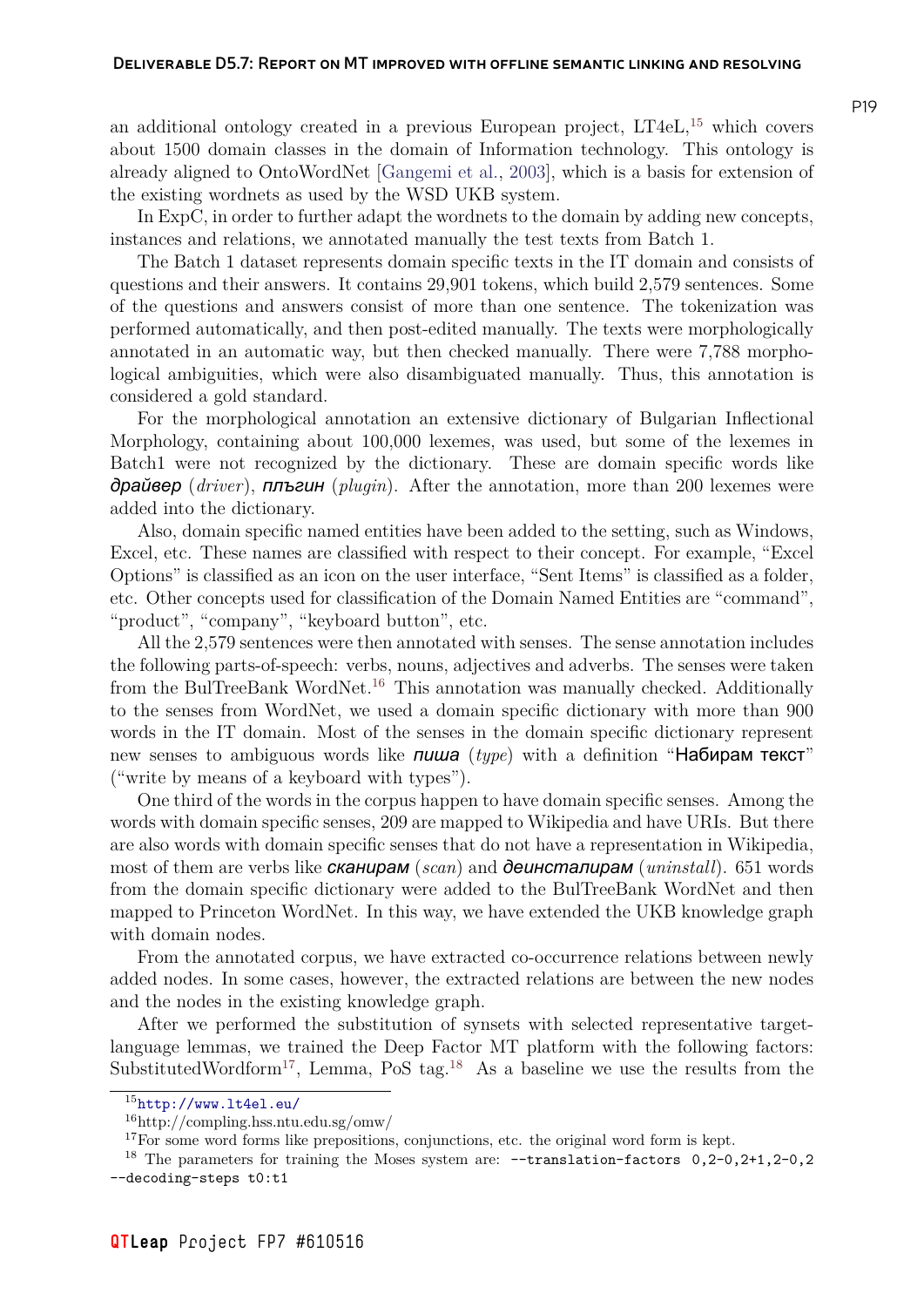|          | raple o presents the results. |              |                     |      |                     |      |
|----------|-------------------------------|--------------|---------------------|------|---------------------|------|
|          | Source                        | Domain       | $en \rightarrow bg$ |      | $bg \rightarrow en$ |      |
| System   | factors                       | terms        |                     |      | BLEU NIST BLEU      | NIST |
| baseline | form                          | $\mathbf{n}$ | 17.72               |      | -22.56              |      |
| ExpA     | synset form, lemma, PoS       | $\mathbf{n}$ | 16.23               | 4.81 | 16.72               | 4.99 |
| ExpB     | repres-lemma form, lemma, PoS | $\mathbf{n}$ | 17.23               | 4.95 | 20.05               | 5.61 |

evaluation of Pilot 0 model on Batch3a (en*→*bg direction) and Batch3q (bg*→*en direction). Table 6 presents the results.

Table 6: BLEU and NIST results of en*↔*bg experiments with concepts on Batch3 (Batch3a for en*→*bg and Batch3q for bg*→*en). The baseline is Pilot 0, where no synsets are used. In ExpA, the synset ID is added (if it exists). In ExpB, *repres-lemma* is added, which is a representative target-language lemma for the given (source-language) synset. ExpC is same as ExpB, but the WSD used was enriched by domain terms.

ExpB repres-lemma<sup></sup>|form, lemma, PoS no 17.23 4.95 20.05 5.61<br>ExpC repres-lemma<sup>|form</sup>, lemma, PoS yes 17.41 4.98 19.92 5.58

repres-lemma<sup>|</sup>form, lemma, PoS yes

<span id="page-19-1"></span>All three en*↔*bg experiments with lexical semantics (ExpA, ExpB and ExpC) show a drop in the results with respect to the baseline.

The lack of improvement for the en*→*bg direction (QTLeap answers) contrasts with the improvement for en*→*pt reported in the previous section. The use of a discriminative classifier instead of a factored model could be the cause, but also the method to encode word senses.

The lack of improvement for bg*→*en for queries contrasts with the positive results on queries for en*→*es (Section 3.3) and en*→*de (Section 7). The cause might be due to the different technique used to encode word sense information. Another alternative explanation could be that the current quality of the Bulgarian resources and WSD module is not satisfactory.

## **3.3 Enriching words with concepts in en***→***es Moses**

<span id="page-19-0"></span>The experiments described here enrich word representations as in the previous section, but with some differences, as follows:

- We test a different WSD software (SuperSense Tagger instead of UKB)
- We use a statistical machine translation engine (Moses instead of TectoMT)
- We use factors in Moses to represent words and concepts separately

In order to test alternative WSD software, we have run a SuperSense Tagger on the English part of the train data. SuperSense Tagger is a sequential labeller that deploys a discriminatively trained Hidden Markov Model. The model can be seen as a perceptrontrained Hidden Markov Model [Collins, 2002] that jointly models observations and label sequences. The used SuperSense tagger is a reimplementation of Ciaramita and Altun [2006] provided by Michael Heilman.<sup>19</sup> Following common practice with supersense tag-ging, the tagger learns 83 labels[: 41 supersen](#page-61-2)se  $\text{IDs}$ ,  $^{20}$  with  $\text{(B)}$  beginning and  $\text{(I)}$  continuation as prefixes, plus no label category (O). The features used i[n the implementation](#page-60-1) [are co](#page-60-1)mmon in WSD and NERC.

 $19$ http://www.ark.cs.cmu.edu/mheilman/questions/Su[pe](#page-19-2)rsenseTagger-10-01-12.tar.gz

<span id="page-19-2"></span> $^{20}$ This is the full set of 45 classes, discarding the label for adverbs and the three classes for adjectives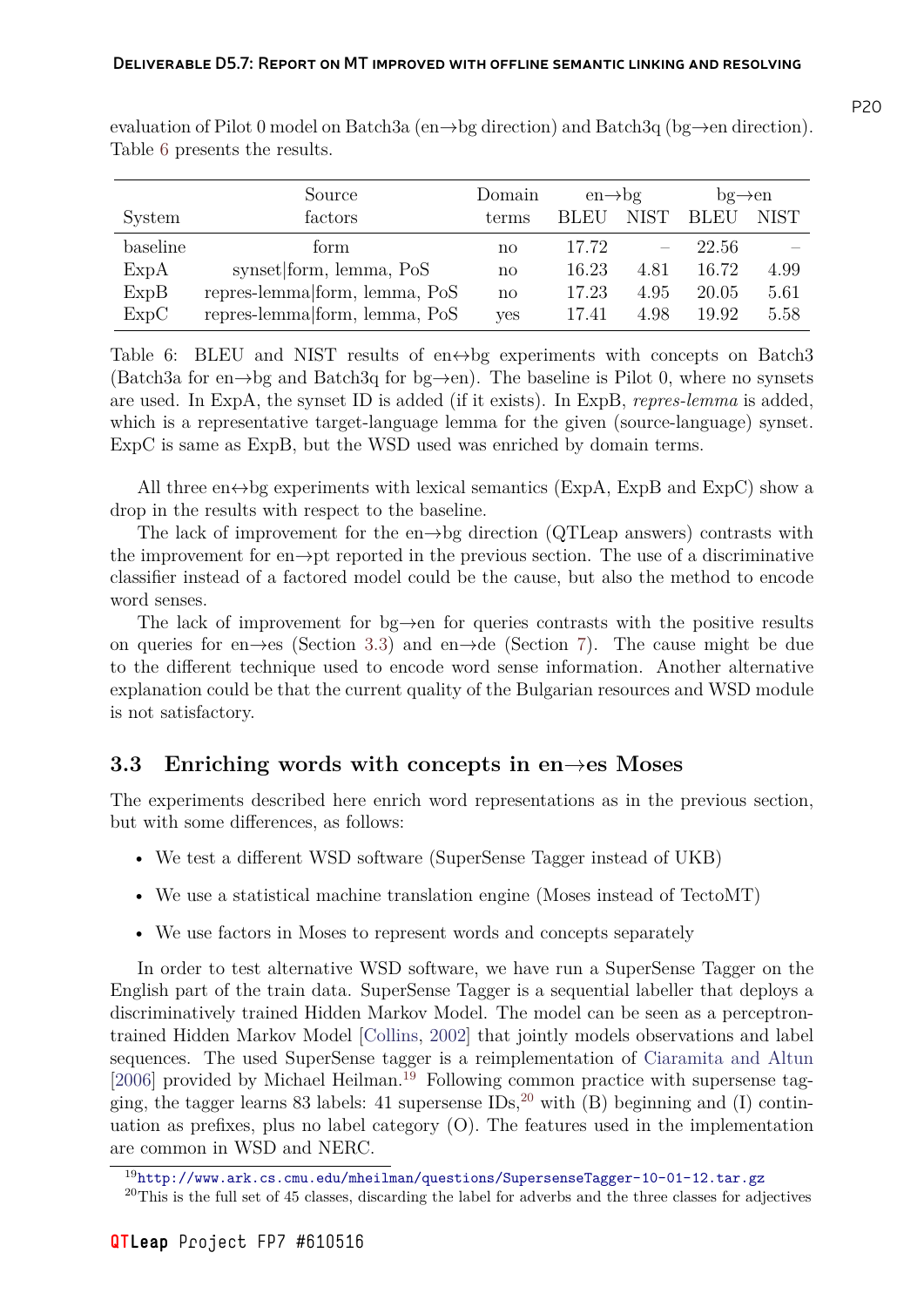The supersense IDs have been added as factors, and several experiments have been performed using different factor paths. In the best configuration, two alternative translation paths are combined (see Figure 1): a direct translation path (where target words are generated from source words) and a sense-augmented translation path, where in addition to source words supersense IDs are also taken into account. Translations generated by both translation paths are combine[d a](#page-20-0)t the decoding phase to generate the final translation. <sup>21</sup> The figure is akin to the following: Word  $\leftarrow$  word, Sense  $\leftarrow$  word (alt path) (cf. Section 7).



<span id="page-20-0"></span>Figure 1: Best factor configuration using supersenses

This supersense-augmented Moses system was compared with the non-factored Moses on three test sets: Batch2q, and Batch2a, both representing the IT-domain, and the test set from WMT 2013 Shared Task on machine translation,<sup>22</sup> representing the news domain. The BLEU scores of the en*→*es translation are shown in Table 7, where we can see small improvements in two out of the three datasets, queries and News.

| Method               |       | Batch2a Batch2q WMT13 |       |
|----------------------|-------|-----------------------|-------|
| Moses baseline       | 33.36 | 39.47                 | 26.04 |
| Supersense as factor | 33.25 | 39.74                 | 26.38 |

Table 7: The BLEU scores on en*→*es when using Supersense Tagger supersense IDs as factors of Moses.

<span id="page-20-1"></span>Aware of the limitations of the factored approach, we are currently doing experiments on the use of purpose-built classifiers. These classifiers return, for each entry in the phrase table, context-based probabilities for possible translations. This approach has been successfully used in a similar setting using word sense induction techniques for Chinese to English translation [Xiong and Zhang, 2014]. In our case, we use supersense IDs instead of induced word senses, and a powerful all-words classifier<sup>23</sup> instead of one classifier per source phrase. In addition to the best concept, we have also represented each token with features which [capture the probability](#page-64-2) vector returned by the WSD system. More specifically, each token is enriched with a vector of 41 we[igh](#page-20-2)ts (one per supersense ID), where each weight corresponds to the probability assigned by the Supersense tagger for

 $\overline{^{21}$ These are the respective parameters: -translation-factors 0-0+0,1-0 -decoding-steps t0:t1.

<sup>22</sup>http://www.statmt.org/wmt13/test.tgz

<span id="page-20-2"></span><sup>23</sup>https://github.com/JohnLangford/vowpal\_wabbit/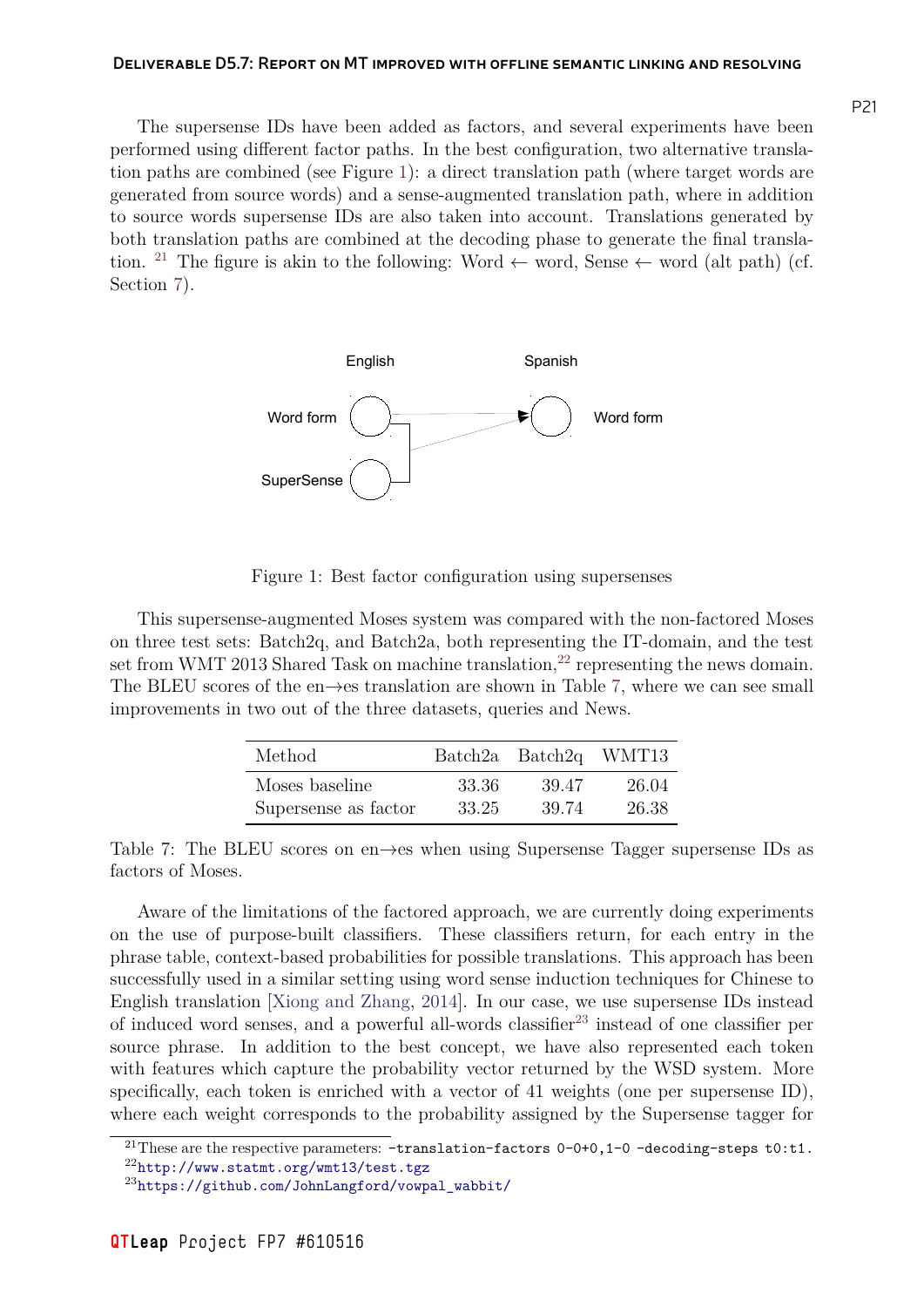the token to have the supersense ID. These experiments are on-going, due to the timeconsuming training process.

## **3.4 Enriching words with distributional representations in en***→***cs TectoMT**

<span id="page-21-0"></span>In addition to full probability vectors, we also started to run preliminary experiments with distributional semantic vectors (also known as word embeddings), which enrich word representations with a vector capturing the distributional behavior of words [Mikolov et al., 2013b]. We encoded the enriched representations as additional features for the Discriminative TM. Based on these preliminary experiments (on small-scale data), we observed the following:

- [1.](#page-62-1) [We can](#page-62-1)not use embeddings of the word being translated because of the limitations of the current Discriminative TM, which trains a separate MaxEnt model for each source lemma. So all the competing translations would have the same embedding features coming from the same source lemma and they would have no effect on the translation. One solution is to train one huge model for translation of all lemmas, which would allow us to use so-called label-dependent features. So the embedding features of the word being translated would be shared over all source lemmas and we could model, how individual dimensions of the embeddings correspond with various translations.
- 2. With the current Discriminative TM, it is difficult to use embeddings from the syntactic context (dependency parent and children) of the word being translated because this results in many extra features (in addition to the existing features), which is on the border of the technical capabilities of the current Discriminative TM. The actual features used internally in MaxEnt would be of form (source\_lemma, target\_lemma, context\_word[i].embedding[j]), $^{24}$  where i is the index of the word (e.g. parent, first child, second child,...) and j is the j-th dimension of the embedding vector (we have used 300 dimensions in our experiments).
- 3. Ideally, we would like to use also embeddings [fro](#page-21-1)m the target lemmas and include them into the (label-dependent) features. We would also like to model interactions between different dimensions of the word embeddings. A naive approach would add too many too sparse features,  $25$  so we plan to use neural networks, so we can model the non-liner interactions between the features, but we don't need to model the full Cartesian product.

<sup>&</sup>lt;sup>24</sup> The source\_lemma is now present o[nly](#page-21-2) implicitly, as a separate model is currently trained for each source lemma.

<span id="page-21-2"></span><span id="page-21-1"></span><sup>&</sup>lt;sup>25</sup> Suppose our embeddings have 300 dimensions and we limit the number of target-language lemmas to 10,000. For modeling interactions between pairs of source-embedding dimension and the target lemmas, we need  $10,000 \times \frac{300 \times 300}{2} = 450$  million features. If we want to add also embeddings from the parent and children (not distinguishing which children the embeddings came from), we would need  $300 \times 300$ times more features (40,500 billion features). When using pairs of target-word embedding dimensions (90,000) instead of target lemmas (10,000), we would need 9 times more features. So unlike in point 2, this is beyond the technical capabilities of any toolkit we know, not only the current Discriminative TM. It is also problematic from the machine-learning point of view because we do not have enough training examples to train a model with so many features, so overfitting would be a problem even with regularization used.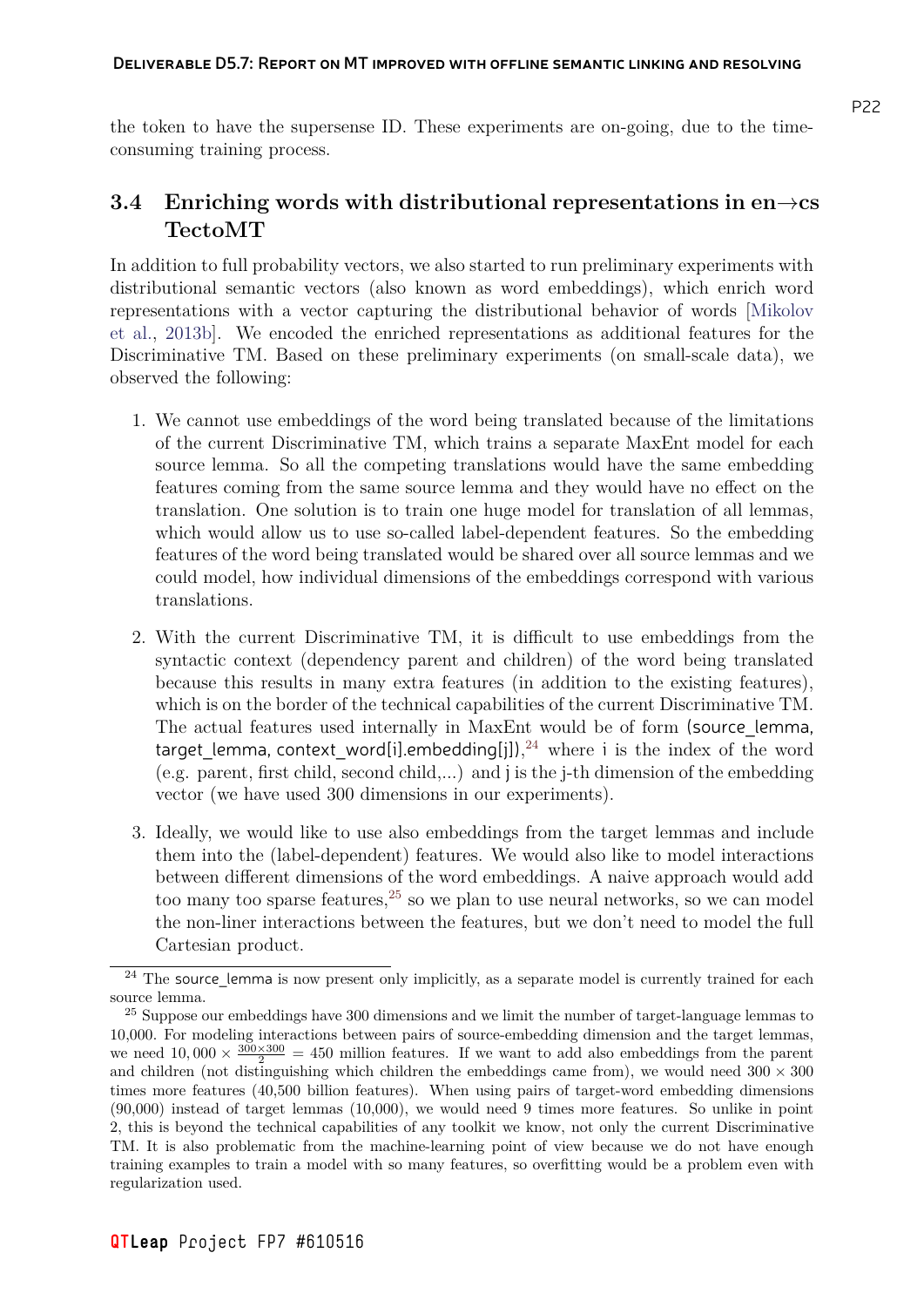4. Even without increasing the number of features, training of the current MaxEnt models is too slow (e.g. training on CzEng [Bojar et al., 2012], a parallel treebank with over 200 million words on both sides, takes about 4 days on a cluster with 200 machines).

As a solution to all the four problems, we p[lan to use](#page-60-2) [Vowpa](#page-60-2)l Wabbit<sup>26</sup> machine learning toolkit for Discriminative TMs instead of the current MaxEnt models. Vowpal Wabbit enables also using a simple neural network with one hidden layer. In our preliminary experiments, we were able to replicate (and even outperform) en*→*cs re[su](#page-22-1)lts on the News domain. The training (after extracting features) took 2 hours on a single two-core machine. However, integrating the word embedding features into Vowpal Wabbit in an efficient way still remains to be done for Pilot 3.

#### **3.5 Summary of Experiment 5.4.2**

<span id="page-22-0"></span>Including sense information as features of the Discriminative TM of TectoMT was tested on en*→*pt, and yields positive gains when applied on Europarl data using a domainadapted variant of the WSD algorithm. The use of word sense information of context words (adjacent words in the syntactic tree) seems to indicate that disambiguating the words in the context of the source lemma is more useful than using the word sense information of the source lemma directly. The current Discriminative TM is somewhat limited, as it needs to train a separate classifier for each target lemma, and is thus unable to generalize across lemmas which are closely related. For instance, in order to translate an occurrence of the verb *run* in the IT domain (translated to Spanish as *correr* in the physical sense but as *ejecutar* in the IT sense), a classifier which has very few examples of *run* in the IT sense would need a strong signal to realize that the test context is related to IT. We hypothesize that a single Discriminative TM which takes into account all contexts of all target words has better chances to successfully use word sense and related semantic class information, compared to building separate models for each source lemma.

The experiments for en*↔*bg with ad hoc grouping of synsets that share the same lemmas like "donor" mentioned above did not prove a good way to incorporate lexical semantics in factored MT. One possible explanation of this is that the performance of the sense annotation module is not high enough. Especially for Bulgarian it is around 68 % on a gold standard corpus. The addition of domain terms improves a little the result, but obviously more work is necessary to show the positive effect of lexical semantics in these MT settings.

Regarding the en*→*es experiment, the good results using factors in Moses are a good indication that conceptual information can be successfully captured using a Supersense Tagger. This opens the opportunity to combine the output of UKB with that of the Supersense tagger in order to improve WSD results.

Regarding datasets, it seems that WSD is specially helpful for QTLeap queries and the news domain, as shown by the improvements in en*→*es. This is a promising direction for non-English WSD, as the QTLeap evaluation scenario involves the translation of queries with English as the target language. The lack of improvement for QTLeap answers using factors in en*→*es contrasts with the improvements in en*→*pt when using discriminative classifiers, which hints at the superiority of that technique to combine WSD information into the MT engine.

<span id="page-22-1"></span><sup>26</sup>https://github.com/JohnLangford/vowpal\_wabbit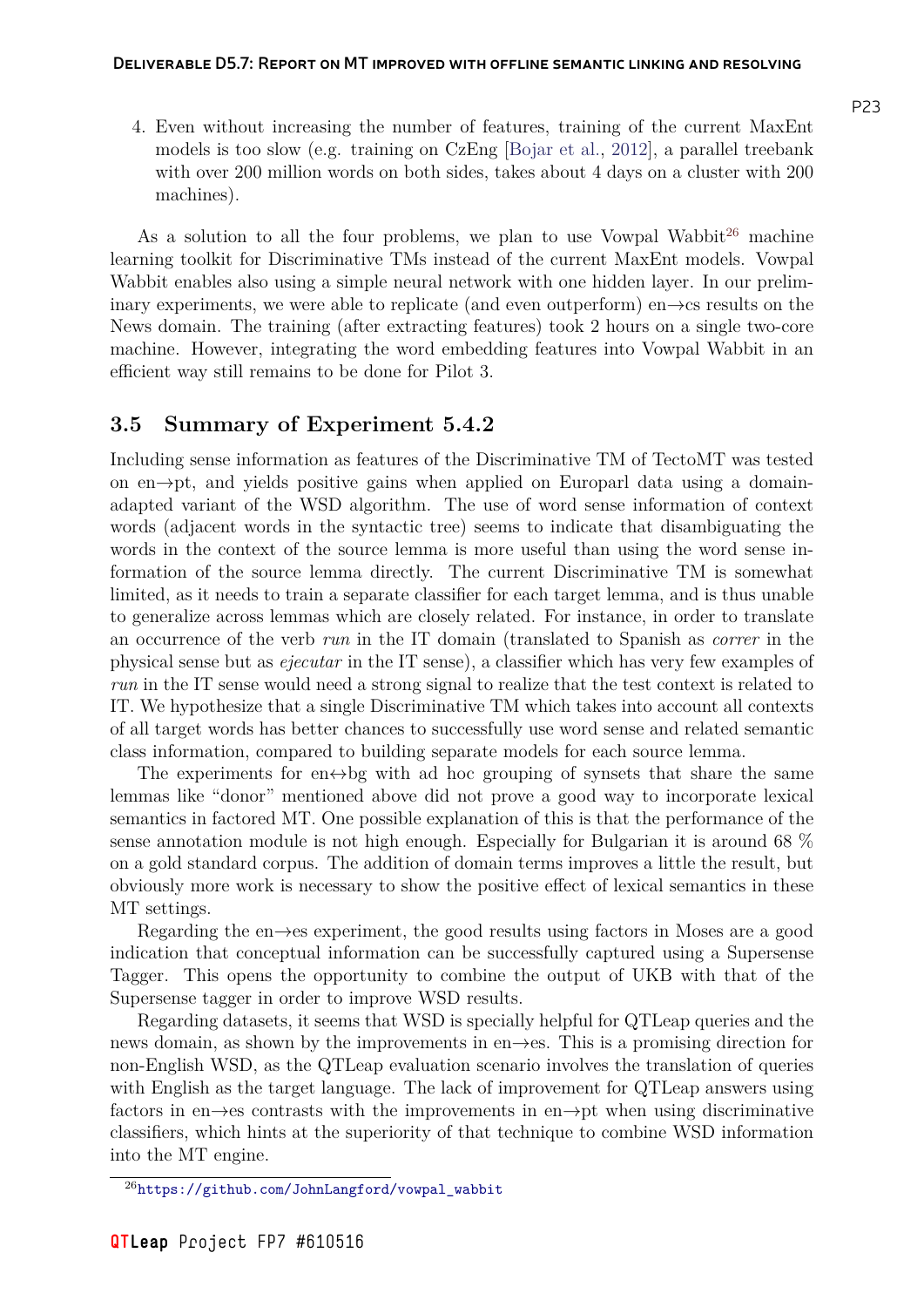#### **Deliverable D5.7: Report on MT improved with offline semantic linking and resolving**

Finally, we have started to try new translation MT models, using one single Discriminative TM in order to cope with the richer word representations (probability vectors from WSD and distributional representations of words), which tend to break current lemma-bylemma Discriminative TM technology. From another perspective, we can argue that the WSD algorithm is enriching the MT model with information which is orthogonal to that available in the parallel corpora. Following this perspective, the semantic information will be specially relevant for those source lemmas which occur infrequently in the training corpus of the MT system. Again, a single Discriminative TM seems more appropriate. This is ongoing work.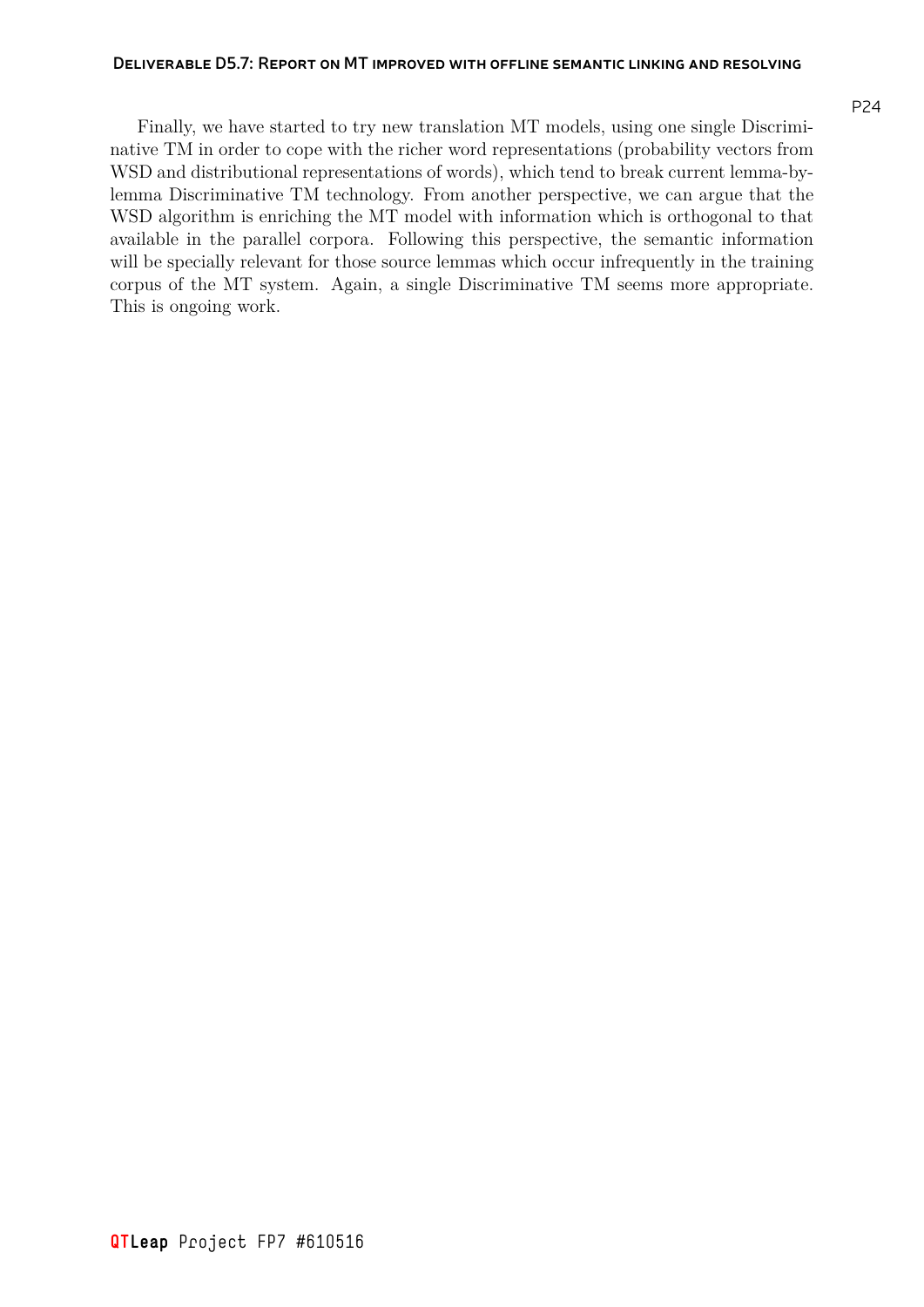## P25

## **4 Experiments 5.4.3: creation of specialized lexicons from corpora**

<span id="page-24-0"></span>In this Section, we present the experiments related to the creation of specialized lexicons. The error analysis of the Pilot 1 systems revealed that a substantial number of errors in the QTLeap domain are caused by wrong handling of named entities (NEs). Even though in some of the translation directions the tools for NERC (cf. Deliverable 5.4) were used, they are not able to cover specific types of NEs one can encounter in the IT domain of the QTLeap corpus. These include URLs, shell commands, and code snippets on the one hand  $-$  all addressed by the HideIT machinery (see Section 4.1), and the special types of text contained in software, e.g. menu items, button names, their sequences, and messages on the other hand – all addressed by specialized lexicons, also called gazetteers.<sup>27</sup> Section 4.2 describes the process to construct such gazetteers from [mu](#page-24-1)ltilingual corpora like localization files and Wikipedia.

Regarding the MT machinery, whereas the former group of entities (URLs,…) m[ust](#page-24-2) be reco[gniz](#page-25-0)ed and usually stays untranslated, the latter group (menu items,…) should be translated according to the localization rules of the software it originates from. Nevertheless, both groups consist of expressions that are rarely inflected even in inflectional languages, such as Czech. That is the reason why both approaches are applied on a tokenized text before any linguistic analysis is performed. When combining gazetteers with translation models, several translations might be competing. Section 4.3 presents an alternative solution how to use in-domain knowledge and adapt the system for IT domain – TM interpolation.

Apart from the entities relevant to the QTLeap domain, we have [also](#page-28-0) tested the contribution of the named entities detected by NERC software, such as people, location and organization names. Their relevance in the QTLeap domain is negligible, but they are important when translating News text. Section 4.4 presents a dedicated module to translate such named entities.

Finally, Section 4.5 presents a method to gather automatically domain-specific parallel corpora from Wikipedia.

## **4.1 "Fixed" [ent](#page-31-0)ities (HideIT)**

To address the problem of entities that do not require translation, e.g.  $URLs<sub>1</sub><sup>28</sup>$  shell commands and code snippets, we use a rule-based machinery called HideIT in TectoMT.

<span id="page-24-1"></span>The HideIT machinery consists of two blocks. The first one is applied at the very beginning of the translation pipeline: just after tokenization of the source text[, b](#page-24-3)efore any linguistic processing is applied. The block attempts to recognize "fixed" entities by heuristics manually gathered on Batch 1 corpus. The recognized entities are then removed and replaced by an appropriate placeholder (e.g. xxxCMDxx and xxxURLxxx for shell command and URL, respectively), while storing the actual values in the metadata.

The second block is applied at the very end of the translation pipeline. Given the placeholders, it extracts the stored values from the metadata and restores the entities

<sup>27</sup> As usual in NERC research, *gazetteer* means a list of named entities of a given type, not only geographic names.

<span id="page-24-3"></span><span id="page-24-2"></span><sup>&</sup>lt;sup>28</sup> Note that even URLs and e-mail addresses may be required to be localized, e.g.  $www.examp1e.com/en)$ for English-speaking and www.example.com/cs for Czech-speaking users. However, regular expressions seem to be a more appropriate solution than lexicons in such cases. We do not address this problem, yet.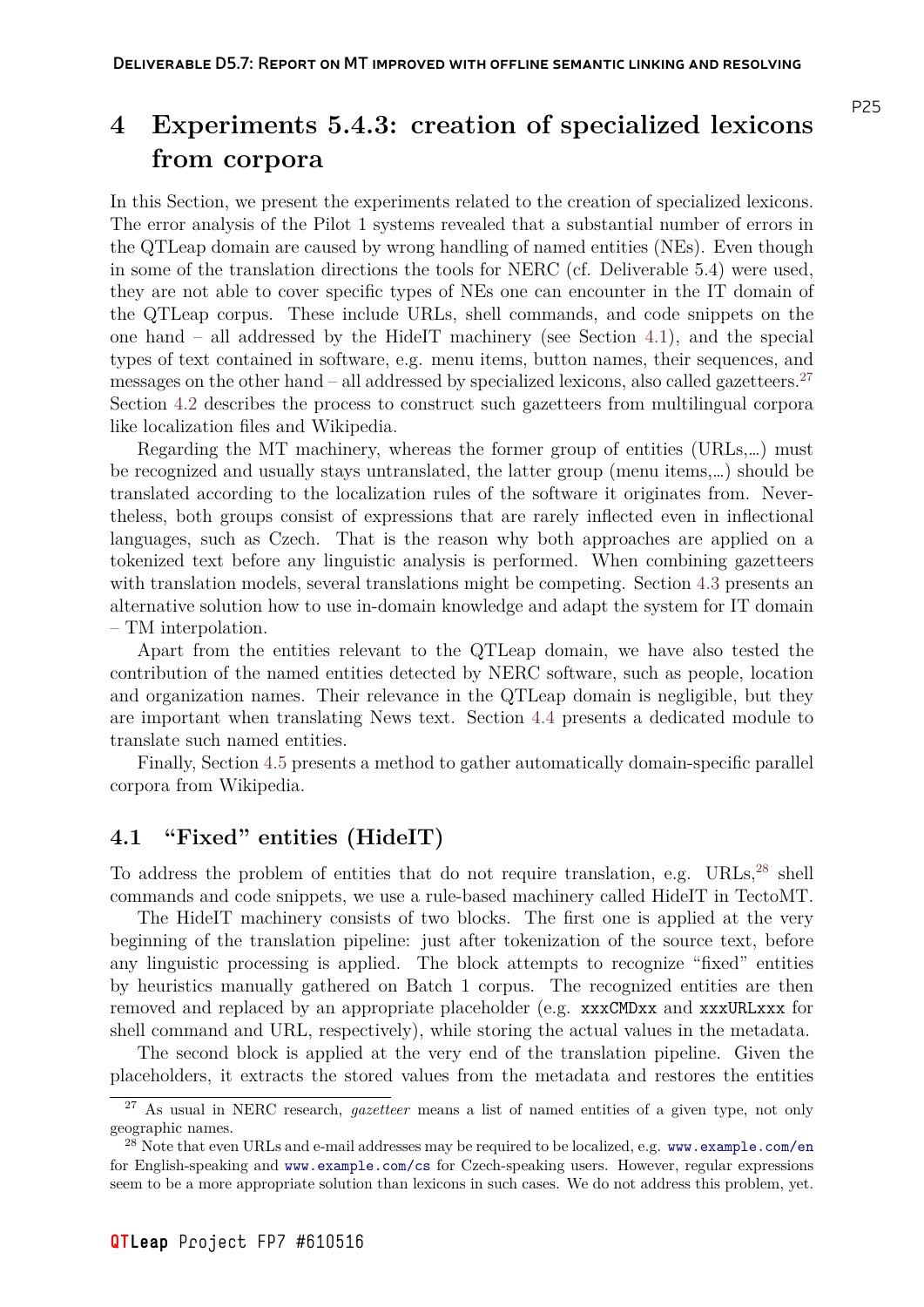which have been hidden from the main part of the translation pipeline.

These blocks have been used for all translation directions using TectoMT as the Pilot 2 system. Tables 22 and 23 in Section 8 show the effect of switching on the HideIT machinery in Pilot 2 systems. HideIT had negligible effect on X*→*en translations (because queries do not contain so many "fixed" named entities), but consistently improved en*→*X translations (about 0.5 BL[EU](#page-50-1) poi[nt o](#page-50-0)n average[\).](#page-48-0)

## **4.2 Specialized lexicons (gazetteers)**

<span id="page-25-0"></span>The technique of gazetteers targets the NEs from the IT domain that need to be translated or localized. Furthermore, they are expected to appear in a fixed inflectional form.<sup>29</sup> It concerns software texts, such as menu items, button names, their sequences, and messages. The property of having a fixed form allows us to apply the technique of matching the expressions from a *specialized lexicon (gazetteer)* in the surface source text and repl[aci](#page-25-1)ng them by their equivalents in the target language. A crucial task is also to identify the source expressions with this behavior.

**Lexicon collection and format** As the majority of this kind of expressions consists of texts appearing in various software, the straightforward way how to obtain a lexicon of such expressions is to extract it from the freely available software localization files. We designed a general extractor that accepts . po localization files and outputs a lexicon. The lexicon is formed by two lists containing corresponding expressions in two languages. Each of the two lists consist of two columns:

- 1. expression identifier
- 2. expression itself

The identifier column must be the same for both lists belonging to the same lexicon.

Figure 2 shows a toy English-Czech gazetteer. It consists of two lists, one for each of the languages, which are paired by identical expression identifiers.

**Translati[on](#page-26-0) using specialized lexicons** Translation using gazetteers proceeds in multiple steps:

**Matching the lexicon items.** This is the most complex stage of the whole process. It is performed just after the tokenization, before any linguistic processing is conducted. Lexicon items are matched in the source tokenized text and the matched items, which can possibly span several neighboring tokens, are replaced by a single-word placeholder.

In the initialization stage, the source language part of the lexicon is loaded and structured in a word-based trie to reduce time complexity of the text search. In the current implementation, if an expression appears more than once in the source gazetteer list, only its first occurrence is stored, regardless what its translation is. Therefore, the performance of gazetteer matching machinery depends on the ordering of the gazetteer lists. A trie built from the English list of the toy English-Czech gazetteer is depicted in Figure 3. Note that the kde\_7 item is not represented in the trie, since the slot is already occupied by the kde\_3 item.

<span id="page-25-1"></span><sup>&</sup>lt;sup>29</sup>If they appear in a different form, only the forms contained in a gazetteer list (base forms[, m](#page-26-1)ostly) will be treated this way.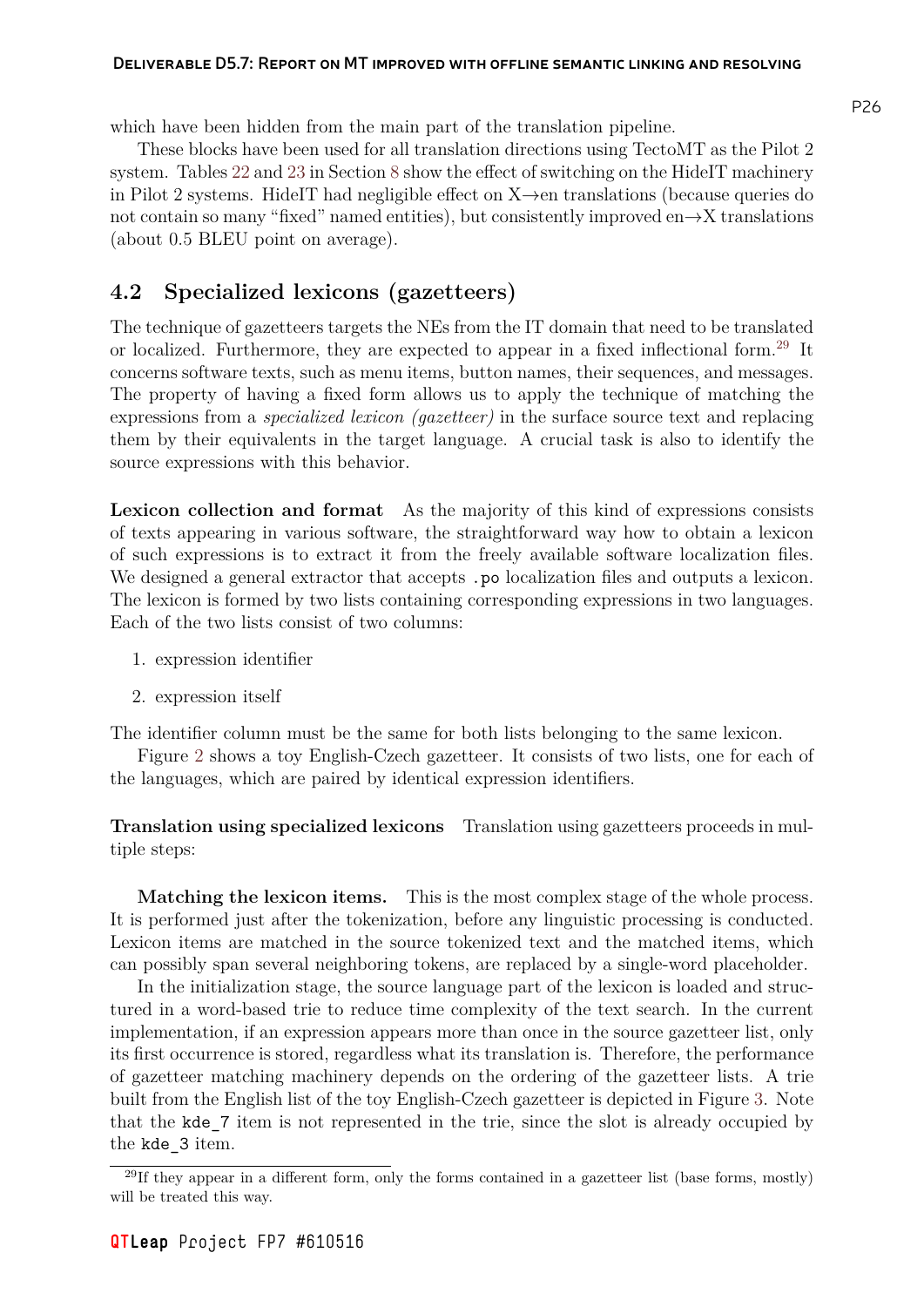| English list: toy.en-cs.en.gaz |                           |                   | Czech list: toy.en-cs.cs.gaz                |
|--------------------------------|---------------------------|-------------------|---------------------------------------------|
|                                |                           |                   |                                             |
| liboff 1                       | Accessories               |                   | liboff 1 Příslušenství                      |
| liboff 2                       | Start at                  | liboff 2 Začít od |                                             |
| kde 1                          | Programs                  | kde 1             | Programy                                    |
| kde 2                          | System tools              | kde 2             | Systémové nástroje                          |
| kde 3                          | Start                     | kde 3             | Spustit                                     |
| kde 4                          | Disk                      | kde 4             | Disk                                        |
| kde 5                          | PC running on low battery | kde 5             | Počítač je napájen téměř<br>vybitou baterií |
| kde 6                          | System                    | kde 6             | Systém                                      |
| kde 7                          | Start                     | kde 7             | Start                                       |
| wiki 1                         | PC                        | wiki 1            | РC                                          |

<span id="page-26-0"></span>Figure 2: A toy English-Czech gazetteer.



<span id="page-26-1"></span>Figure 3: A trie created from the English list of the toy English-Czech gazetteer.

The trie is then used to match the expressions from the list in the source text. The matched expressions might overlap. Thus, every matched expression is assigned a score estimating the extent to which the expression is a named entity. In Figure 4 a sample sentence (a) is shown with the expressions matched and scores assigned (b).

The matches with positive score are ordered by the score and filtered to get nonoverlapping matches, taking those with higher score first. The matched word[s](#page-27-0) belonging to a single [e](#page-27-1)ntity are then replaced by a single word. The placeholder word [ca](#page-27-2)n be specified with respect to the source language, the word *Menu* being the default (see Figure 4c).

As a last step, the neighboring entities are collapsed into one and replaced by the placeholder word. The entities are collapsed also when they are separated by a *>* symbol (or possibly any other delimiter). This measure is aimed at translation of menu [i](#page-27-0)[t](#page-27-3)ems and button labels sequences, which frequently appear in the QTLeap corpus. After this step, the sample sentence becomes drastically simplified, which should be much easier to process by a part-of-speech tagger and parser (see Figure 4e). However, all the information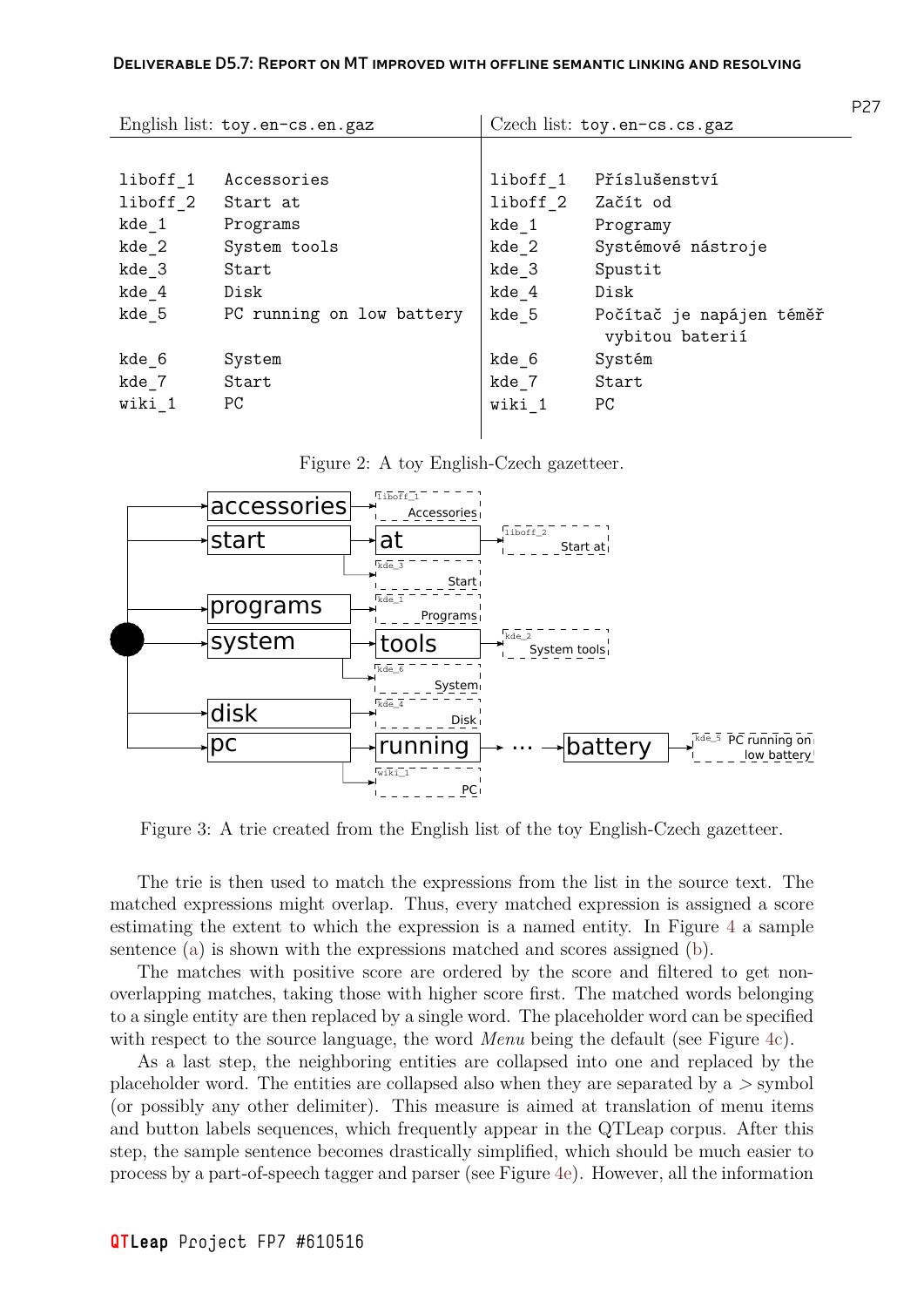necessary to reconstruct the original expressions or their lexicon translations are stored (see Figure 4d).

**Translating matched items.** The expressions matched in the source language are transferred [o](#page-27-0)[ve](#page-27-4)r the tectogrammatical layer to the target language. Here, the placeholder words are substituted by the expressions from the target language list of the gazetteer, which are looked up using the identifiers coupled with the placeholder words. Possible delimiters are retained. This is performed before any other words are translated. The tectogrammatical representation of the simplified sample English sentence (Figure 4d) is transferred to Czech by translating the gazetteer matches first, followed by lexical choice for the other words and concluded with the synthesis stage (Figure 4g).

- a) To defragment the PC, click Start > Programs > Accessories > System [T](#page-27-0)[oo](#page-27-4)ls > Disk Defragment.
- <span id="page-27-1"></span>b) To defragment the  $[PC_{wiki_1=24}]$ , click  $[Start_{kde_3=24}] > [Programs_{kde_1=24}]$ > [Accessories liboff\_1=24] > [[System kde\_6=24] Tools kde\_2=44] > [Disk kde\_4=24] Defragment.
- <span id="page-27-2"></span>c) To defragment the [Menu wiki\_1], click [Menu kde\_3] > [Menu kde\_1] > [Menu  $\begin{bmatrix} \text{liboff}_1 \end{bmatrix}$  >  $[\text{Menu kde}_2]$  >  $[\text{Menu kde}_4]$  Defragment.
- <span id="page-27-3"></span>d) To defragment the [Menu wiki\_1], click [Menu kde\_3 > kde\_1 > liboff\_1 > kde\_2 > kde\_4] Defragment.
- <span id="page-27-4"></span>e) To defragment the Menu, click Menu Defragment.
- f) To defragment the [PC wiki\_1], click [Spustit > Programy > Příslušenství > Systémové nástroje > Disk kde\_3 > kde\_1 > liboff\_1 > kde\_2 > kde\_4] Defragment.
- g) Jestli defragmentujete PC, klikněte na Spustit > Programy > Příslušenství > Systémové nástroje > Disk defragmentaci.

<span id="page-27-0"></span>Figure 4: A sample English sentence processed by the English-Czech gazetteer.

**Statistics and sources** The gazetteers for Czech, Dutch, Basque, Spanish and Portuguese were collected from four different sources: localization files of  $VLC$ ,<sup>30</sup> LibreOffice,<sup>31</sup> KDE<sup>32</sup> and IT-related Wikipedia articles. In addition, some manual filtering was performed on all the gazetteers, especially the Czech one. The Czech gazetteer was also enriched with some entries frequent in the Batch1 dataset but not covered b[y a](#page-27-5)ny of the sou[rce](#page-27-6)s me[nti](#page-27-7)oned above.

For mining IT-related terms from Wikipedia, we adopted the method by Gaudio and Branco [2012]. This method exploits the hierarchical structure of Wikipedia articles. This structure allows for extracting articles on specific topics, selecting the articles directly

<sup>30</sup>http://downloads.videolan.org/pub/videolan/vlc/2.1.5/vlc-2.1.5.tar.xz

<sup>31</sup>[http://dow](#page-61-3)nload.documentfoundation.org/libreoffice/src/4.4.0/

libreoffice-translations-4.4.0.3.tar.xz

<span id="page-27-7"></span><span id="page-27-6"></span><span id="page-27-5"></span> $3^2$ svn://anonsvn.kde.org/home/kde/branches/stable/l10n-kde4/{cs,nl,es,eu,pt}/messages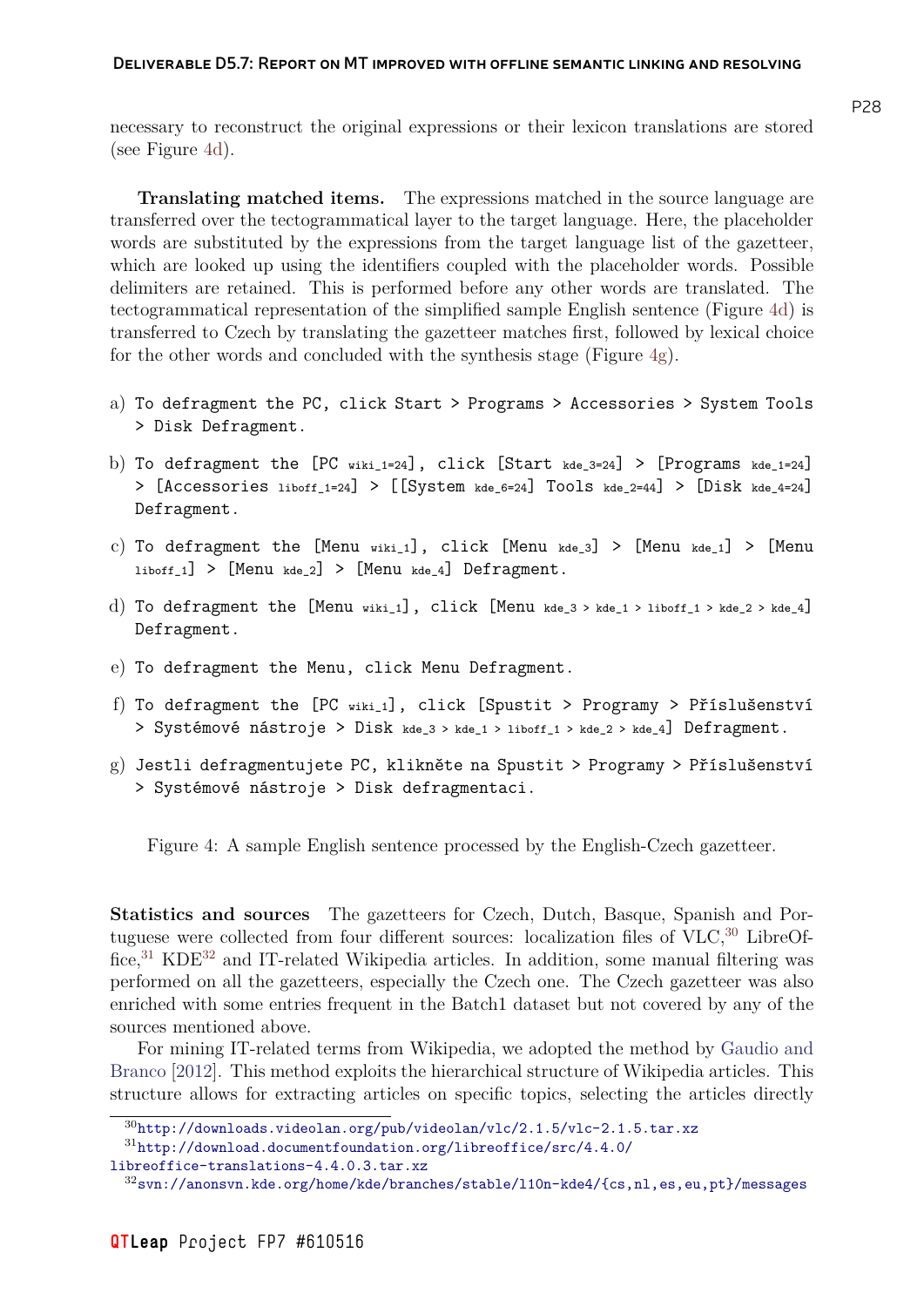linked to a superordinate category. For this purpose, Wikipedia dumps from June 2015 were used for each of the languages, and they were accessed using the Java Wikipedia Library, an open-source, Java-based application programming interface that allows to access all information contained in Wikipedia [Zesch et al., 2008]. Using as starting point the most generic categories in the IT field, all the articles linked to this categories and their children were selected. The title of these article were used as entries in the gazetteers. The inter-language links were used to translate th[e title in the origin](#page-65-0)al languages to English. Similar result could be expected if the method was applied to the Linked Open Data version of Wikipedia, DBPedia,

|                       | en-cs   | en-nl   | en-eu   | en-es   | en-pt   | en-de  |
|-----------------------|---------|---------|---------|---------|---------|--------|
| <b>KDE</b>            | 124,188 | 98,512  | 70,298  | 98,510  | 98,505  |        |
| LibreOffice           | 75,662  | 75,457  | 70,991  | 75,482  | 75,743  |        |
| <b>VLC</b>            | 3,467   | 6,213   | 5,548   | 6,214   | 6,215   |        |
| Wikipedia             | 28,196  | 39,570  | 1,505   | 24,610  | 20,239  | 23,011 |
| Batch1                | 3       |         |         |         |         |        |
| Microsoft Terminology |         |         |         |         |         | 22,972 |
| Total                 | 231,516 | 219,752 | 148,342 | 204,816 | 200,702 | 45,983 |

The figures of collected gazetteer entries for all the sources are presented in Table 8.<sup>33</sup> The gazetteers have been released through Meta-Share.<sup>34</sup>

<span id="page-28-2"></span>Table 8: Source and number of gazetteer entries in each language.

Using all the sources proved to be the most beneficial setting for most translation pairs. The only exceptions are translations from Spanish to English and from Dutch to English. Whereas es*→*en performs the best with matching only the Wikipedia entries, the optimal performance of nl*→*en can be reached without gazetteers. These configuration have been used in Tables 22 and 23 in Section 8 for Pilot 2 systems based on TectoMT. As can be seen there, gazetteers helped to improve the translation quality in all TectoMT-based en*→*X directions (2 BLEU points on average) and also in cs*→*en and es*→*en (about 0.7 BLEU point).

## **4.3 TM Interpolation**

<span id="page-28-0"></span>As described in the previous section, when combining gazetteers from various sources, they need to be ordered to decide cases when more gazetteers would match a given phrase. Moreover, when gazetteers match a phrase, the standard TectoMT Discriminative TM are bypassed, and cannot influence translation of this phrase. This is the reason why the gazetteers should include only clear-cut cases and why we use heuristic scoring to filter out cases when a phrase is not used as a named entity.

So there is a number of cases which are not solved by gazetteers, but adaptation for IT domain is still needed. Several translations might be competing, some coming from the IT domain, other coming from the general domain.

Instead of using hard-coded rules, TectoMT allows to use TM interpolation. Domain adaptation using interpolation of translation models (general domain and IT domain) is

<sup>&</sup>lt;sup>33</sup>For the sake of completeness, the table also contains gazetteers for German, which have been used in an approach different from TectoMT, described in Section 7.

<span id="page-28-1"></span><sup>34</sup>http://metashare.metanet4u.eu/go2/qtleap-specialized-lexicons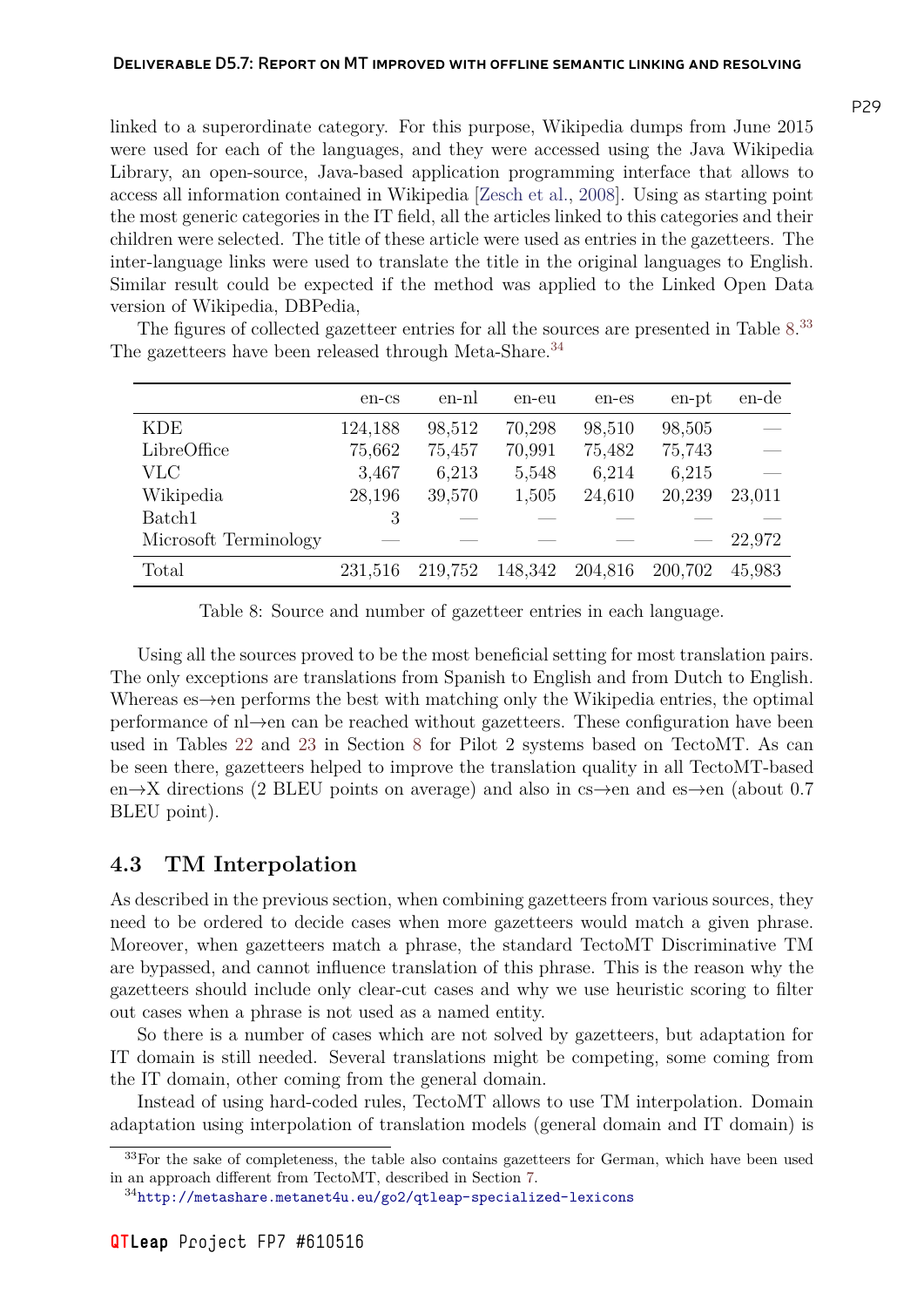described in detail in D2.8, Section 2.2.5 because it is closely related to the description of the transfer phase. Interpolation is applied not only on lexical transfer (as gazetteers and HideIT), but also on transfer of formemes. In fact, we observed that IT domain has a different distribution of formeme translation probabilities, so this interpolation is helpful.

In this deliverable (D5.7), we present the results with and without interpolation. Tables 22 and 23 show very good results, with improvement in all translation pairs (1.2 and 1.7 BLEU points on average for X*→*en and en*→*X, respectively), most notably en*→*es (5.1 BLEU points).

## **4.4 [E](#page-50-1)x[per](#page-50-0)iments with Named Entities in en***→***es**

<span id="page-29-0"></span>The experiments described here are related to the treatment of domain-specific named entities (NEs) with heuristics and gazetteers as described in the previous sections. The main differences are the following:

- We focus on the news domain, where most of the NEs are of the standard PERSON, LOCATION and ORGANIZATION types, in contrast to the IT domain of the QTLeap corpus, where the relevance of domain-specific entities like URLs, shell commands or menu items is more prominent.
- We use a statistical machine translation engine (Moses instead of TectoMT).

The exploration of this alternative techniques is relevant, given the interest in both the IT and the news domain for QTLeap.

These experiments focus on improving NE translation, a field called name-aware SMT. The most basic approach is to add a devoted NE translation gazetteer to the training data. Pal et al. [2010] report good results using this method. Another common solution is to replace NEs by special tags and translate them in a post-edition step. This approach is similar to the one used in the previous Sections 4.1 and 4.2, but they keep all relevant [information in t](#page-63-0)he transfer phase. Okuma et al. [2008] propose replacing source names by high frequency names before applying SMT. In a more sophisticated setting, Li et al. [2013] use a Hierarchical SMT system (HSMT) t[o in](#page-24-1)tegra[te a](#page-25-0) specialized NE translation system, showing relevant improve[ments in overa](#page-63-1)ll [tran](#page-63-1)slation quality and, particularly, in NE translation when translating from Chinese to English. In this experi[ment, we](#page-62-2) [replic](#page-62-2)ate their system and analyze how NEs are translated when translating from English to Spanish on the news domain.

**Analysis of NE translation in the news domain** In order to better understand how traditional SMT systems perform when translating NE from English to Spanish, we carried out a manual analysis over 525 sentences that were randomly taken from the newstest2011 test set as given in WMT 2011 Shared task on machine translation,  $35$  which we used as our development set. We note that, in some cases, both Spanish and English text seemed to be actual translations from a third language.

W[e](#page-29-1) first run the ixa-pipe-nerc NERC system [Agerri et al., 2014] on these sentences, and manually assessed the correctness of each of the 536 NEs that it recognized, as shown in Table 9. We then identified how each of the correctly recognized NEs was translated in the reference translations. We discovered th[at 1.61% of](#page-60-3) t[hem](#page-60-3) were missing in the translations, 3.63% were not translated correctly, and another 2.82% had a meaningful

<span id="page-29-1"></span><sup>35</sup>http:[//](#page-30-0)www.statmt.org/wmt11/test.tgz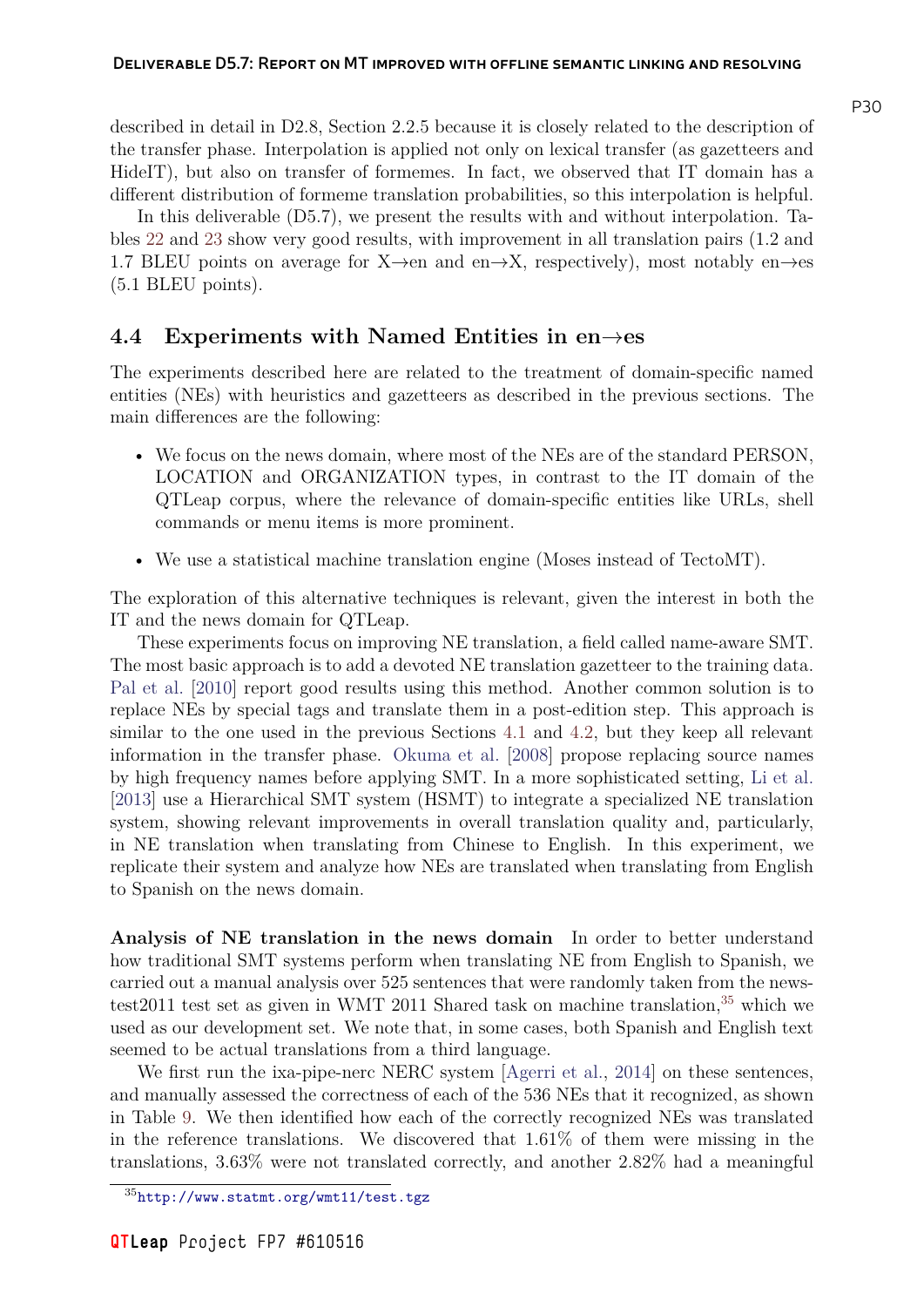| Person | Location Organization |                                                                              | Misc. | Wrong |
|--------|-----------------------|------------------------------------------------------------------------------|-------|-------|
|        |                       | $123 (22.95\%)$ $184 (34.33\%)$ $132 (24.63\%)$ $57 (10.63\%)$ $40 (7.46\%)$ |       |       |

<span id="page-30-0"></span>Table 9: Distribution of NEs in the development set

We then checked the performance of a baseline system HSMT system trained on Europarl v7 using Moses [Koehn et al., 2007]. Table 10 shows the amount of correctly translated NEs for this system, according to their class and number of occurrences in the training corpus. The results suggest that our baseline system performs relatively well for this task (86% overall[\), and that the err](#page-62-3)ors are c[on](#page-30-1)centrated on NEs with zero or one occurrences (approx. 77% accuracy), with very good performance for NEs occurring more than once. We analyzed the errors and found that 28.17% of them corresponded to untranslated NEs, whereas another 23.94% were caused by proper nouns that were translated as common nouns even though they should have been kept unchanged.

| Occurrences $PER(\%) LOC(\%) ORG(\%) MISC(\%)$ |        |       |       |        | $Total(\%)$ |
|------------------------------------------------|--------|-------|-------|--------|-------------|
| $\mathbf{0}$                                   | 88.46  | 78.43 | 63.38 | 50.00  | 77.12       |
|                                                | 100.00 | 85.71 | 62.50 | 100.00 | 77.78       |
| >1                                             | 100.00 | 99.21 | 92.45 | 82.61  | 94.63       |
| Total                                          | 90.24  | 92.93 | 75.00 | 77.19  | 85.69       |

Table 10: NE translation accuracy in the development set for the baseline HSMT system, split by number of occurrences (rows) and NE type (columns)

<span id="page-30-1"></span>In conclusion, we can say that, compared to Chinese-English [Li et al., 2013], the room of improvement is smaller (roughly 15% vs. 30%). We thus decided to focus on OOV (i.e., 0 occurrences in the training data) and hapax legomena (i.e., 1 occurrence in the training data) NEs.

**NE-enhanced HSMT system.** Our approach for improving NE translation in SMT is based on the framework proposed by Li et al. [2013]. We train a HSMT system with Moses, adapting the training phase to treat each NE class as a non-terminal. Given our analysis (see above), NE occurring more than once are left for the HSMT to handle. In the case of NEs with zero or one occur[rences, we use](#page-62-2) a specialized module to generate additional translations that are added to the phrase table on the fly. This module merges the results of several independent techniques to translate NEs: an automatically extracted dictionary, a human dictionary, Wikipedia-related Linked Open Data resources, leaving the NE unchanged, a special treatment for title  $+$  person structures, a rule-based machine translation engine and an SMT system specialized on NE. Each translation technique is given an independent weight, and the system is tuned to optimize these weights.

We used news-test $2012^{36}$  as our test set and took 525 random sentences to measure NE translation accuracy and the full test set to calculate the BLEU score. Table 11

<span id="page-30-2"></span> $36$ http://www.statmt.org/[wmt](#page-30-2)12/test.tgz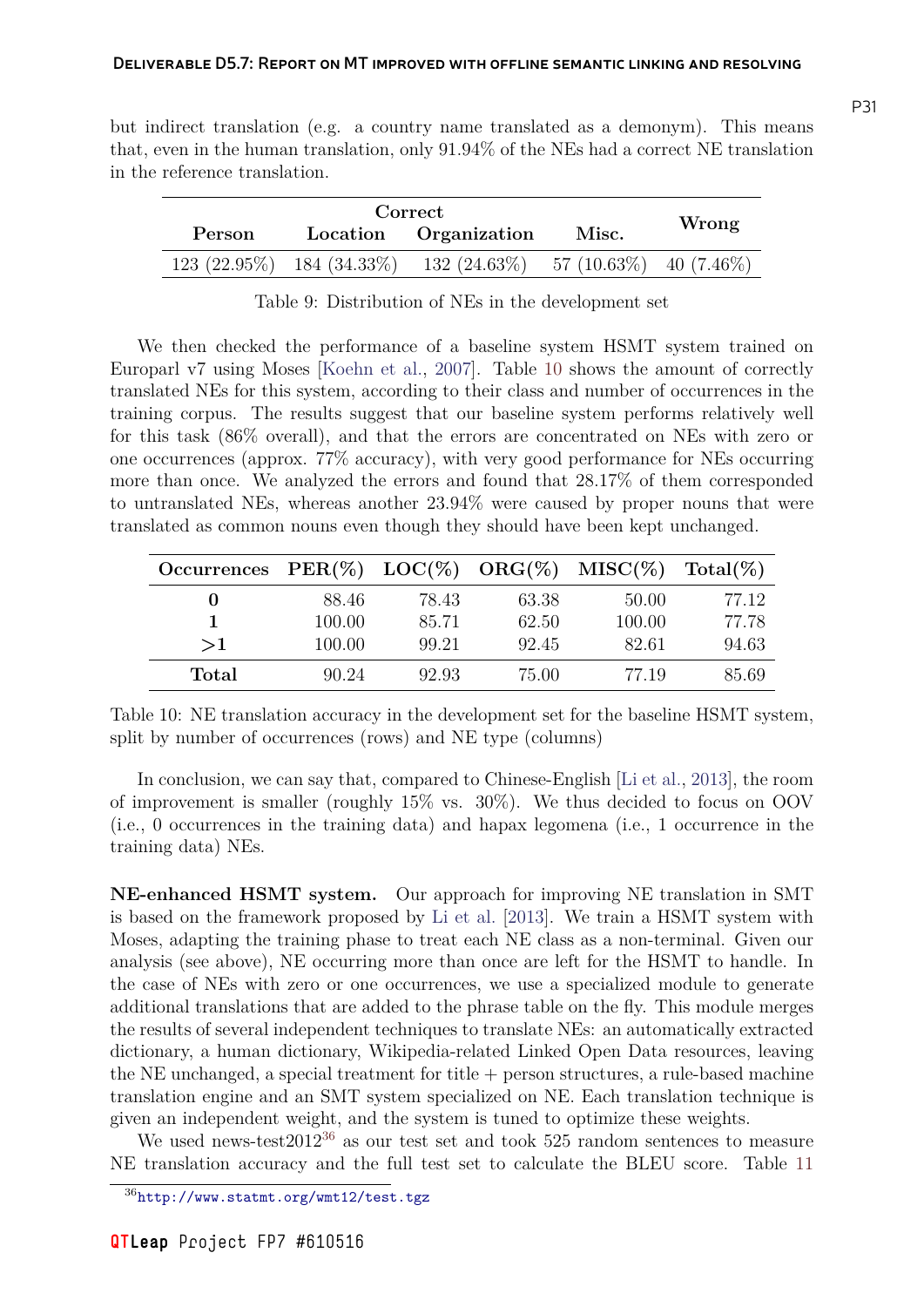| Method           |       | BLEU NE translation accuracy |
|------------------|-------|------------------------------|
| Baseline HSMT    | 31.01 | 414 $(87.34\%)$              |
| NE enhanced HSMT | 31.21 | 415 $(87.55\%)$              |

Table 11: NE translation accuracy and BLEU score in the test set

More information on this work can be found in Artetxe et al. [2015].

## **4.5 Experiments on domain corpora from Wikipedia**

The experiments described here are related to the c[onstruction of gazet](#page-60-4)teers described in 4.2. The main differences are the following:

- <span id="page-31-0"></span>• We focus on producing parallel corpora instead of gazetteers, exploiting article content in Wikipedia.
- [•](#page-25-0) We use a statistical machine translation engine (Moses instead of TectoMT).

This work is related to domain adaptation, which has recently gained interest in statistical machine translation to cope with the performance drop observed when testing conditions deviate from training conditions. The basic idea is that in-domain training data can be exploited to adapt all components of an already developed system. Previous work showed small performance gains by adapting from limited in-domain bilingual data [Bertoldi and Federico, 2009]. Some of the works improved MT using Wikipedia [e.g., Gupta et al., 2013], but previous work does not identify domain-related parallel corpora from Wikipedia, and thus only use small units, mainly named entities.

[For the English–Spanish l](#page-60-5)anguage pair, we extracted domain specific parallel corpora [from Wikipedia an](#page-61-4)d used it as additional corpora to train an SMT system. We make use of the natural function of Wikipedia as a source of multilingual data to gather corpora for multiple domains. Our methodology is divided in three steps: (i) selecting those Wikipedia articles related to the specific domains for every language independently; (ii) extracting comparable corpora in these domains using Wikipedia's language links; and (iii) identify parallel sentences from those comparable corpora

**Wikipedia as a source for domain corpora.** In order to select articles from a given domain, we take advantage of the graph structure in Wikipedia. the method could have been applied on DBPedia, the Linked Open Data relative of Wikipedia, and the result would have been the same.

Wikipedia's users can categorize the articles by including one or more labels in the page's markup. This way, articles are grouped in categories and the category hierarchy forms a graph (multiple parents and cycles are allowed). Since users have the freedom to give any category name, the categorization can be very wide. Plamada and Volk [2012] already demonstrated the difficulty to use Wikipedia categories for the extraction of domain-specific articles from Wikipedia. So, categorization can help to assign a domain to an article, but it is not structured enough to do it in a straightfor[ward manner.](#page-63-2)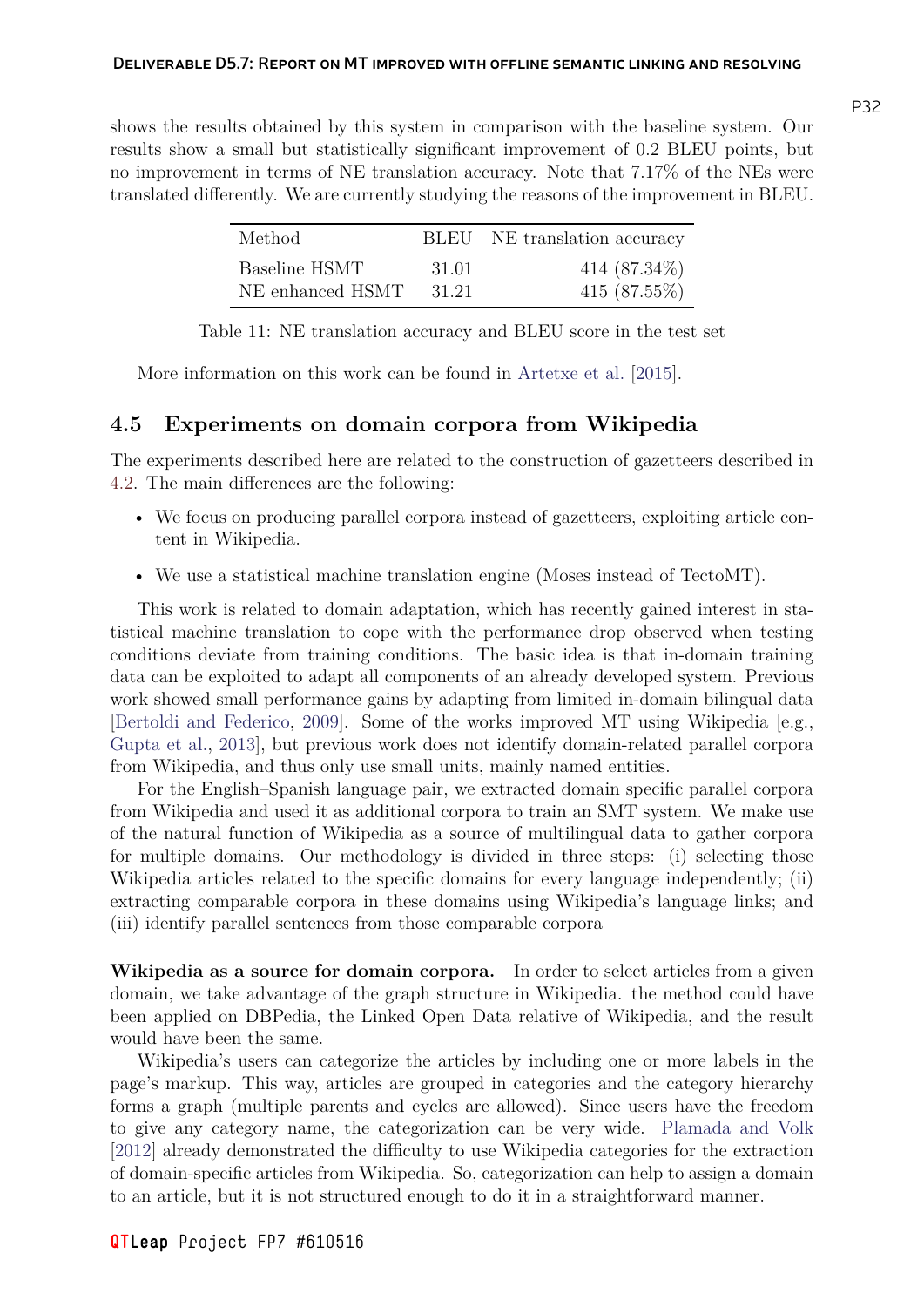For example, taking *Computer science* as a pseudo-root category to explore, and follow a path through one of its 13 subcategories we can observe that at depth 9 the domain has totally changed: *Computer science → Areas of computer science → Artificial intelligence → Human-computer interaction → Virtual reality → Virtual avatars → Fictional avatars → Fictional pharaohs → Pharaohs*.

Another feature of the graph is that a priori distant categories merge soon enough. Departing from *Literature* as pseudo-root category, one founds an intersection with *Computer science* in *Virtual reality* at depth 7. From there and below, subcategories would be equivalent for Computer Science and Literature. So, it is clear that if one aims at obtaining a collection of documents in the Computer Science domain, exploring the full graph is not an option.

We design a strategy to deal with the Wikipedia features shown above. First of all, we must identify a category with the domain we are interested in. Departing from this root category, the model performs a breadth-first search. Our stopping criterion is inspired by the Classification Tree-Breadth First Search [Cui et al., 2009]. The core idea is to score the explored categories in order to assess how likely it is that they actually belong to the desired area. In our approach, we make the naive assumption that a category belongs to the area if its title contains at least a word of [the vocabu](#page-61-5)l[ary o](#page-61-5)f the domain. Nevertheless, many categories may exist that do not include any of the words in the vocabulary, so, at the end, we do not score every category individually but the whole level of categories at equal depth from the root.

The vocabulary of the domain is automatically built from the root category and it is composed by the tokens in its articles, but we only consider the most frequent 10% of tokens (after a standard pre-processing: tokenization, stop-words, filtering, and stemming). This value and the parameters used in this section were empirically chosen.

When exploring the graph we score each level by measuring the percentage of categories in it that are associated to the domain by means of this vocabulary. Experiments showed that those levels with at least a 50% of positive categories can be used to define the set of categories to be considered as representatives of the domain, so this is the stopping point in the search.

The corresponding Wikipedia dumps have been downloaded from the Wikimedia Downloads page<sup>37</sup> during January and February 2015 and preprocessed using the Java Wikipedia Library [Zesch et al., 2008]. For our study, we select two different root categories. With the final goal of improving translation engines for the Computer Science domain, we use *[Co](#page-32-0)mputer science* and also *Science* as initial nodes. We expect *Science* to include *Computer science* and th[at wo](#page-65-0)uld allow to gather larger corpora with a wider vocabulary, even less f[ocused on th](#page-65-0)e specific domain. Table 12 shows the number of articles and the maximum depth considered as part of the domain.

The collections of articles in the two languages constitute comparable corpora in the Computer Science and Science domains. From these coll[ect](#page-33-0)ions, it is straightforward to select the parallel articles since they are connected via interlanguage links.<sup>38</sup>

For each pair of parallel articles, we estimate the similarity between all their pairs of cross-language sentences with different text similarity measures. We repeat the process for all the pairs of articles and rank the resulting sentence pairs according [to](#page-32-1) its similarity. After defining a threshold for each measure, those sentence pairs with a similarity

<sup>37</sup>https://dumps.wikimedia.org

<span id="page-32-1"></span><span id="page-32-0"></span><sup>38</sup>An interlanguage link is a link from a page in one Wikipedia language to an *equivalent* page in another language.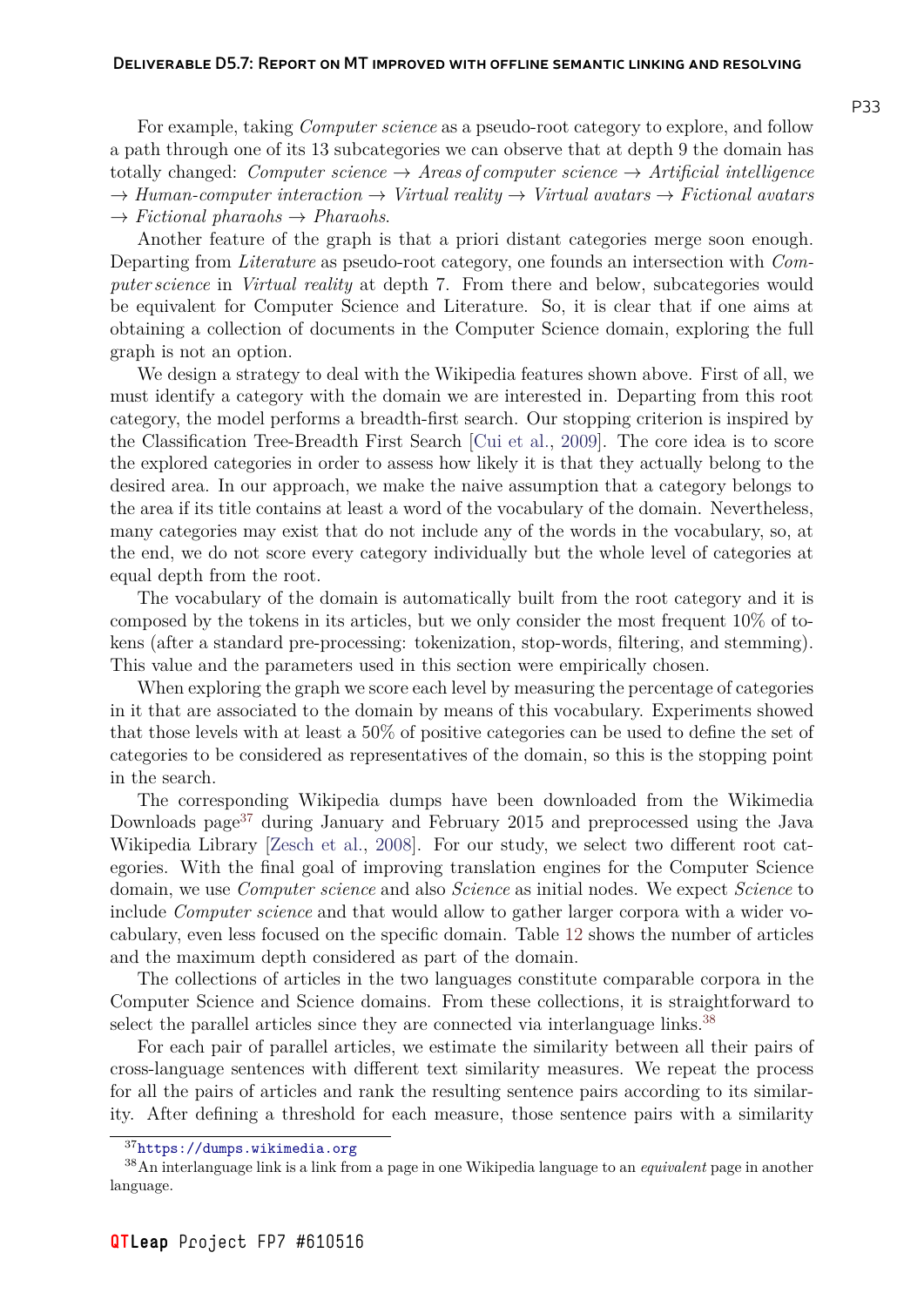| category | language           | #articles          | depth | $\#$ parallel sentences |
|----------|--------------------|--------------------|-------|-------------------------|
| CS       | English<br>Spanish | 155,533<br>29,634  |       | 577,428                 |
| Science  | English<br>Spanish | 785,642<br>820,949 |       | 3,847,381               |

Table 12: Selected depth per category (CS = computer science), number of articles at the corresponding depth and number extracted parallel sentences.

<span id="page-33-0"></span>higher than the threshold are extracted as parallel sentences. This is a non-supervised method that generates a noisy parallel corpus. The quality of the similarity measures will then affect the purity of the parallel corpus and, therefore, the quality of the translator. However, we do not need to be very restrictive with the measures here and still favor a large corpus, since the word alignment process in the SMT system can take care of part of the noise.

We compute similarities between pairs of sentences by means of cosine and length factor measures. The cosine similarity is calculated on three well-known characterizations in cross-language information retrieval and parallel corpora alignment: (i) character ngrams [McNamee and Mayfield, 2004] (ii) pseudo-cognates [Simard et al., 1992]; and (iii) word 1-grams, after translation into a common language, both from English to Spanish and vice versa. We add the (iv) length factor [Pouliquen et al., 2003] as an independent measure [and as penalty \(multipli](#page-62-4)c[ative](#page-62-4) factor) on the cosine [similarity. Fo](#page-63-3)r [our](#page-63-3) experiments we use the corpora resulting after the union of the subcorpora extracted with each of the above-mentioned methods.

**Evaluation in MT.** We have built three MT systems for both the en*→*es and es*→*en translation directions. First, an SMT Baseline trained using the popular Europarl corpus for the translation model, and two systems trained on extra parallel corpora extracted from Wikipedia, in two ways: (i) only using articles about computer sciences (ii) union with sciences. For the monolingual LM, we interpolated the target side of the parallel corpora with the the news monolingual corpora released in the WMT 2012 Shared task on machine translation.

The development of all the systems was carried out using publicly available stateof-the-art tools: the mGIZA toolkit [Gao and Vogel, 2008], the SRILM toolkit [Stolcke, 2002] and the Moses decoder [Koehn et al., 2007]. More concretely, we followed the phrasebased approach with standard parameters: a maximum length of 80 tokens per sentence, translation probabilities in both dir[ections with Good Tu](#page-61-6)ring discounting, wo[rd-based](#page-64-3) [trans](#page-64-3)lation probabilities (lex[ical model, in both](#page-62-3) directions), a phrase length penalty and the target language model. The weights were adjusted using MERT tuning with n-best list of size 100. Development was done in Batch1.

Table 13 summarizes the results of the evaluation of the en*→*es and es*→*en on systems on QTLeap Batch2 test set (both questions and answers). First experiments on the Spanish–English language pair improve a baseline trained with the Europarl corpus in 3 points of [BL](#page-34-1)EU also in the Computer Science domain. The models are preliminary, but we have been able to extract half million in-domain parallel sentences from the comparable corpora.

In the near future we want to improve the methodology to extract the sentences and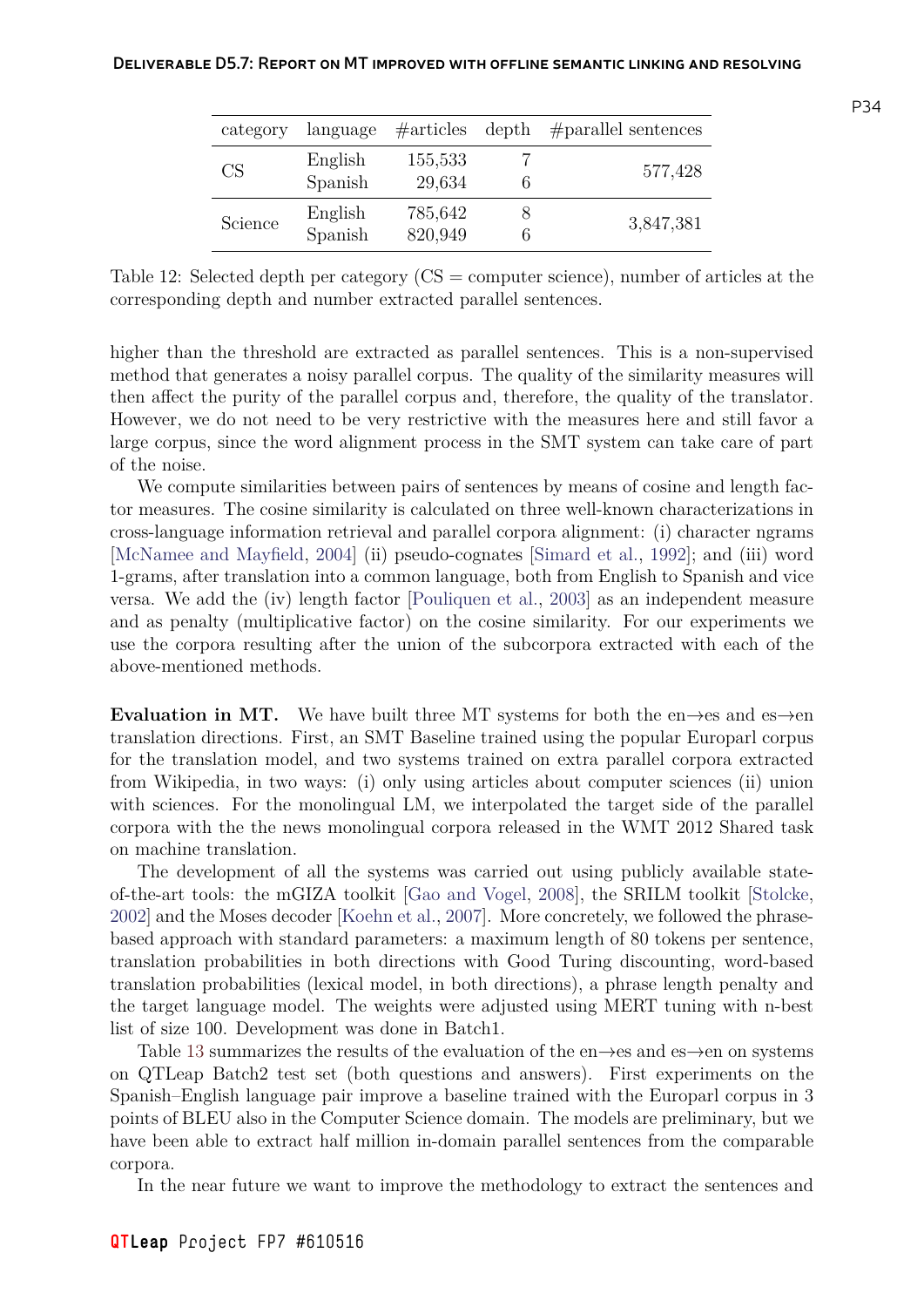| System                                 | $es \rightarrow en$ en $\rightarrow es$ |        |
|----------------------------------------|-----------------------------------------|--------|
| Europarl (baseline)                    | 23.77                                   | -21.80 |
| $EuropeanI+WP$ (computer science)      | 25.46                                   | 24.46  |
| Europarl+WP(computer science, science) | 25.91                                   | 23.89  |

Table 13: The BLEU scores for Batch2 when using domain corpora from Wikipedia.

<span id="page-34-1"></span>providing a tool to automatically extract comparable and parallel corpora from Wikipedia given a domain or, equivalently, a root category.

## **4.6 Summary of Experiment 5.4.3**

<span id="page-34-0"></span>The results gathered in this section show that specialized lexicons are indeed a key factor in a domain-specific setting like QTLeap. We have shown that dedicated heuristics to detect "fixed" NEs which should not be translated using a special "HideIT" rule-based module are helpful. We successfully extracted gazetteers from corpora and other resources, including the Wikipedia, closely related to Linked Open Data. Those gazetteers were used to improve both en*→*X and X*→*en translation directions. The improvements were higher for en*→*X (see Section 8). TM interpolation helped noticeably in both direction.

In addition, we have explored the translation of named-entities in news corpora using dedicated resources including Wikipedia and associated Linked Open Data resources, with very limited success. [On](#page-48-0) the contrary, the use of Wikipedia to gather parallel domainspecific corpora provides notable improvements, which we would like to integrate in the QTLeap MT platforms for Pilot 3.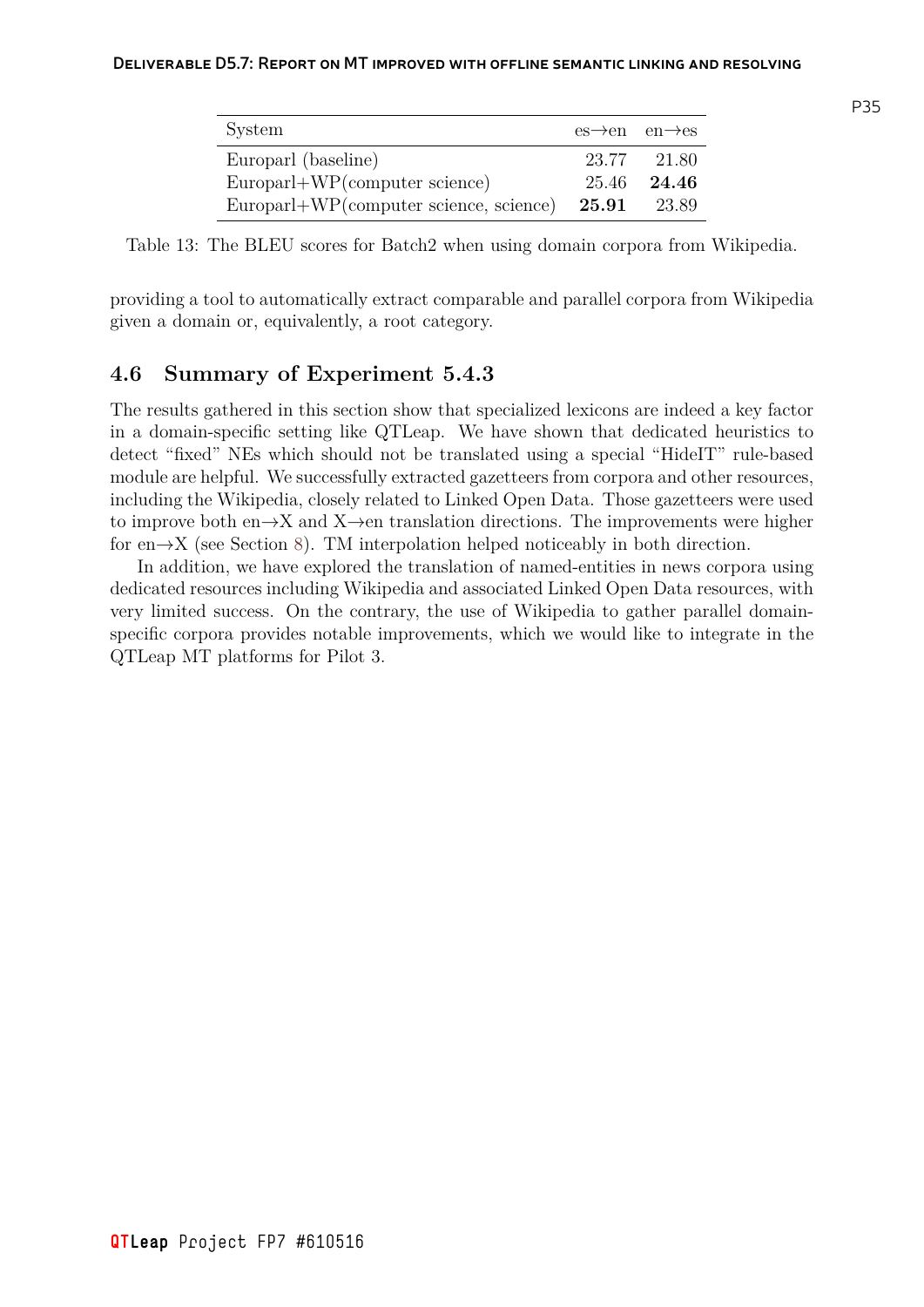## **5 Experiments on coreference**

<span id="page-35-0"></span>Although coreference is not part of lexical semantics, it is one of the components that distinguishes our deep approach from the standard shallow approaches to MT. Therefore, we considered this report the best place to accommodate the experiments on using coreference in MT.

Even though addressing discourse-related issues is essential in MT, it tends to be commonly ignored and solved only implicitly. Coreference as one of the most important discourse phenomena plays a vital role especially when translating between two distant languages with different grammatical rules. For instance, while gender of English nouns is notional, keeping the male and female gender solely for persons, gender in Czech is morphological, with feminine, masculine and neuter evenly distributed also among the non-living objects. For both the language, a personal pronoun must agree in gender and number with the word it refers to (antecedent). However, since the systems of genders differ, one cannot just copy the gender of the English personal pronoun to Czech. This principle is nicely illustrated in Figure 5. Note that coreference-aware approach can be hardly replaced by a different approach for imposing target-language grammar rules. We addressed this problem for en*→*cs and en*→*nl translation in Section 5.1.

| EN:      | I bought a new <i>chair</i> <sub>neut</sub> . I broke $it_{neut}$ .                                   |
|----------|-------------------------------------------------------------------------------------------------------|
|          | <b>CS</b> error: Koupil jsem novou $\check{z}$ <i>idli</i> <sub>fem</sub> . Zlomil jsem $ho_{neut}$ . |
| $CS$ ok: | Koupil jsem novou $\check{z}idli_{fem}$ . Zlomil jsem $ji_{fem}$ .                                    |

Figure 5: An example of en*→*cs translation where it is necessary to resolve coreference to comply with the grammar rules of the target language. Treating the coreferential expressions *chair* and *it* independently produces a translation, where the genders of their Czech counterparts do not agree (CS error), unlike in the correct translation (CS ok).

<span id="page-35-2"></span>Coreference appears between two mentions that refer to the same discourse entity. Thus, these mentions should be semantically compatible. In Section 5.2, we propose an additional method which combines the information gained by coreference resolution with WSD to ensure the semantic compatibility of coreference mentions. The experiments are conducted on en*→*bg.

## **5.1 Using coreference to impose target-language grammar rules**

<span id="page-35-1"></span>In these experiments we aimed at exploring how coreference information in the source language affects machine translation with TectoMT. We were especially interested in how to use coreference to impose grammar rules in the target language. Testing on en*→*cs and en*→*nl translation, we obtained coreference information by a coreference resolver (CR) for English and applied target-language rules which exploit this information.

To gain the coreference information, we integrated three coreference resolvers for English into TectoMT system, namely *BART* [Versley et al., 2008], the *Stanford CR* [Lee et al., 2013], and the *Treex CR* [Popel and Žabokrtský, 2010]. BART is a well-established modular toolkit for end-to-end coreference resolution. Its model is trained using the WEKA machine-learning toolkit [Witten an[d Frank,](#page-64-4) 2005][. Th](#page-64-4)e Stanford resolver [is a](#page-62-5) [state-of-the](#page-62-5)-art rule-based syst[em organized in a sequence o](#page-63-4)f sieves, which are the rules ordered by their decreasing precision. Treex CR is a rule-based coreference resolver and consists of several modules targeti[ng personal, posses](#page-64-5)s[ive a](#page-64-5)nd reflexive pronouns. It also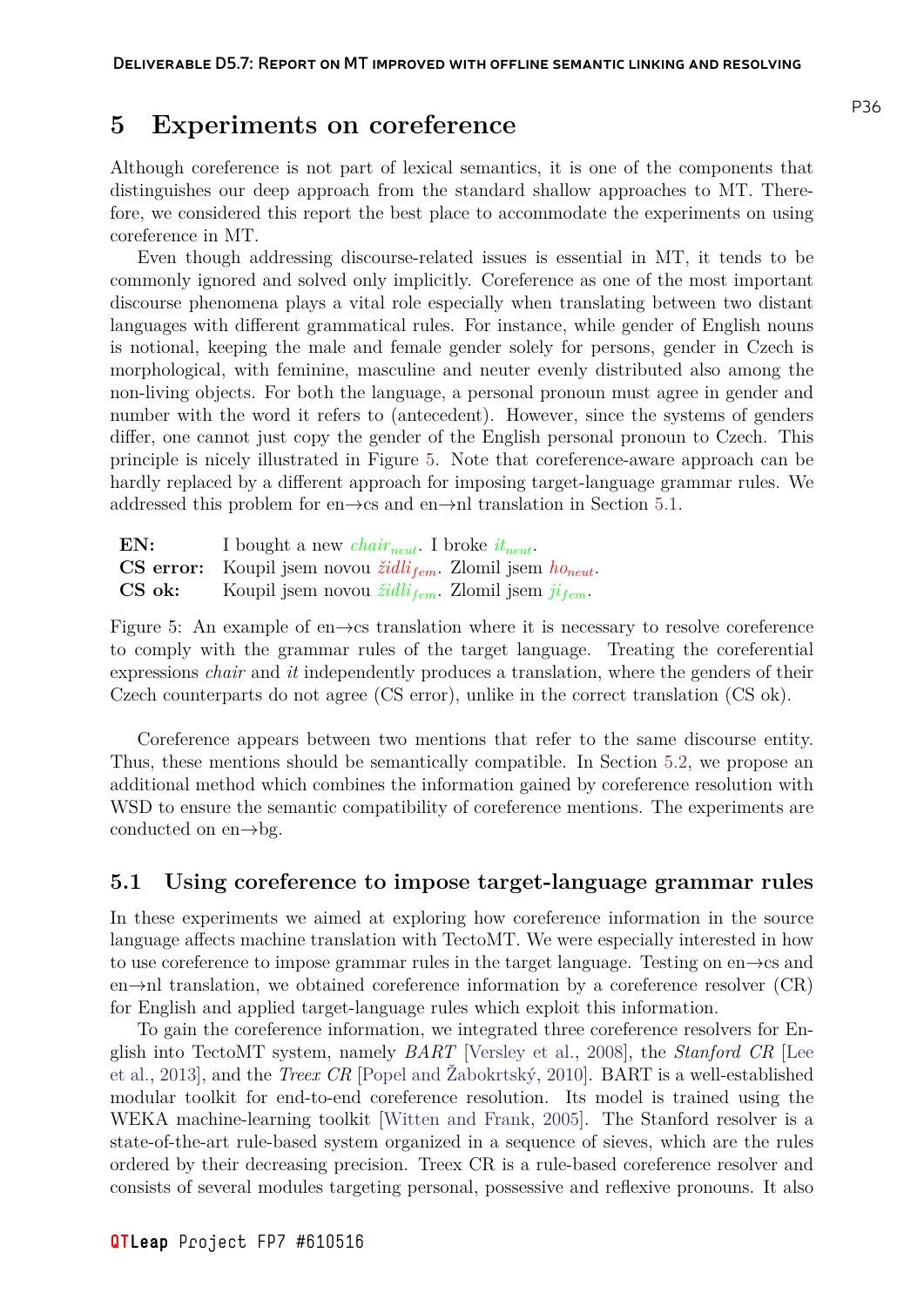| method                         | MT: BLEU |        | Intrinsic: F-score |             |       |       |
|--------------------------------|----------|--------|--------------------|-------------|-------|-------|
|                                | Czech    | Dutch  | pers               | <b>poss</b> | relat | total |
| <b>Baseline</b>                | 30.55    | 24.22  |                    |             |       |       |
| Treex-relat                    | 31.08    | 24.25  | $\sim$ $ \sim$     |             | 73.64 |       |
| Treex-relat+other              | 31.08    | -24.06 | 54.05              | 64.09       | 73.64 | 62.78 |
| $Stanford + Treex-relat$ 31.10 |          | 24.22  | 54.08              | 57.20       | 73.64 | 60.65 |
| $BART + Treex-relat$           | 31.09    | 24.17  | 56.61              | 60.02       | 73.64 | 62.45 |

Table 14: BLEU scores (Batch2) of the TectoMT system for en*→*cs and en*→*nl translation using various CR systems, contrasted with their intrinsic evaluation measured by F-score.

<span id="page-36-0"></span>targets relative pronouns, unlike the other two systems. Therefore, BART and Stanford CR were run in combination with the part of Treex CR aimed at relative pronouns (*Treex-relat*).

For both Czech and Dutch, we developed target-language rules exploiting the coreference information. The rules aim at imposing agreement in gender and number for personal, possessive, relative pronouns and their closest antecedents. Except for this, a specific pronoun can be enforced if the antecedent is of a predefined nature, e.g. Czech uses a word *svůj* for possessive pronouns that refer to a sentence subject.

The coreference-aware systems were evaluated on the Batch2a dataset. We compared it with the *Baseline* systems using no coreference-related rules and the systems provided only with the output of the Treex-relat resolver. Table 14 shows BLEU scores of all five configurations with respect to the target language. In addition, it presents an intrinsic evaluation of the CR – anaphora resolution F-scores measured on English parts of sections 20–21 of the Prague Czech-English Dependency Treeba[nk](#page-36-0) [Hajič et al., 2012].

While there is a substantial BLEU difference between the Czech best system and the baseline, a very small improvement over the baseline of the best Dutch system has been observed. In addition, the improvements for Czech seem t[o be more consist](#page-62-6)ent than for Dutch exhibiting a substantial drop for the Treex CR system. It may result from the fact that the en*→*cs system is more developed than the en*→*nl system, including the rules using coreference. The results of intrinsic evaluation show that out of all pronoun types, CR of relative pronouns is the most reliable. This is confirmed by gains of the *Treex-relat* system over the baseline, especially for Czech.

The bottleneck of using BART and Stanford CR is that they carry out their own linguistic analysis, including part-of-speech tagging and parsing. Higher time complexity together with marginal improvement compared to the Treex CR system convinced us to use the Treex CR system in Pilot 2 for en*→*cs translation. On the other hand, as we considered the improvements of the coreference-aware en*→*nl system marginal and not consistent enough, the Pilot 2 for this translation direction does not exploit coreference information.

Before we conclude, one apparent contradiction needs to be clarified. Whereas these experiments report a positive effect of CR for translation to Czech, the coreference-related parts in Section 9 of this deliverable and the D5.4 deliverable observe that the coreference tools run on the QTLeap corpus, formed by relatively short questions and answers, return too few coreference relations to affect the translation.

Surprisingly, [b](#page-51-0)oth claims are true. The biggest improvement in Table 14 is observed for the Treex-relat system, which targets only relative pronouns. Relative pronouns are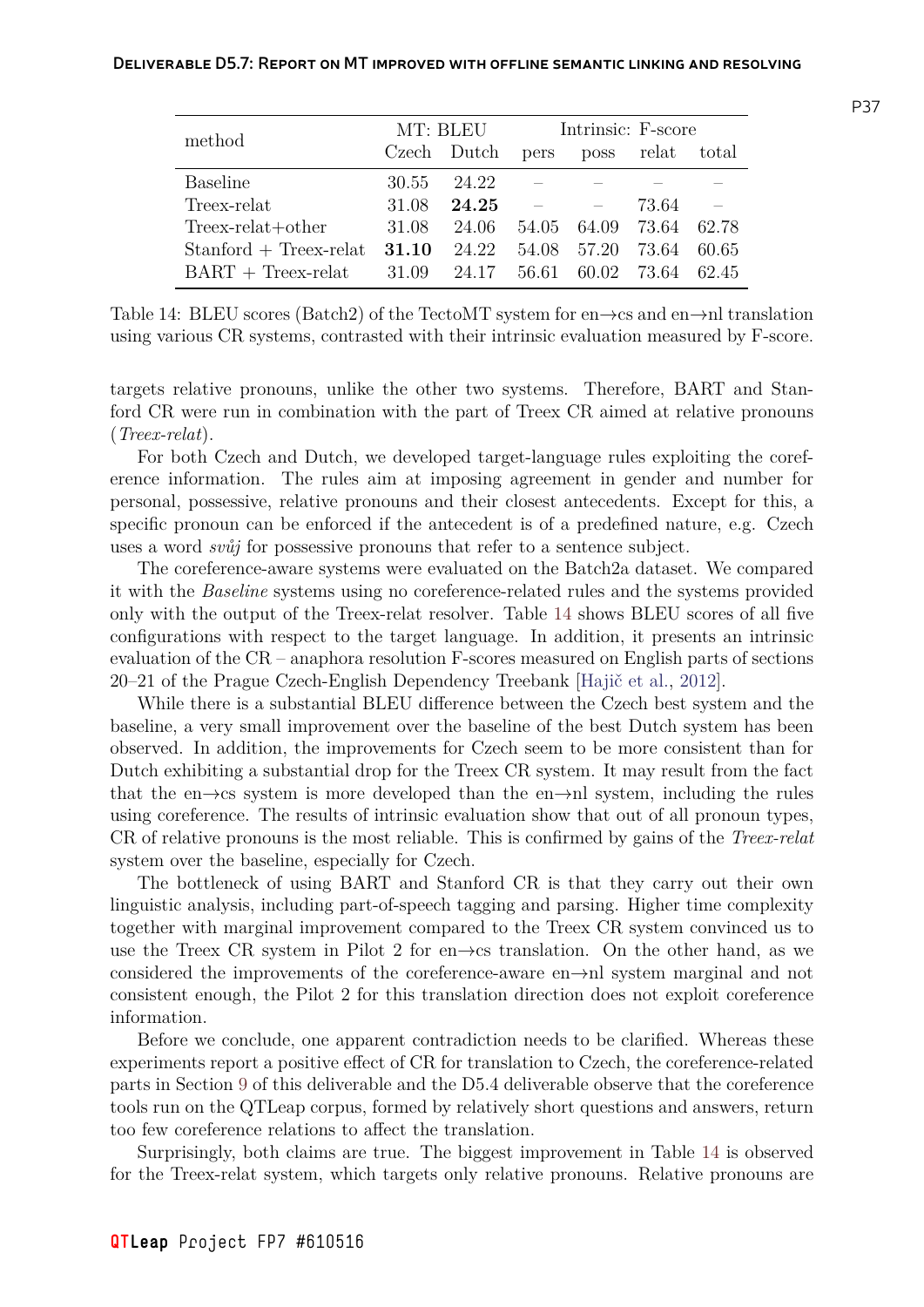not rare even in such short texts as the answers<sup>39</sup> from the QTLeap corpus. However, due to their very local scope many theories as well as CR tools do not consider them an anaphoric expression, e.g., the Stanford CR and BART. Stanford CR has been selected as the main coreference resolver for English in [D5.](#page-37-1)4. A similarly working tool has been selected for Spanish, and possibly other languages. As a consequence, the observations of running these tools on the QTLeap data made in D5.4 and in Section 9 often do not take relative pronouns into account. For the future, we plan to study the situation in each language, and improve/adapt the coreference resolution tools as necessary.

The positive effect of CR in en*→*cs translation is in fact a synerg[y](#page-51-0) of several factors. Resolution of relative pronouns does not incur so many errors as for the other types of coreference. Furthermore, Czech relative pronouns need to agree in gender and number with its antecedent, which is hard to ensure by standard means, e.g., translation models. Moreover, as the relative pronoun is often a subject of the clause, the agreement is transferred also to the verb. Thus, it is no exception that correctly guessed pronoun causes a larger than a unigram match in BLEU score. Last but not least, TectoMT for en*→*cs has been developed for years, so the chance that a coreference-aware rule interferes with another rules is minimized.

On the other hand, in the cs*→*en translation of relative pronouns, the only decision to be made in English is whether a pronoun refers to a person. In that case, one has to use *who* instead of *which*. However, texts in the QTLeap domain almost never mention persons – *who* appeared only twice as a relative pronoun in English reference translations. Moreover, using *that*, regardless to what it refers to, is always correct. The situation is similar for personal pronouns. The distribution of genders in English and Czech over pronouns is different, Czech masculine and feminine pronoun can be used also to refer to many non-living entities. Such pronouns should be translated into the English pronouns *it*, or *they* in case the Czech pronoun is in plural. Again, due to lack of person entities in the QTLeap domain, *he* or *she* appear rarely, so translating a Czech personal pronoun always to *it*, or *they* works reasonably well. The same holds for possessive pronouns.

More information on this work can be found in Novák et al. [2015].

## **5.2 Using coreference for transferring semantic information**

<span id="page-37-0"></span>In these experiments, we consider a coreference c[hain as a mechanis](#page-63-5)m for distribution of conceptual information within the text. First, coreference links between the mentions are obtained, e.g. between the mentions *London* and *the capital city*. Subsequently, the mentions' heads are annotated with the UKB system, which assigns them zero or more synset IDs, depending on the presence of the head term in WordNet. Moreover, every assigned synset IDs is accompanied with the score that UKB estimates using the context. For instance, the word *city* could belong to three possible concepts: 08524735-n ("a large and densely populated urban area; may include several independent administrative districts"), 08540903-n ("an incorporated administrative district established by state charter"), and 08226335-n ("people living in a large densely populated municipality").

We envisage two ways of usage of this conceptual transfer. The first one is to gain new restrictions on the possible interpretation of the different terms. For instance, in the text "*XML is used to aid the exchange of data. It makes it possible to define data in a clear way.*" the conceptual information can be transferred from the word *XML* to the pronoun *it*.

<span id="page-37-1"></span> $39$ Only answers, because the considered translation direction is from English.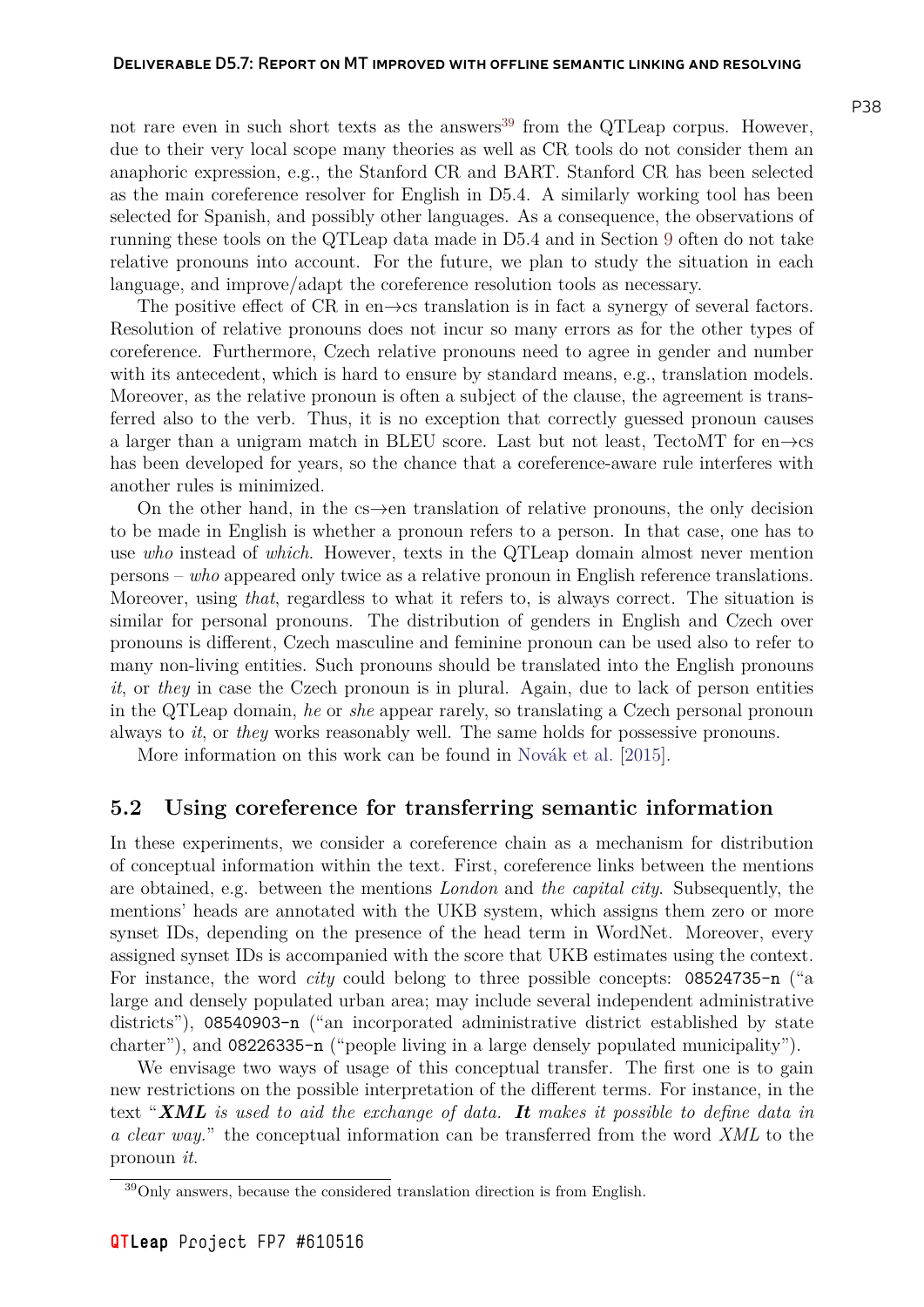However, in the current experiments we are using the coreference chains in the other way – to repair the semantic annotation of the text. Having two coreferential mentions in the text, we want them to agree on their semantic annotations. For example, in the text "*In the review tab, click where it says 'Language', and then in 'Set Proofing Language'… select Portuguese.*" we want the three coreferring mentions in bold to have the same sense, that is, that each mention is annotated with a concept that is equal or more general to the conceptual annotation of the other. Therefore, if *Portuguese* is annotated as "Natural language that is spoken in Portugal (and some other countries)", we expect the two other terms to be annotated with the concept "Natural language".

We have performed these experiments for en*→*bg translation in the Moses system as an extension over the system described in section 3.2. Thus, we reused the model represented above with the addition of lexical semantics. After the semantic annotation with word senses and coreference by the UKB and the Corefgraph system,  $40$  respectively, we checked whether the heads of the coreferring chunks [of](#page-16-0) text agree on conceptual information. If yes, we proceeded with the next coreference chain. If not, we tried to repair the word sense annotation by selecting an alternative annotation [fo](#page-38-0)r one of the words. If it failed, the chain was skipped, leaving the word sense annotation as it was done initially. After this additional step, we applied the substitution of English words with a Bulgarian representative from the corresponding synset, as described in Section 3.2. The results are presented in Table 15, which shows the performance of the system using coreference with respect to the system which does not (cf. Table 6).

| Source factors                       | Coreference NIST BLEU |            |
|--------------------------------------|-----------------------|------------|
| ExpB (repres-lemma form, lemma, PoS) | no                    | 4.95 17.23 |
| ExpB (repres-lemma form, lemma, PoS) | <b>ves</b>            | 4.98 17.39 |

Table 15: NIST and BLEU scores for en*→*bg (Batch3a) using coreference over model reported in Table 6.

<span id="page-38-1"></span>The results show a small improvement, and indication that coreference chains are useful to improve [w](#page-19-1)ord sense disambiguation. We are hoping for larger gains in text which shows more coreference chains. For instance, in the parallel corpora used to train the MT system the document boundaries are not preserved, and thus coreference is limited to tokens in the same sentence. Thus, for the next pilot we envisage to add parallel texts which do contain document boundaries for the training, tuning and testing data. In this way we will exploit the full potential of the approach. In addition, we were not able to transfer directly the coreference information to the target language during decoding. We plan to work on that in the next pilot.

<span id="page-38-0"></span> $^{40}$ http://ixa2.si.ehu.es/ixa-pipes/third-party-tools.html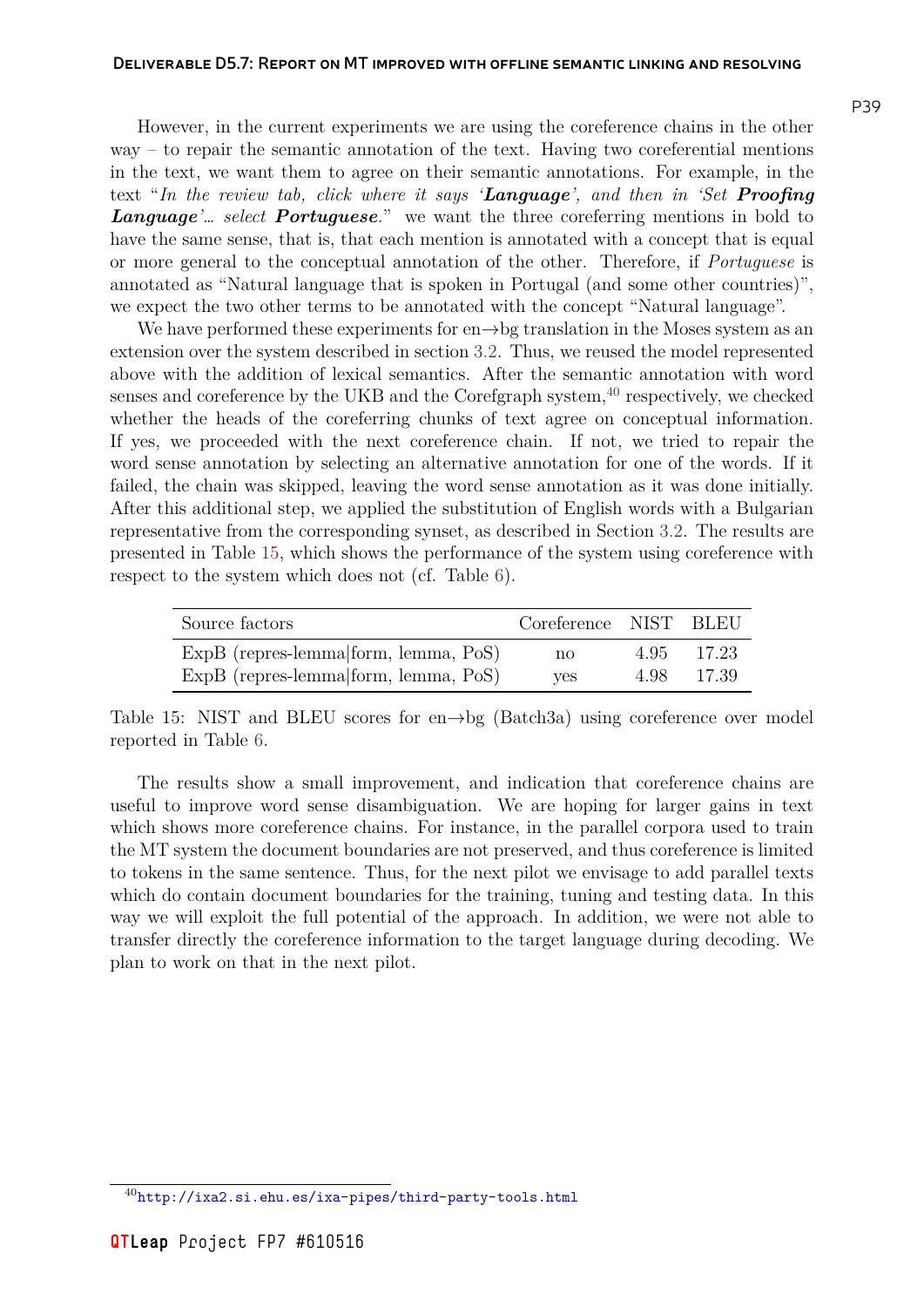## **6 Experiments on multiwords**

<span id="page-39-0"></span>In this Section, we present work conducted to analyse multiword expressions (MWEs) in the TectoMT system. We introduce a novel approach with several design goals. Firstly, it is automatic and wide-coverage, allowing construction of linguistic resources with a minimum of human effort, and requiring few or no external lexical resources or languagespecific tools. Secondly, we place particular emphasis on a language-independent methodology, with obvious benefits for the QTLeap project and its many different languages. Finally, our method is domain-independent, meaning that the results we present here should be applicable also to translation applications not covered in the QTLeap project.

For the QTLeap project, we automatically build lists of multiword expressions for all QTLeap languages from raw text; this process is described in Sections 6.1 and 6.2. Section 6.3 describes an experiment which uses the English list inside the TectoMT system.

#### **6.1 [Acq](#page-41-0)uisition of multiword expression candidate list[s](#page-39-1)**

<span id="page-39-1"></span>

<span id="page-39-2"></span>Figure 6: Simplified schematic of our multiword expression acquisition system.

We acquire lists of multiword expressions using a fully automatic unsupervised approach operating on large quantities of raw text. As shown in Figure 6, our acquisition method follows a pipeline model with re-ranking (Section 6.2) and filtering (Section 6.3) stages. We begin by constructing lists of MWE candidates using traditional association measures (AMs), which estimate how likely or unlikely is the combin[a](#page-39-2)tion of words in a particular multiword expression; association measures [can](#page-40-0) be readily used to ide[ntify](#page-41-0) collocations (e.g., to detect that *salt and pepper* is much more common than *pepper and salt*). This list of candidates is then further processed to identify semantically idiosyncratic (non-compositional) MWEs, based on the intuition that non-compositional expressions should be more helpful for machine translation, since the meanings of such expressions are not predictable from their constituent words.

Association measures work by counting words and expressions, and benefit from a large amount of text. For our source material, we take the Wikipedia dumps from April 2015 in the various QTLeap languages. Wikipedia is a large textual resource available in multiple languages. It tends to be written in a uniform style, but covers a wide range of topics, and so may be regarded as a domain-independent corpus.

To keep our methodology wide-coverage and language-independent, we perform unrestricted identification of multiword expressions by collecting lexical co-occurrence statistics on all words in Wikipedia. This is a novel aspect of our current approach, since most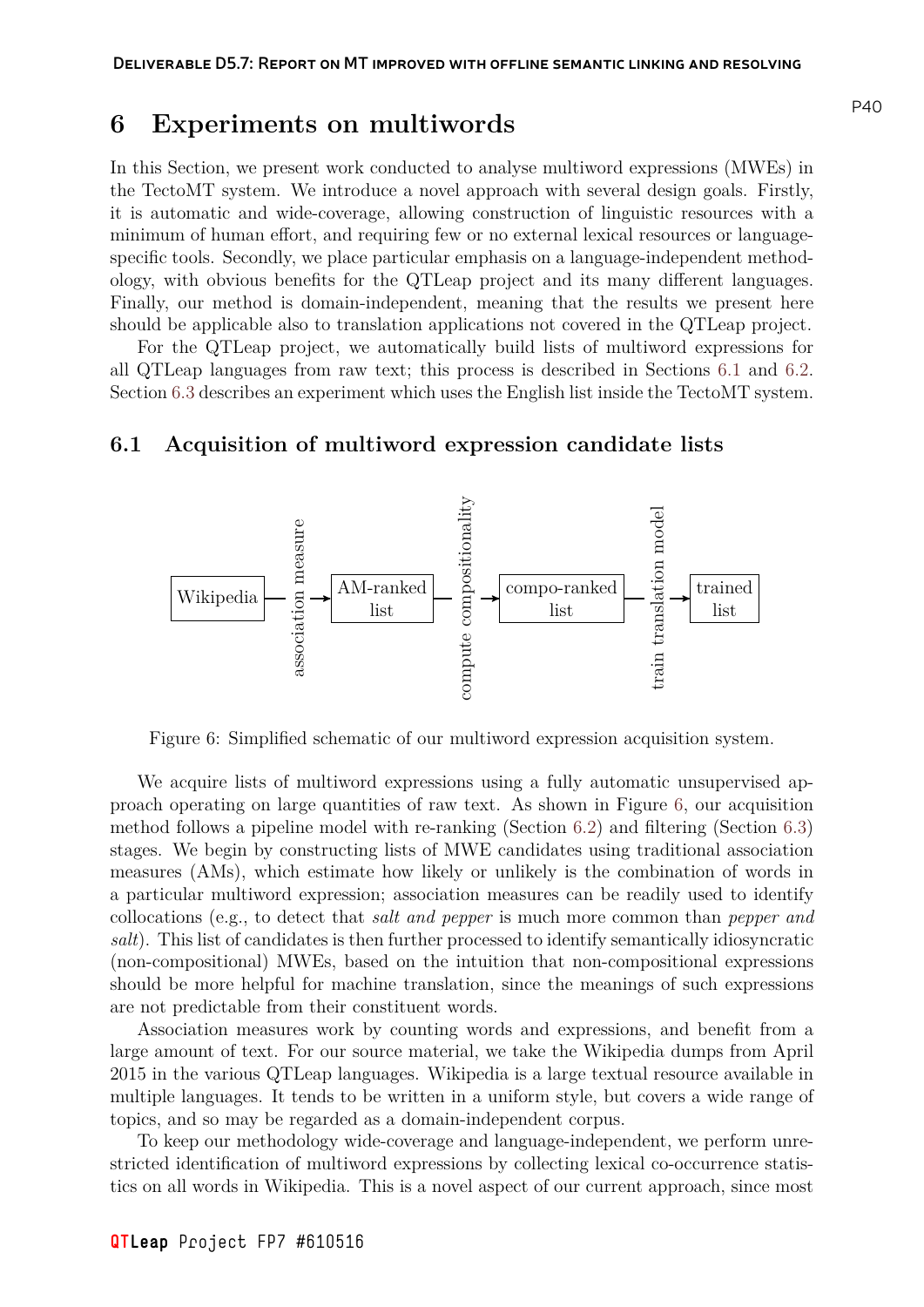MWE acquisition research to date has focused on narrow linguistic categories, such as compound nouns, phrasal verbs, or light verb constructions. For the same reasons, we perform very little pre-processing of the text prior to MWE identification. We use the WikiExtractor tool<sup>41</sup> to retrieve only plain text from the Wikipedia dumps (discarding tables, images, formatting, and page links). We segment text into sentences, perform tokenization, and strip out URLs using simple regular expressions, and we remove all punctuation. Othe[rw](#page-40-1)ise, we leave the text as it is (i.e., no POS-tagging, lemmatisation, case normalisation, or filtering out of numbers or symbols). Performing acquisition on unlemmatised text in this way may be useful for capturing the morphological and syntactic fixedness of some idiomatic MWEs.

We collect word frequency information on the Wikipedia text using the SRILM language modelling toolkit,<sup>42</sup> counting *n*-grams with *n* up to 3 (i.e., we treat MWEs as bigrams and trigrams). We use a threshold to prune the *n*-gram counts, discarding counts for unigrams, bigrams, and trigrams which are below a certain number. As indicated in Table 16, the thresh[old](#page-40-2) values vary by language, depending on how large the initial Wikipedia corpus is.

| Language  |               |    | Wikipedia Size (Tokens) Vocabulary Threshold Vocabulary Size (Types) |
|-----------|---------------|----|----------------------------------------------------------------------|
| EN        | 2,789,274,024 | 20 | 1,078,567                                                            |
| DE        | 925, 241, 523 | 20 | 886,216                                                              |
| ES        | 565, 343, 796 | 15 | 470,682                                                              |
| $\rm NL$  | 279,894,987   | 10 | 518,295                                                              |
| <b>PT</b> | 262,901,712   | 10 | 377,646                                                              |
| CS        | 112,307,814   | 10 | 384,873                                                              |
| BG        | 54,318,288    | 5  | 318,435                                                              |
| EU        | 37,995,758    | 5  | 208,124                                                              |

Table 16: Size of Wikipedia in the various QTLeap languages, showing varying word count thresholds, and resulting vocabulary sizes.

<span id="page-40-3"></span>We then rank all bigrams and trigrams for each language in order of how strongly associated their constituent words are, using the Poisson collocation measure [Quasthoff and Wolff, 2002], which is identical up to a constant factor with the "log likelihood measure" introduced by Dunning  $[1993]$ .<sup>43</sup> This is one of several association measures (AM) often used in the MWE literature; we chose it from a number of other such mea[sures after](#page-63-6) [a cross-lingual e](#page-63-6)mpirical evaluation, wherein we graded the association measures by how highly they ranked a [set of known](#page-61-7) [MW](#page-40-4)Es.

## **6.2 Compositionality ranking**

We now take the top  $10\%$  from each association-measure-ranked list of MWE candidates, and re-rank the candidates in order of increasing compositionality. For this, we employ a

<span id="page-40-0"></span><sup>41</sup>https://github.com/bwbaugh/wikipedia-extractor

<sup>42</sup>http://www.speech.sri.com/projects/srilm/

<span id="page-40-4"></span><span id="page-40-2"></span><span id="page-40-1"></span><sup>43</sup>For this work, we introduce a variant of the Poisson measure which is suited to trigrams as well as bigrams. For a given MWE *e* consisting of words  $w_1, w_2, \ldots, w_n$ , with observed count  $f(e)$ , this is given  $\frac{f'(e)-f(e)\log f'(e)+\log[f(e)!]}{\log N}$  $\frac{\log f^*(e) + \log[f(e)]}{\log N}$ , where N [is the total number](https://github.com/bwbaugh/wikipedia-extractor) of unigrams in the corpus, and  $f'(e)$  is the exp[ected count of a MWE:](http://www.speech.sri.com/projects/srilm/)  $f'(e) = N^{1-n} \prod_{i}^{n} f(w_i)$ .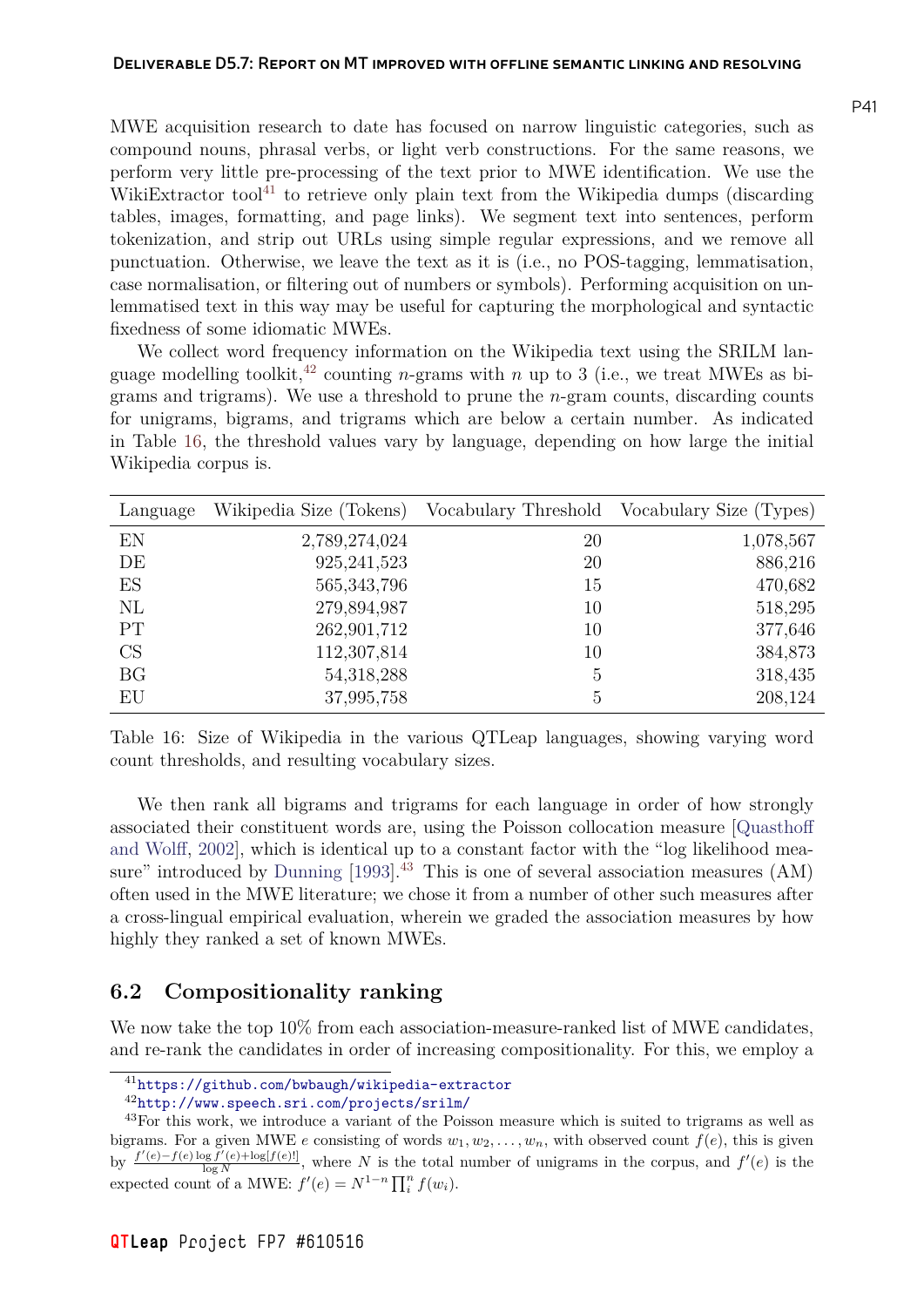method based on the work of Salehi et al. [2015], who recently obtained state-of-the-art results on multiword compositionality ranking. The method makes use of word embeddings constructed using the word2vec<sup>44</sup> software [Mikolov et al., 2013a]. We build a vector representation for every word [in the vocabulary,](#page-63-7) as well as for every MWE candidate, using the extracted Wikipedia text by greedy string search-and-replace of all occurrences of MWE candidates, replacing each of [the](#page-41-1)se with a [single words-with-sp](#page-62-7)aces token.

A drawback of our acquisition method is that the greedy string rewriting cannot deterministically handle *n*-grams that overlap with other *n*-grams. Thus, in order to perform this string rewriting, we sort the MWE candidates in the AM-ranked list into 10 batches, such that no two MWE candidates in each batch overlap with each other (i.e., for all  $e_1, e_2$  in each batch,  $e_1$  is neither a substring nor a superstring of  $e_2$ , and there is no prefix (or suffix) of  $e_1$  which is a suffix (or prefix) of  $e_2$ ). This sorting is performed greedily by processing MWE candidates in order of decreasing association measure, and assigning each MWE candidate to the first batch found which preserves this property. MWE candidates which cannot be assigned to one of these 10 batches are discarded. Therefore, *n*-grams containing very frequent words can be discarded in this step because they overlap with a large number of other *n*-grams. On our lists, we observe the discarding of between 2–10% of MWE candidates.

Each batch then produces a word embedding model for all words in the vocabulary, and some subset of MWE candidates. To compute compositionality, we compute the cosine similarities of the vector representation of each MWE candidate with the vector representations of its constituent words, and take the arithmetic mean. In performing this calculation, we do not compute the similarity of MWE candidates with any stop words that they may contain.<sup>45</sup> The MWE candidates from all batches, with their associated compositionality scores, are then recombined and sorted to produce a single compositionality-sorted list.

This procedure is unable to [co](#page-41-2)mpute compositionality scores for MWE candidates that contain words not found in any other contexts (e.g., the name "Neil deGrasse Tyson", as the word "deGrasse" is not found in the English Wikipedia, except inside this MWE candidate). These candidates are assigned an arbitrary, large negative compositionality score  $(-2, 1)$  lower than the lowest item in the compositionality-ranked list).

## <span id="page-41-0"></span>**6.3 Initial experiments incorporating multiwords in TectoMT**



Figure 7: Tectogrammatical reduction of multiple *t*-nodes (representing the noncompositional multiword expression "set foot in") into a single composite *t*-node.

<span id="page-41-3"></span><sup>44</sup>https://code.google.com/p/word2vec/

<span id="page-41-2"></span><span id="page-41-1"></span><sup>&</sup>lt;sup>45</sup>For this work, we define the stop words in each language to be the 50 most frequent words in the vocabulary.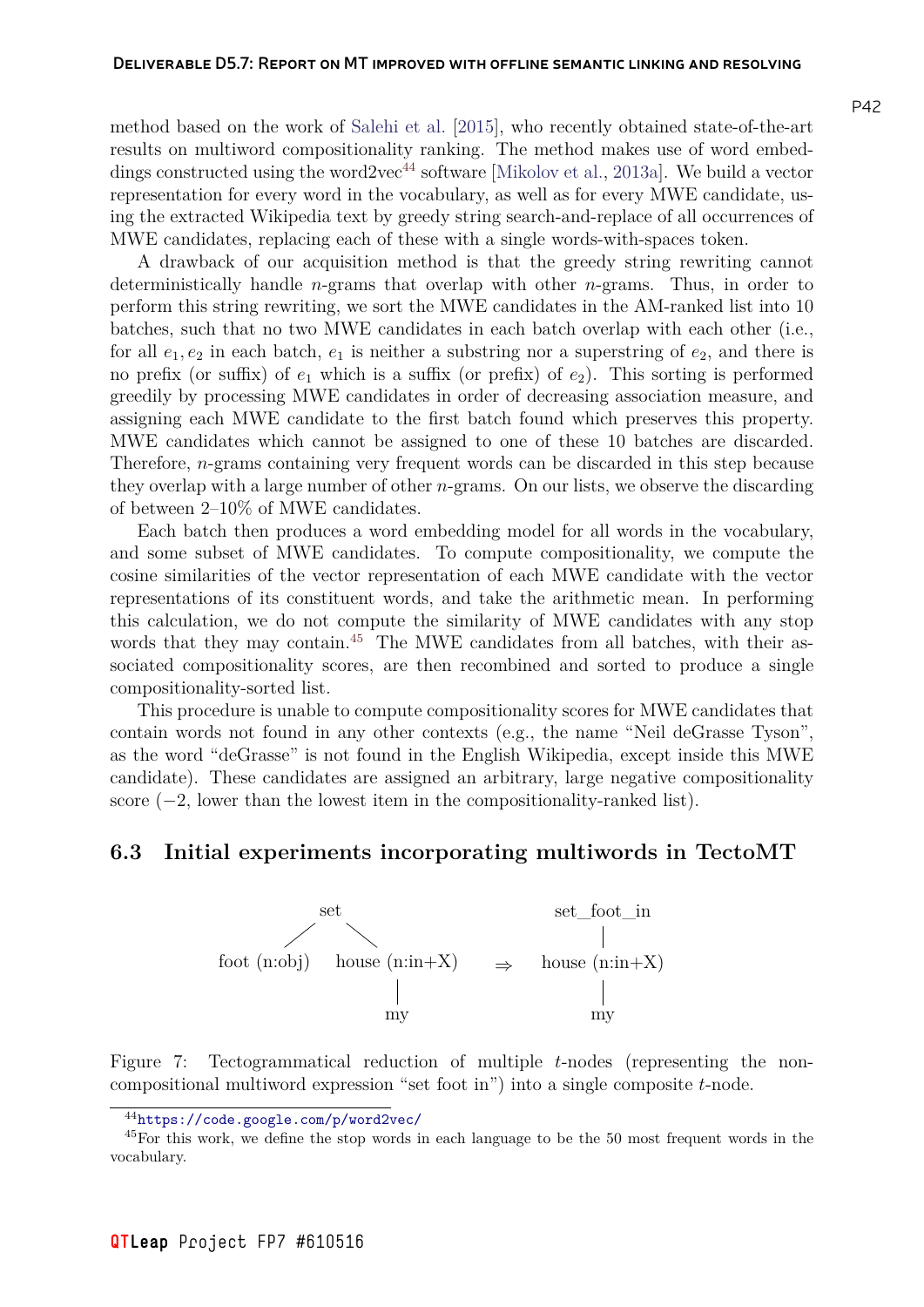In this Section, we describe an experiment incorporating the list of non-compositional English MWEs into the TectoMT system.

The basic aim of this work is to collapse multiword expressions in the tectogrammatical dependency graph into a single composite *t*-node; we expect that a single *t*-node should be easier to translate than multiple connected nodes that express an idiosyncratic meaning. As illustrated in Figure 7, this procedure consists of altering the lemma of the topmost *t*-node to represent the MWE as a word-with-spaces, deleting dependent multiword nodes, and rearranging arguments to the MWE so that they depend on the new composite node.

In principle, this ana[ly](#page-41-3)sis can be performed in both the source and target languages, with the translation model learning the mapping between them. In practice, the collapsing of the MWEs into composite *t*-nodes must be reversible to support generation in the target language. As there are several design choices to be made with respect to generation, we opted to first establish the validity of our approach with a simpler experiment, in which we analyse multiwords only in the source language. Note that this paradigm will only work for multiwords which can be translated into single lexical nodes in the target language; MWEs which are translated by other multiwords will result in translation failures (i.e., insertion or deletion errors). However, we expect that such errors will happen relatively infrequently (cf. Uresova et al. [2013], who found in the Parallel Czech-English Dependency Treebank that most verbal MWEs are not translated by other MWEs).

Modifying the TectoMT system to analyse MWEs in the source language requires buil[ding new trans](#page-64-6)l[ation](#page-64-6) models, a time-intensive process, so we conduct our experiments with the en*→*es pipeline, which we found to be less computationally complex than the other QTLeap languages. Thus, these experiments only make use of the English list of non-compositional MWEs.

In preparation for this experiment, we perform some final filtering to the English list, removing several of the more common errors that we observed using a simple patternbased filter (e.g., discarding those candidates which begin or end with a conjunction or some form of the copula). We also discard some MWE candidates which are superstrings or substrings of another, less compositional MWE candidate, when the two candidates have similar word embedding vectors. This results in the removal of around  $9\%$  of the candidates from the list, leaving us with 551,253 English MWE candidates with compositionality value less than 0.5.

Our MWE candidate lists are constructed using *n*-grams, and contain many candidates that are not syntactic units, such as "to found the" and "no husband present". Therefore, our analysis operates after parsing has taken place, and we only match as MWEs sets of nodes in the dependency trees that are "treelets" (we match only strings on nodes which are fully connected to each other by dependency relations).

We identify multiwords in the parsed text greedily by matching on word forms in the *a*-trees (analytical layer trees, see D2.8). In this search, multiwords with lower compositionality scores are preferred, and ties are resolved arbitrarily by taking the leftmost match. Figure 7 shows the reduction performed in the analysis of a successfully matched MWE instance.<sup>46</sup> We identify the *t*-nodes corresponding to the matched *a*-nodes, and "reduce" the MWE treelet.

We record [al](#page-41-3)l MWEs seen during training, and use only this list for analysis during testing, to ensu[re](#page-42-0) that no MWEs are reduced for which the trained translation model has

<span id="page-42-0"></span><sup>46</sup> In this example, the preposition "in" has been encoded in the formeme of the *t*-node under it ("house") by the TectoMT system, but our analysis will still find this treelet because it can find "set" and "foot".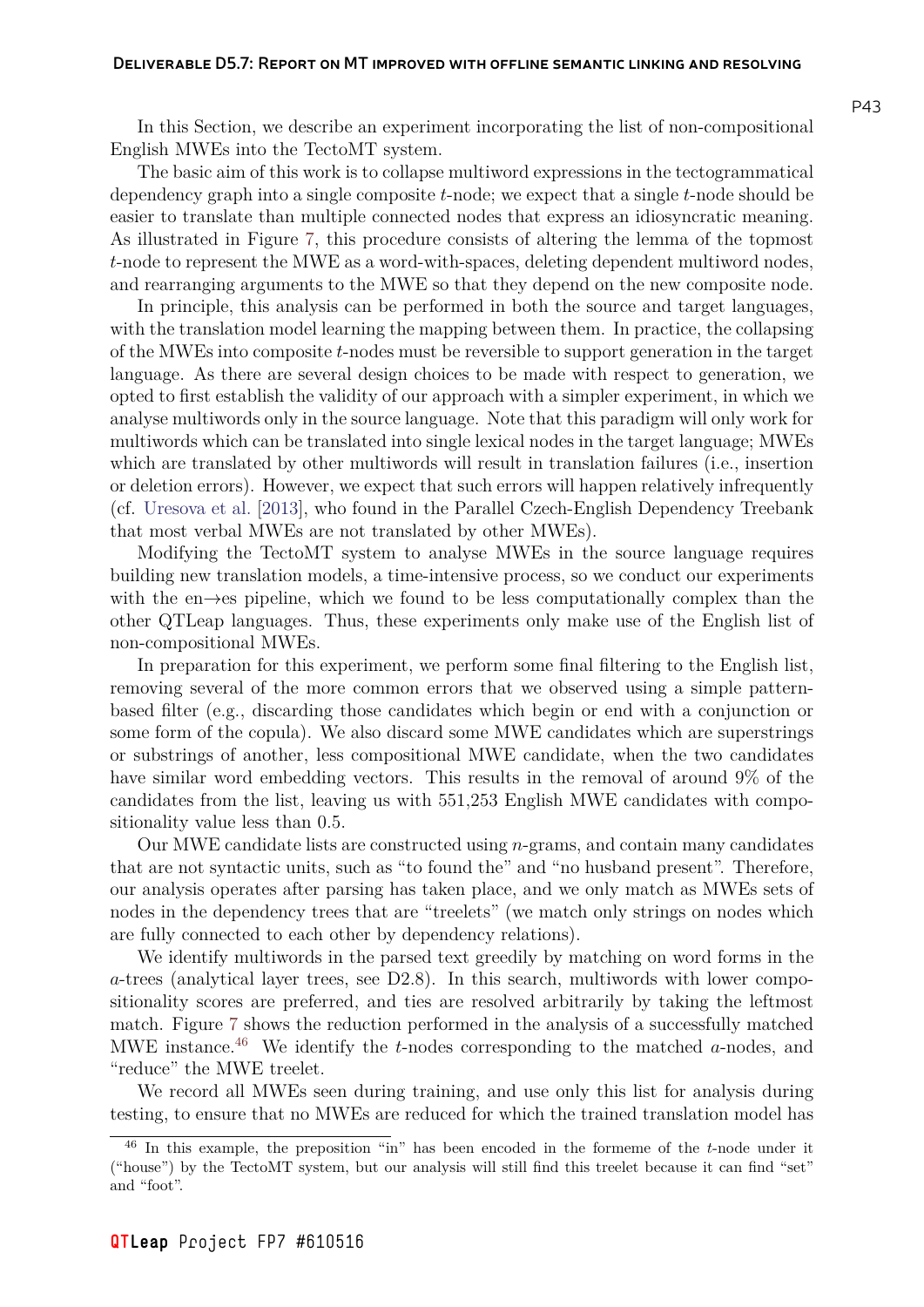not learned any translations (which would create new out-of-vocabulary items). This has the effect of filtering our MWE candidate lists, so that, at test time, only those expressions found in the translation training corpus are used to analyse the test data.

To investigate the effect of this filtering, we train translation models on two corpora. The Europarl corpus (50 million words, 2 million sentences) is the standard parallel data used for training en*→*es models. We also constructed an "in-domain" corpus, consisting of about 25 million words in 1.25 million sentences, from the sentence-aligned EN-ES parallel text in the "KDE" and "OpenOffice" files, and half of the "commoncrawl" file. This material is predominantly technical in nature, and represents a better domain overlap with the QTLeap test set. We manipulate the compositionality value as an independent variable, using a threshold *θ* to control the number and compositionality of MWEs that are analysed in the source (English) text. For example, with  $\theta = 0.1$  we restrict the MWE candidate list to contain only those items whose compositionality score is less than 0.1. BLEU score results of these experiments are shown in Table  $17<sup>47</sup>$  and Table 18 shows the counts of MWEs found during training and testing.

|                      |       | Europarl In Domain |
|----------------------|-------|--------------------|
| No MWEs              | 20.24 | 26.00              |
| MWEs, $\theta = 0.1$ |       | 26.46 ***          |
| MWEs, $\theta = 0.2$ | 20.19 | $26.43$ **         |
| MWEs, $\theta = 0.3$ |       | 26.08              |
| MWEs, $\theta = 0.4$ |       | 25.48              |
| MWEs, $\theta = 0.5$ | 19.39 | 24.55              |

Table 17: Summary of BLEU scores for en*→*es translation models trained on Europarl and in-domain text, tested on Batch2a. Statistical significance with respect to the baseline: \*\*  $p < 0.01$ , \*\*\*  $p < 0.001$ .

<span id="page-43-0"></span>The experiments demonstrate that source-only analysis of automatically acquired MWEs improves translation quality for this language pair (+0.46 BLEU points). The improvement is only seen for the models built with the in-domain text, which we take as an indication that our approach is sensitive to the domain of the training data, for the aforementioned reason that the training corpus acts as a filter on the MWE lists. Europarl, as the larger corpus, is a less strict filter than the in-domain text (cf. the larger MWE counts for Europarl under the "Training" columns in Table 18); however, the MWEs trained using the Europarl corpus seem to be a poorer thematic fit for the QTLeap test data than those found in the in-domain text (cf. the smaller MWE counts under the "Test" columns).

This evaluation paradigm is sensitive to the compositionality of the [MW](#page-44-0)Es, as the greatest improvements over the baseline are seen with small values of  $\theta$ ; including more compositional MWEs ( $\theta > 0.3$ ) eventually reduces BLEU scores below the baseline. This effect is expected, because it is likely that composite *t*-nodes representing compositional MWEs cannot be adequately translated by single lexemes. Finally, we note that the in-domain model with  $\theta = 0.1$  outperforms the baseline, even though the model does not analyse any MWEs in the test set. This suggests that our approach may not only

<span id="page-43-1"></span><sup>&</sup>lt;sup>47</sup> These experiments were conducted using an early development version of the Pilot 2 software; for this reason, the Europarl baseline number shown here differs from the Pilot2-minus-LS value shown in Table 23.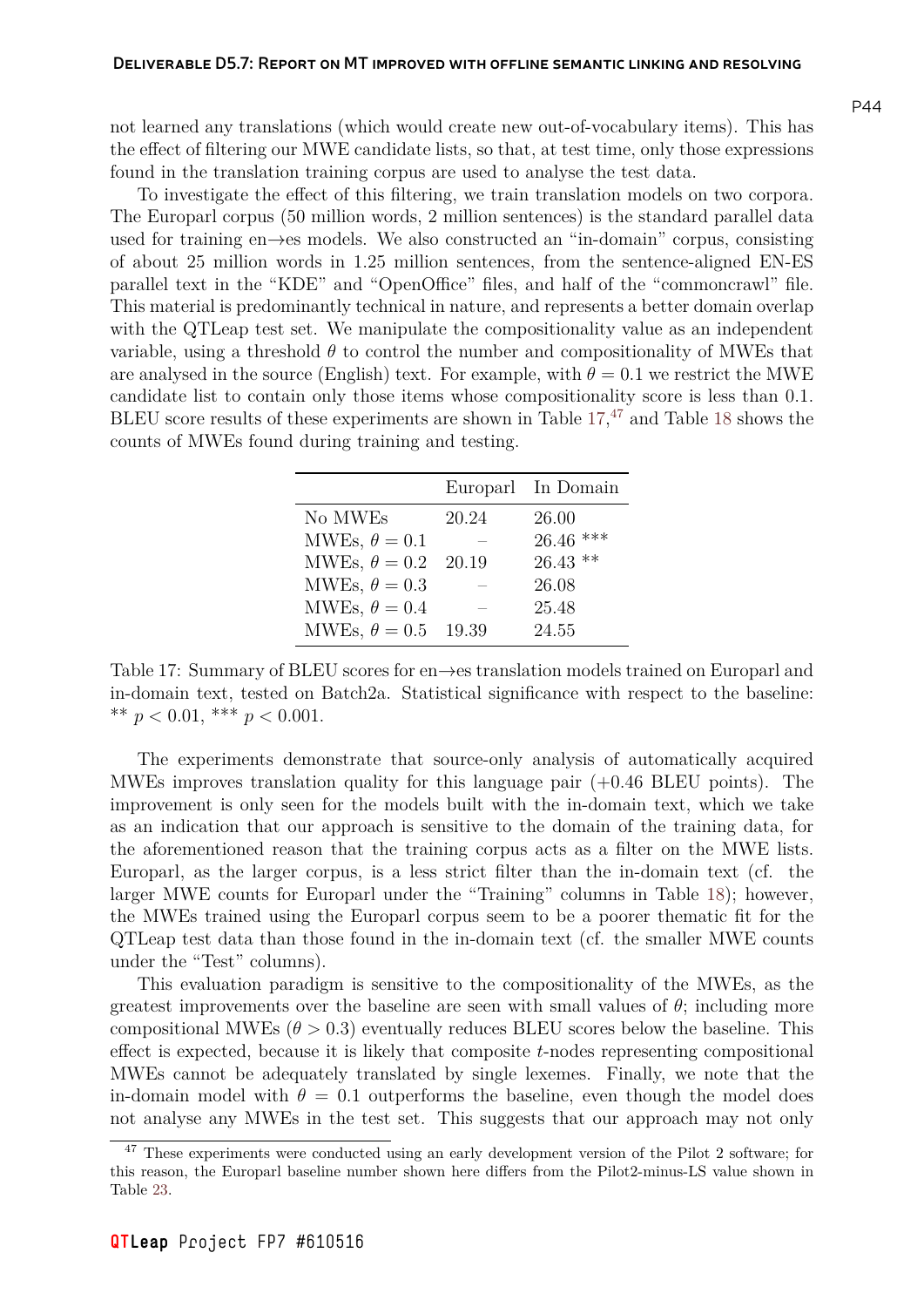| Experiment     |              | Training      |                  | <b>Test</b>      |
|----------------|--------------|---------------|------------------|------------------|
|                | <b>Types</b> | <b>Tokens</b> | <b>Types</b>     | <b>Tokens</b>    |
| Europarl       |              |               |                  |                  |
| $\theta = 0.2$ | 5,020        | 174,015       |                  | 8                |
| $\theta = 0.5$ | 90,133       | 2,808,015     | 220              | 331              |
| In Domain      |              |               |                  |                  |
| $\theta = 0.1$ | 837          | 4,593         | $\left( \right)$ | $\left( \right)$ |
| $\theta = 0.2$ | 3,576        | 19,586        | 11               | 14               |
| $\theta = 0.3$ | 12,333       | 67,709        | 52               | 95               |
| $\theta = 0.4$ | 32,126       | 160,828       | 138              | 234              |
| $\theta = 0.5$ | 61,657       | 303,724       | 293              | 480              |

<span id="page-44-0"></span>Table 18: Number of MWE items found during training and testing: en*→*es translation models trained on Europarl and in-domain text, tested on Batch2a.

improve results on text containing MWEs, but may also improve the overall quality of the translation model.

This experiment validates our treatment of MWEs, demonstrating a positive effect from adding MWEs to the TectoMT system, despite our very simple analysis architecture. In future, we will analyse MWEs in both the source and target languages. This will have the useful side-effect of permitting a degree of non-isomorphic transfer not possible using the current architecture: A system supporting generation of MWEs in the target language will be able to additionally translate single lexemes to multiwords, and multiwords to multiwords, resulting in fewer translation errors where the current MWE-to-single-lexeme model fails. Furthermore, such a system should exhibit less sensitivity to the value of the compositionality threshold.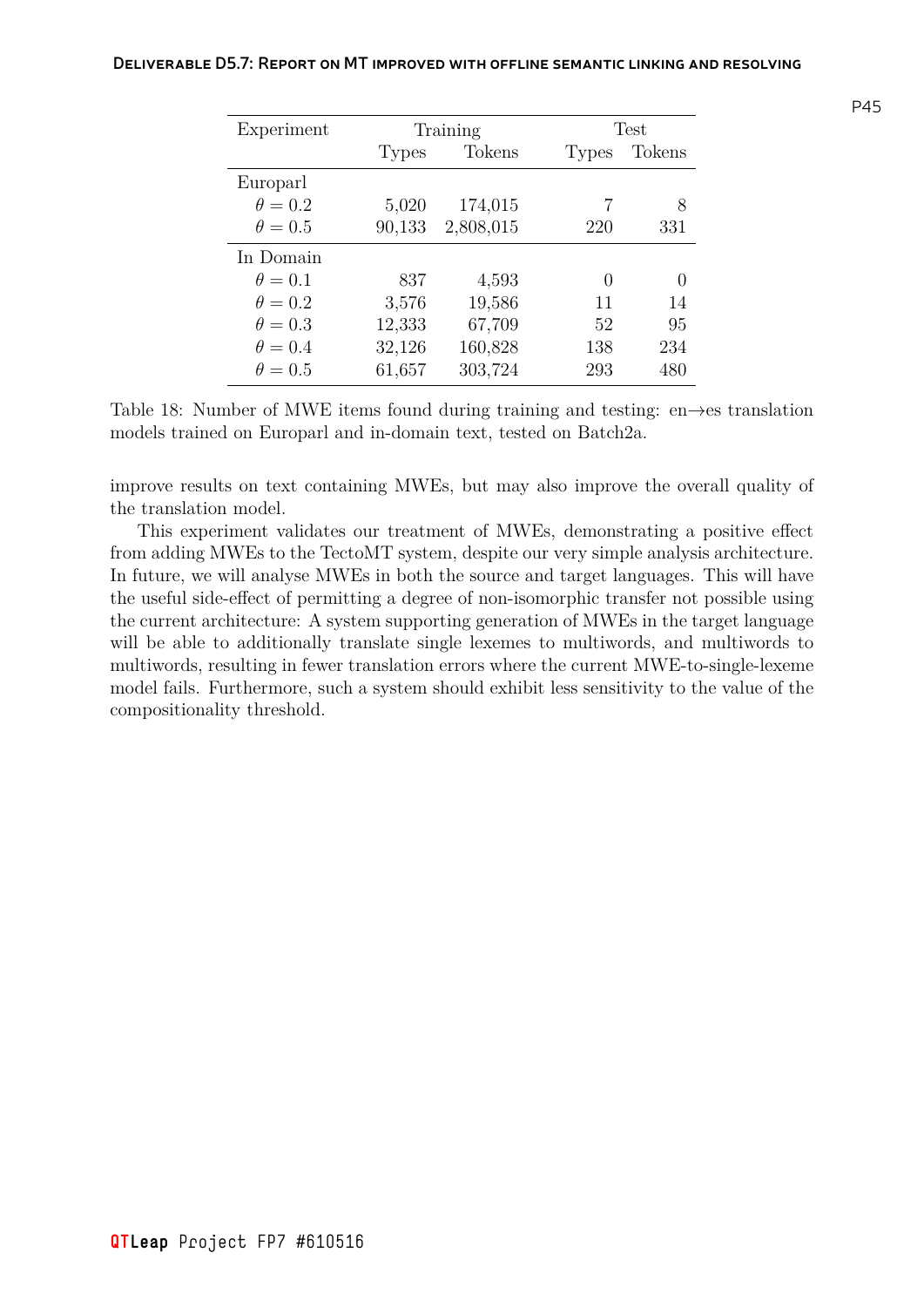## **7 Experiments with Qualitative MT on en***→***de**

<span id="page-45-0"></span>The experiments for German undertaken in the development of Pilot 2 have been restricted to the translation direction en*→*de. Although German is not part of the working package of this deliverable, we take the opportunity to report a series of experiments on different components of the hybrid architecture which are related to the experiments in the previous section.

First, we have experimented with special lexicons on the rule-based component of the QTLeap Qualitative MT platform. To this end, we have converted the lexicon based on Wikipedia entries produced within the project (see Section 4.2) so that it could be imported as a special lexicon. Likewise, we have converted the Microsoft Terminology. The number of collected gazetteer entries are shown in Table 8. We also manually coded about 230 frequent terms from the test batch (Batch2a) to assess [the](#page-25-0) effect of an "oracle". For all experiments, the results in terms of BLEU were marginal. Testing on Batch2a, the baseline Lucy system had a BLEU score of 26.08. Inclus[io](#page-28-2)n of the Gazetteers led to BLEU scores of 26.16 (Wikipedia Gazetteer) and 26.38 (Microsoft Gazetteer), respectively. Manual coding of the most frequent unknowns also led to a BLEU of 26.38. Table 19 summarizes the results.

| Experiment          | <b>BLEU</b> |
|---------------------|-------------|
| <b>Baseline</b>     | 26.08       |
| Wikipedia Gazetteer | 26.16       |
| Microsoft Gazetteer | 26.38       |
| Manual coding       | 26.38       |

Table 19: BLEU scores of German rule-based component using different Gazetteers.

Manual inspection of the outputs of the Lucy baseline system and the system with the extension by the Microsoft terminology revealed improvements due to the better handling of terminology. However, some errors have been introduced as well, e.g., the new occurrences of untranslated terms as the Gazetteers include English-German entries such as *Access – Access* for the respective Microsoft product that have a negative effect on the translation of the word *Access* in sentences like "*Access your hard drive…*". Figure 8 illustrates improving and worsening segments.

Second, we experimented in our serial system combination where the transfer-based output is automatically post-edited by an SMT component with the introduction [of](#page-46-0) pseudo-senses in cases where the transfer-based component could not disambiguate. In Pilot 1, we always chose the first sense (alternative) in such cases, but for Pilot 2, we created pseudo senses like "table+whiteboard" for the translation of the German *Tafel* and trained the statistical system on the respective senses. The effects in terms of BLEU were marginal, however, so that we decided to not pursue this line of experiments further.

Third, we extended our statistical component with WSD based on the model for English described in [Weißenborn et al., 2015]. We ran offline experiments where the senses are used as alternative paths in Moses with four settings:

- 1. Baseline
- 2. Sense  $\rightarrow$  Word
- 3. Word  $\rightarrow$  word, Sense  $\rightarrow$  word (alt path)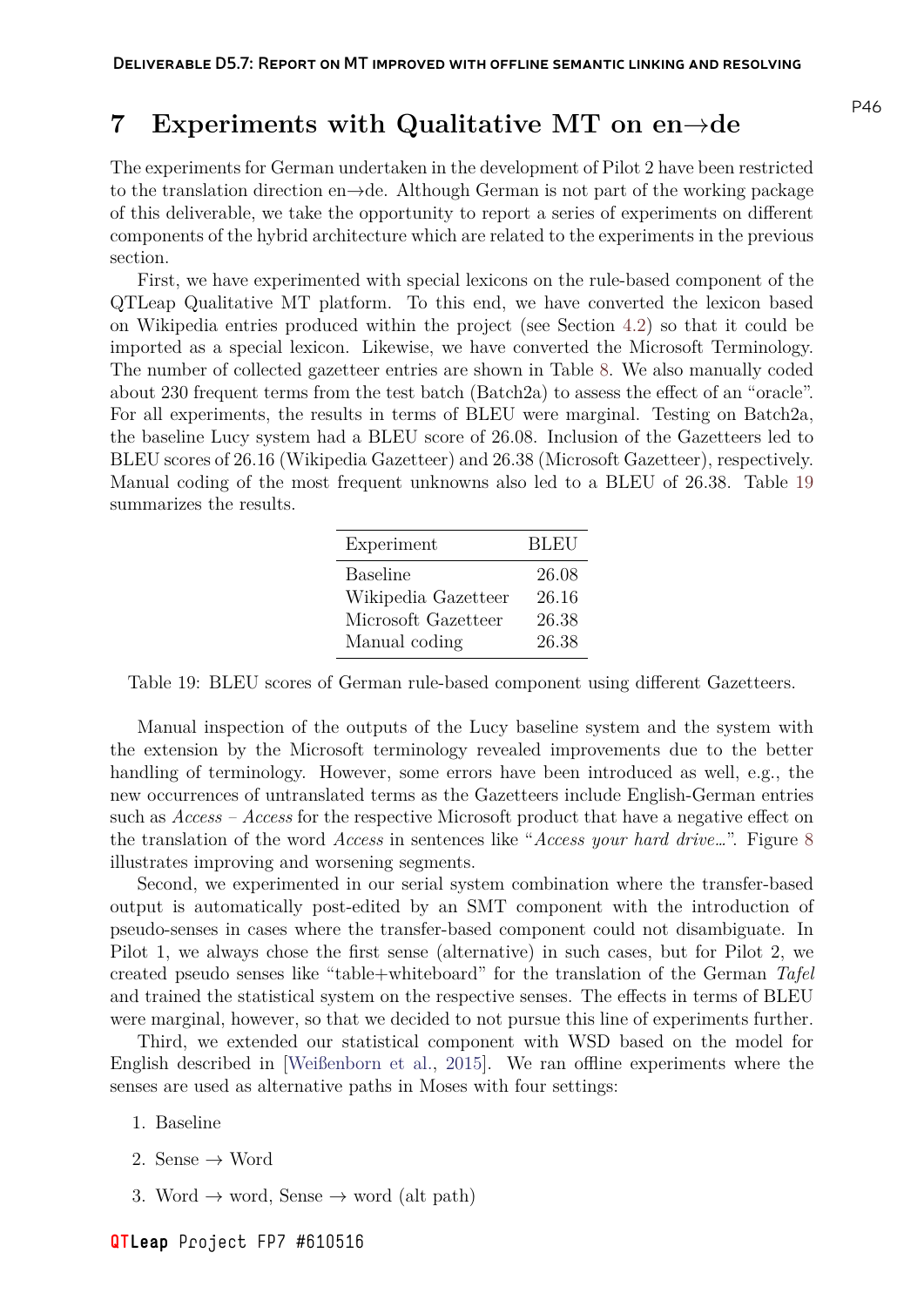| <b>Source</b>     | You can download the MEO Drive from Google Play.                |  |  |  |  |
|-------------------|-----------------------------------------------------------------|--|--|--|--|
| <b>Reference</b>  | Sie können die MEO - Drive von Google Play herunterladen.       |  |  |  |  |
| <b>Pilot 2.00</b> | Sie können das MEO - Laufwerk von Google - Spiel herunterladen. |  |  |  |  |
| <b>Pilot 2.01</b> | Sie können das MEO - Laufwerk von Google Play herunterladen.    |  |  |  |  |
|                   |                                                                 |  |  |  |  |
| <b>Source</b>     | Go to the menu File $>$ Open File $\ldots$                      |  |  |  |  |
| Reference         | Gehen Sie auf Datei > Datei öffnen                              |  |  |  |  |
| <b>Pilot 2.00</b> | Gehen Sie zur Menü - Datei - > - Offen - Datei                  |  |  |  |  |
| <b>Pilot 2.01</b> | Gehen Sie zum Menü File > Eröffnen File                         |  |  |  |  |
|                   |                                                                 |  |  |  |  |

Figure 8: Examples of improving and worsening transfer-based output without (Pilot 2.0) and with (Pilot 2.01) Microsoft Gazetteer.

<span id="page-46-0"></span>4. Sense *→* word, Word *→* word (alt path)

The senses used for training and decoding by Moses are estimated based on the disambiguation analysis on the sentence level by choosing the best ranked sense from the WSD system. The produced WSD labels are concatenated with the respective base word forms. In the alternative path, non-annotated input is used. The alternative path allows for decoding phrases when there are no WSD labels or the decoder cannot form a translation with a good probability. Due to the high complexity of the WSD annotation, this model was trained on less data than the respective phrase-based models for Pilot 0 and Pilot 1.

We experimented with all available English QTLeap corpora including questions. Table 20 provides selected results. Precision and Recall have been computed on the n-gram level using analysis.perl from the Moses toolkit. Results were promising as we got 1 BLEU score improvement for Batch3q and 0.4 BLEU score improvement for Batch1q on exp[eri](#page-47-0)mental setting 4 (other settings did not improve over the baseline, and are thus not shown in the Table). The table does not show results for answers, as no improvement was detected. In fact, the best results were achieved on questions rather than answers. The improvement on the news datasets was non-existent or small. For Pilot 2, we set up a REST server so that the disambiguation can happen at real time.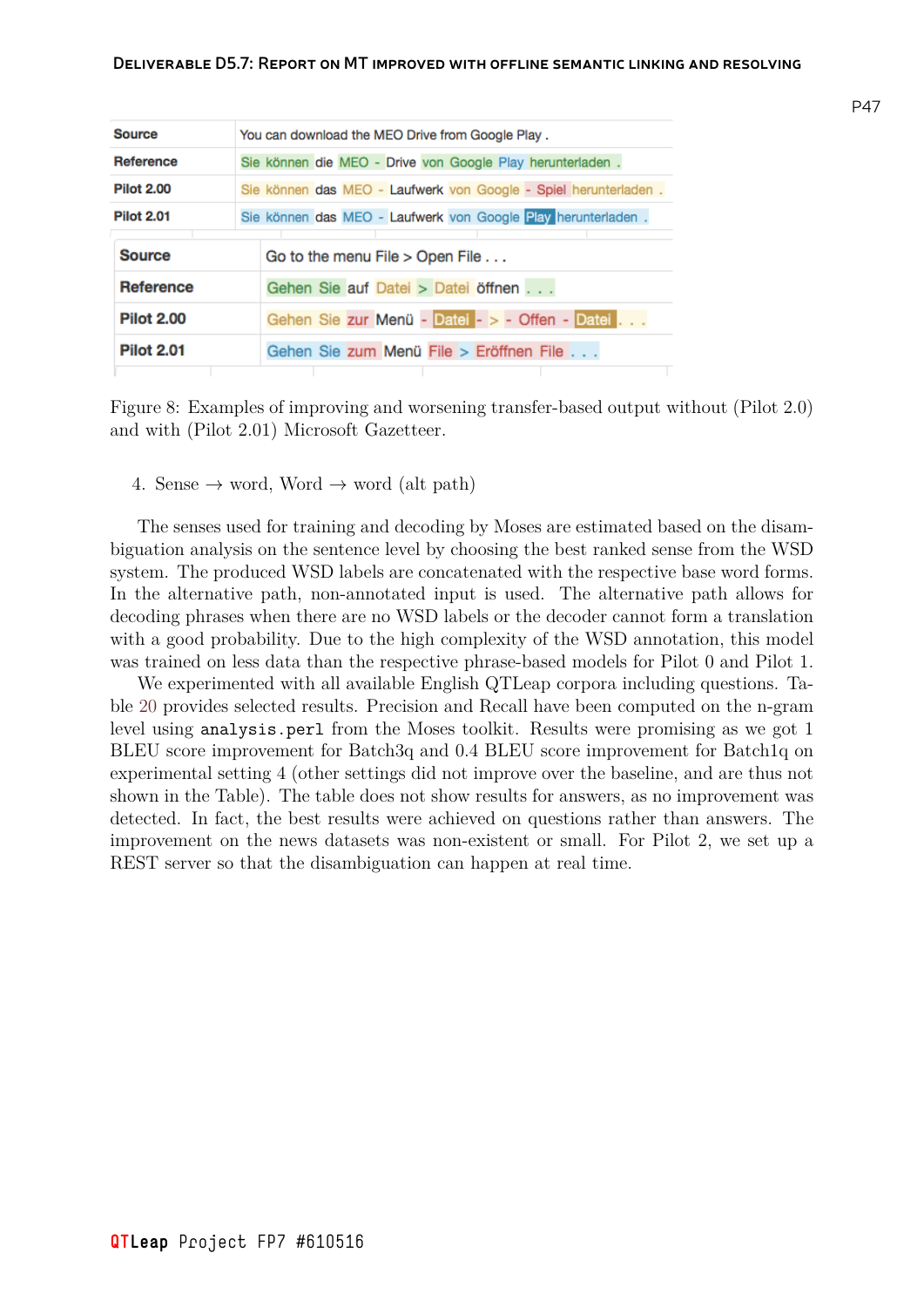|                     | Exp.<br>N <sub>o</sub> . | <b>BLEU</b> | <b>METEOR</b> | precision | recall | F1    |
|---------------------|--------------------------|-------------|---------------|-----------|--------|-------|
| batch1q             | 1                        | 19.51       | 0.4502        | 0.604     | 0.629  | 0.617 |
|                     | 4                        | 19.97       | 0.4572        | 0.615     | 0.636  | 0.626 |
| batch2q             | 1                        | 29.47       | 0.5257        | 0.684     | 0.698  | 0.691 |
|                     | 4                        | 27.91       | 0.5186        | 0.692     | 0.698  | 0.695 |
| batch <sub>3q</sub> | 1                        | 20.82       | 0.4268        | 0.590     | 0.605  | 0.598 |
|                     | 4                        | 21.82       | 0.4416        | 0.621     | 0.621  | 0.621 |
| news2012            | $\mathbf{1}$             | 18.83       | 0.4282        | 0.590     | 0.582  | 0.586 |
|                     | 4                        | 17.85       | 0.4242        | 0.586     | 0.577  | 0.582 |
| news2013            | 1                        | 17.41       | 0.4043        | 0.569     | 0.555  | 0.562 |
|                     | 4                        | 16.78       | 0.4024        | 0.574     | 0.554  | 0.563 |

<span id="page-47-0"></span>Table 20: Experiment results on WSD for German.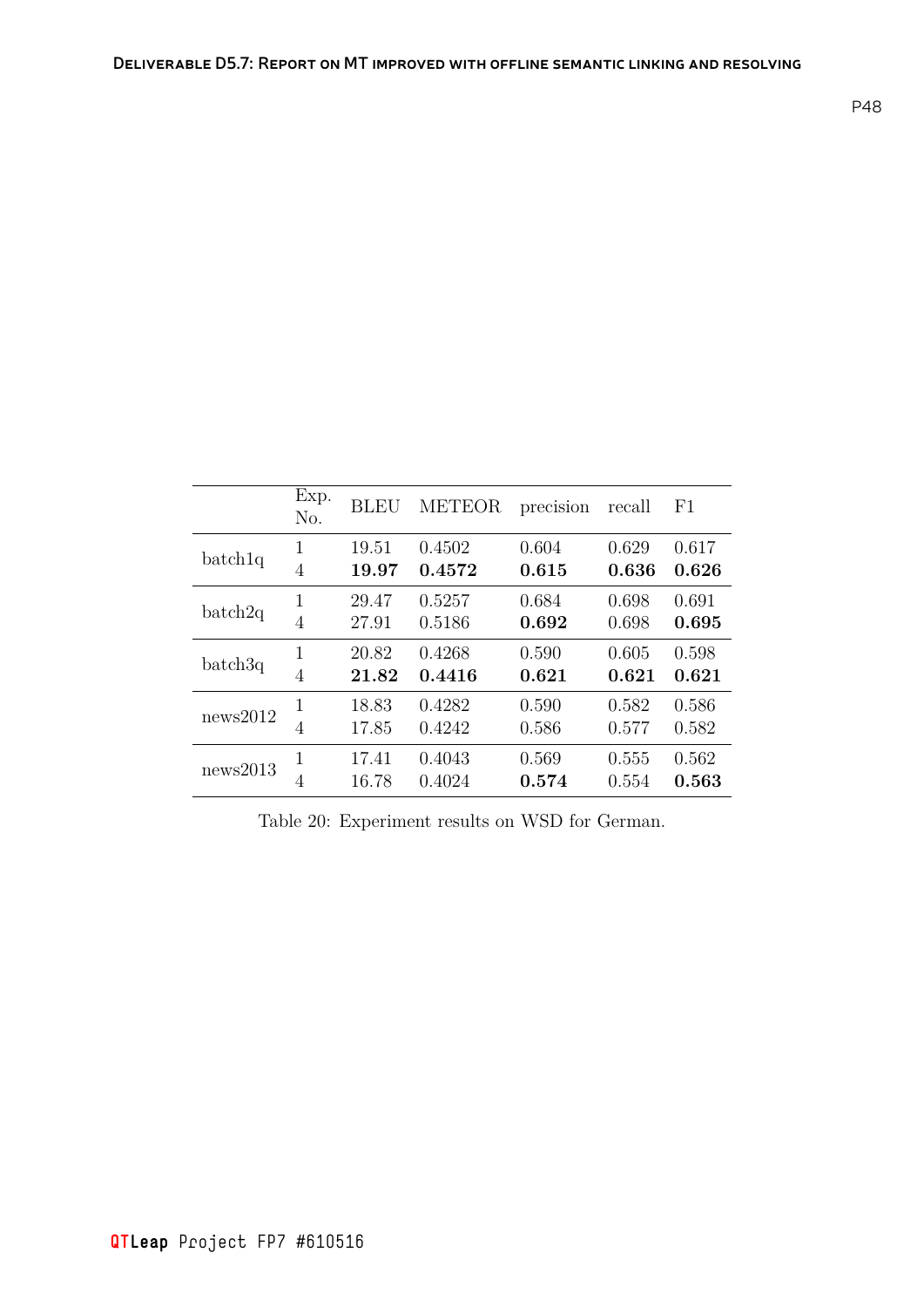## **8 Results of lexical semantics on Pilot 2 systems**

<span id="page-48-0"></span>In this Section, we describe the results of the techniques that were successful in the experiments mentioned above. Table 21 summarizes the experiments presented in this deliverable, specifying which ones were successful and which ones have been integrated in Pilot 2.

| Exper  | Sec. | MТ           | LS technique     | Languages                                   | Datasets     | ОK                   | P <sub>2</sub> |
|--------|------|--------------|------------------|---------------------------------------------|--------------|----------------------|----------------|
| 5.4.1  | 2.1  | TectoMT      | WSD (UKB)        | $en\rightarrow pt$                          | QTa          |                      |                |
|        | 2.2  | TectoMT      | WSD (UKB)        | $en \rightarrow nl$                         | QTa          |                      |                |
| 5.4.2  | 3.1  | TectoMT      | WSD (UKB)        | $en\rightarrow pt$                          | QTa          | Yes                  | Yes            |
|        | 3.2  | <b>DFMT</b>  | WSD (UKB)        | $en \leftrightarrow bg$                     | QTa,QTq      |                      |                |
|        | 3.3  | <b>Moses</b> | WSD (SStagger)   | $en \rightarrow es$                         | QTa, QTq, NW | $\operatorname{Yes}$ |                |
|        | 3.4  | TectoMT      | Embeddings       | $en \rightarrow cs$                         | QTa, QTq, NW | Ong.                 |                |
| 5.4.3  | 4.1  | TectoMT      | Fixed entities   | $en \leftrightarrow \{cs, es, eu, nl, pt\}$ | QTa,QTq      | Yes                  | Yes            |
|        | 4.2  | TectoMT      | Gazetteers       | $en \leftrightarrow \{cs, es, eu, nl, pt\}$ | QTa,QTq      | Yes                  | Yes            |
|        | 4.3  | TectoMT      | TM interpolation | $en \leftrightarrow \{cs, es, eu, nl, pt\}$ | QTa, QTq     | Yes                  | Yes            |
|        | 4.4  | <b>Moses</b> | NERC             | $en \rightarrow es$                         | NW           |                      |                |
|        | 4.5  | <b>Moses</b> | Domain corpora   | $en \leftrightarrow es$                     | QTa,QTq      | Yes                  |                |
| Coref  | 5.1  | TectoMT      | Coreference      | $en \rightarrow \{cs, nl\}$                 | QTa          | Yes                  | Yes            |
|        | 5.2  | <b>DFMT</b>  | Coreference      | $en \rightarrow bg$                         | QTa          |                      |                |
| MWE    | 6.1  | TectoMT      | MWE source-only  | $en \rightarrow es$                         | QTa          | Yes                  |                |
| German | 7    | QMT          | Gazetteer        | $en \rightarrow de$                         | QTa          | Yes                  | Yes            |
|        |      | OМТ          | WSD (own)        | $en \rightarrow de$                         | QTa          |                      |                |

Table 21: [Sum](#page-39-1)mary of experiments, including success and integration in Pilot 2. Columns stand for [th](#page-45-0)e following. **MT** for the MT platform, with the following values: TectoMT for the Q[TL](#page-45-0)eap TectoMT platform, DFTM for the QTLeap Deep Factored TM platform, QMT for the QTLeap Qualitative system combination platform. **Datasets**: QTa for QTLeap answers, QTq for QTLeap queries, NW for WMT news. **OK** for successful improvement over baseline, where Ong. is used for ongoing experiments. **P2** for use in Pilot 2

The successful components employing lexical semantics that were introduced in the previous sections are evaluated within the Pilot 2 systems, with the exception of two of the experiments (domain corpora and multiword expressions) which will be integrated in the next Pilot. The results in terms of BLEU scores are shown in Tables 22 and 23 for translation to English and from English, respectively. All the systems were evaluated on the Batch 2 dataset, which is used as a development dataset. Note that Batch 3 was reserved for the final testing Pilot 2, as described in Deliverable D2.8.

The tables report several baselines, including the scores of the [Pilo](#page-50-0)t  $0^{48}$  [and](#page-50-1) the Pilot 1 systems. The row denoted as Pilot2-minus-LS shows BLEU scores of the Pilot 2 systems, if all the lexical semantics components are switched off. Each row that follows presents one of the lexical semantics component and what is the effect of swit[chi](#page-48-1)ng on just this single component in the Pilot2-minus-LS system. The "∆ total LS" row shows the effect of switching on all the components (with two exceptions mentioned in the next paragraph). The "∆ total LS" is usually not a sum of the differences for individual components, as

<span id="page-48-1"></span><sup>48</sup>The Pilot 0 results for en*→*es and es*→*en reported here are Pilot 0-comparable, that is Pilot 0 trained on Europarl only, so it can be fairly compared with Pilot1 and Pilot 2, which are also trained on Europarl only.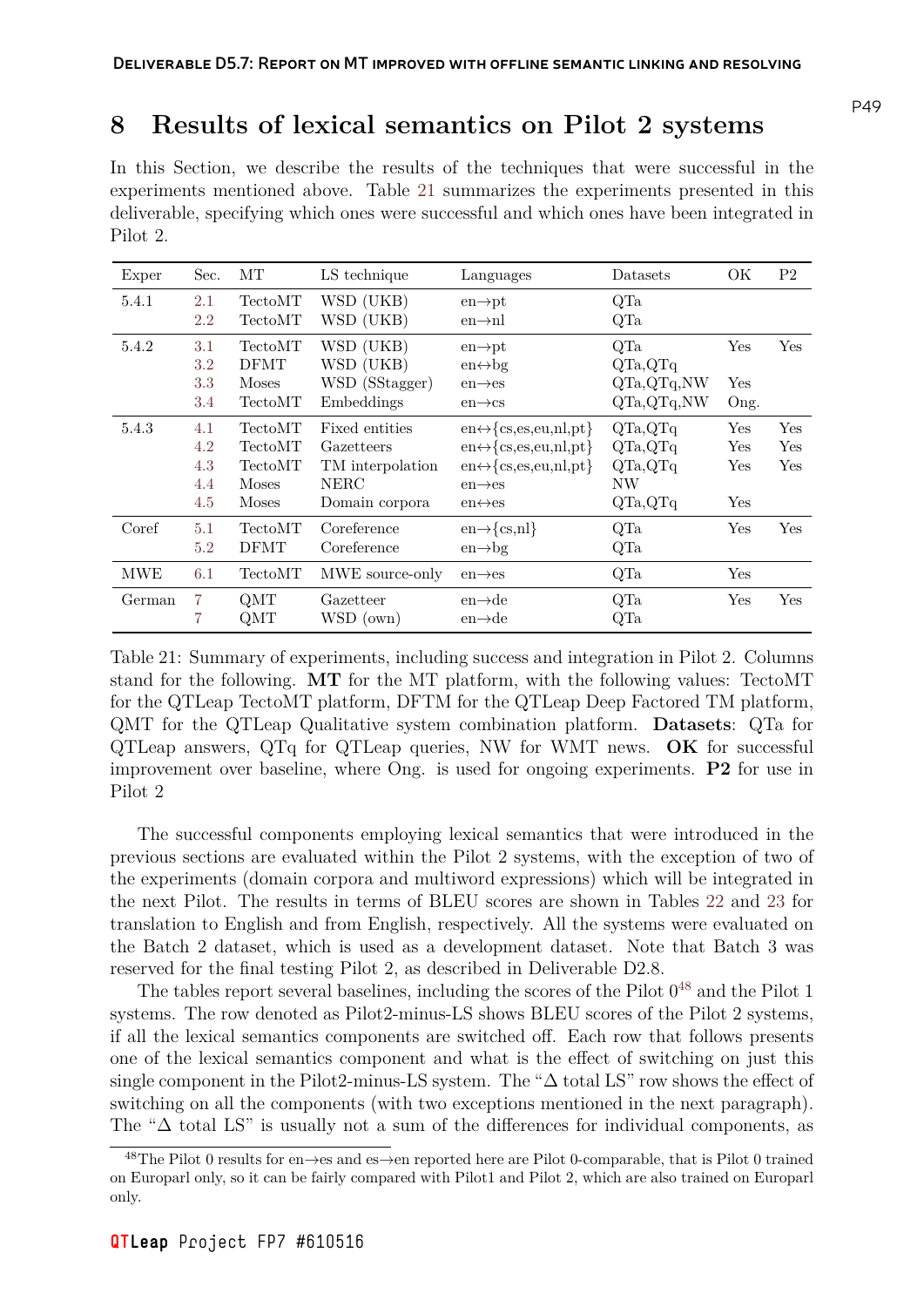the effects of these components may overlap. The final performance of the full Pilot 2 systems can be found in the last row of the tables.

Note that Pilot 2 did not activate all components (rows) reported in the table, as there are two exceptions: 1) Using a gazetteer in the nl*→*en translation deteriorate noticeably the score, so we decided to deactivate the gazetteer module in full Pilot 2 for nl*→*en. 2) The effect of +synset(node,sibling) in en*→*pt is positive, but it is mutually exclusive with +synset&supersense(node,parent), which brings a higher improvement, and therefore the later was kept.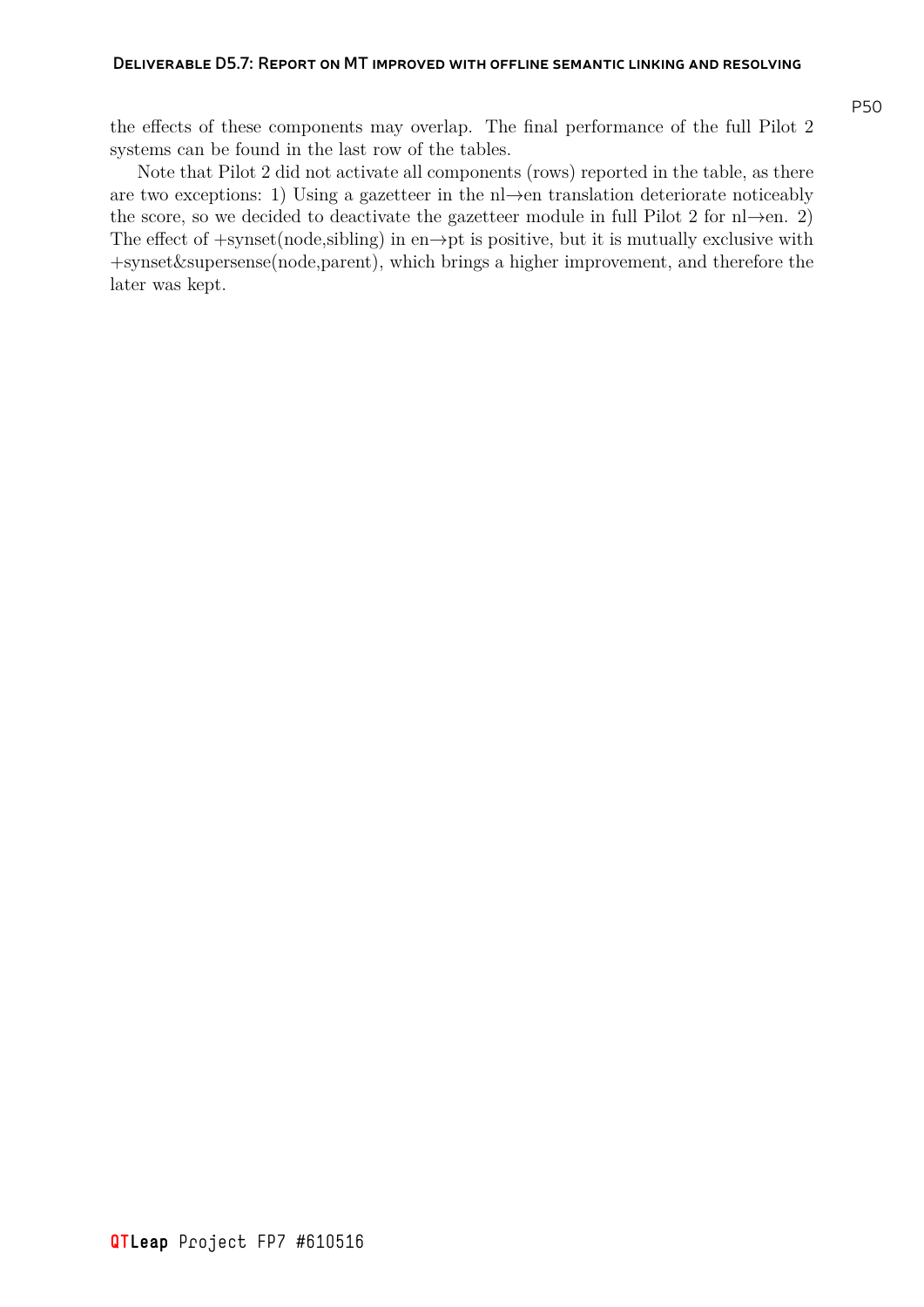#### **Deliverable D5.7: Report on MT improved with offline semantic linking and resolving**

| system                                     | $cs \rightarrow en$ | $es \rightarrow en$ | $eu \rightarrow en$ | $nl \rightarrow en$ | $pt \rightarrow en$ |
|--------------------------------------------|---------------------|---------------------|---------------------|---------------------|---------------------|
| Pilot <sub>0</sub>                         | 26.44               | 39.30               | 25.29               | 36.45               | 22.59               |
| Pilot1                                     | 26.81               | 16.05               | 4.75                | 34.46               | 10.14               |
| Pilot2-minus-LS                            | 27.78               | 26.21               | 13.30               | 44.01               | 11.94               |
| $\Delta$ "fixed" entities (HidelT)         | $-0.01$             | $+0.01$             | $+0.03$             | $+0.00$             | $+0.01$             |
| $\Delta$ specialized lexicons (gazetteers) | $+0.77$             | $+0.62$             | $+0.00$             | $-0.09$             | $+0.02$             |
| $\Delta$ adaptation by TM interpolation    | $+1.67$             | $+0.42$             | $+0.71$             | $+1.91$             | $+1.50$             |
| $\Delta$ total LS                          | $+2.50$             | $+0.94$             | $+0.77$             | $+1.92$             | $+1.57$             |
| full Pilot2                                | 30.28               | 27.15               | 14.07               | 45.93               | 13.51               |

<span id="page-50-1"></span>Table 22: Translations to English (Batch2q). Effect of various lexical semantic modules on BLEU performance.

| system                                       | $en \rightarrow cs$ | $en \rightarrow es$ | $en \rightarrow en$ | $en \rightarrow nl$ | $en \rightarrow pt$ |
|----------------------------------------------|---------------------|---------------------|---------------------|---------------------|---------------------|
| Pilot <sub>0</sub>                           | 31.07               | 25.11               | 28.37               | 32.94               | 19.36               |
| Pilot <sub>1</sub>                           | 30.68               | 16.92               | 14.39               | 23.10               | 19.34               |
| Pilot2-minus-LS                              | 28.07               | 26.25               | 20.87               | 23.38               | 19.82               |
| $\Delta$ +synset(node,sibling)               |                     |                     |                     |                     | $+0.20$             |
| $\Delta$ +synset & supersense (node, parent) |                     |                     |                     |                     | $+0.25$             |
| $\Delta$ "fixed" entities (HidelT)           | $+0.84$             | $+0.46$             | $+0.56$             | $+0.48$             | $+0.34$             |
| $\Delta$ specialized lexicons (gazetteers)   | $+3.49$             | $+3.19$             | $+0.91$             | $+1.49$             | $+0.94$             |
| $\Delta$ adaptation by TM interpolation      | $+0.74$             | $+5.10$             | $+0.06$             | $+0.75$             | $+1.98$             |
| $\Delta$ total LS                            | $+4.97$             | $+7.91$             | $+1.46$             | $+2.45$             | $+2.60$             |
| full Pilot2                                  | 33.04               | 34.16               | 22.33               | 25.83               | 22.42               |

<span id="page-50-0"></span>Table 23: Translations from English (Batch2a). Effect of various lexical semantic modules on BLEU performance.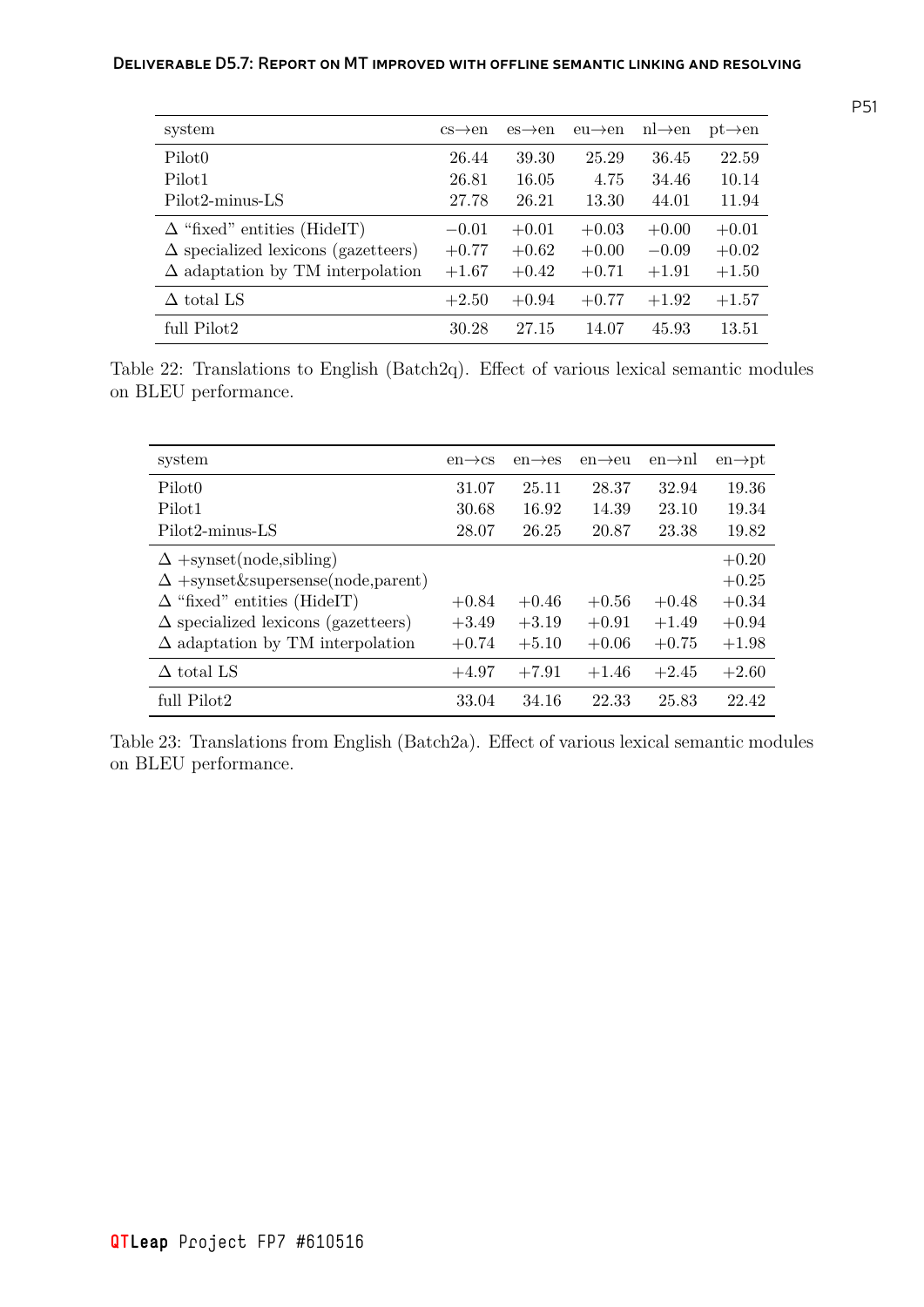## **9 Evaluation of LRTs**

<span id="page-51-0"></span>D5.6 reported the Named-Entity Disambiguation (NED), Word Sense Disambiguation (WSD) and coreference tools for Basque, Czech and Portuguese. This section provides the evaluation of these tools in standard evaluation corpora, as well as the domain-specific QTLeap corpus. This section should be read in conjunction with Section 7 of deliverable 5.4, which reports the evaluation of the rest of the tools.

## **9.1 Basque**

## **9.1.1 NED**

<span id="page-51-2"></span><span id="page-51-1"></span>The ixa-pipe-ned-ukb module for Basque has been evaluated on the publicly available EDIEC (Basque Disambiguated Named Entities Corpus) dataset.<sup>49</sup> This dataset is a corpus of 1032 text documents with manually disambiguated NEs [Fernandez et al., 2011]. The documents are pieces of news of the 2002 year edition of the Euskaldunon Egunkaria newspaper. We obtained a performance of 90.21 in precision, 87.90 [in](#page-51-6) recall and 87.90 in F1 [Pérez de Viñaspre, 2015].

## **9.1.2 WSD**

<span id="page-51-3"></span>The [ixa-pipe-wsd-ukb modu](#page-63-8)le for Basque has been evaluated on the publicly available EPEC-EuSemcor dataset.<sup>50</sup> This dataset is a Basque SemCor corpus, that is, a Basque sense-tagged corpus, which comprises a set of occurrences in the Basque EPEC corpus [Aduriz et al., 2006], which has been annotated with Basque WordNet v1.6 senses [Pociello et al., 2011]. More speci[fica](#page-51-7)lly, it contains 42,615 occurrences of nouns manually annotated, corresponding to the 407 most frequent Basque nouns. We obtained a performance [of 56.5 in precision](#page-60-6), 56.3 in recall and 56.4 in F1.

## **[9.1.3 Cor](#page-63-9)eference**

<span id="page-51-4"></span>The ixa-pipe-coref-eu module has been evaluated on the publicly available EPEC-KORREF dataset.<sup>51</sup> This dataset is a corpus of Basque text documents with manually annotated mentions and coreference chains, which consists of 46,383 words that correspond to 12,792 mentions. The document collection is a subpart of the Basque EPEC corpus (the Reference [Co](#page-51-8)rpus for the Processing of Basque) [Aduriz et al., 2006], which is a 300,000 word sample collection of news published in Euskaldunon Egunkaria, a Basque language newspaper. Our best system score 53.67 CONLL F1, 5 points above baseline (48.67) [Soraluze et al., 2015]. The baseline system is a co[py of the orig](#page-60-6)i[nal S](#page-60-6)tanford Deterministic Coreference Resolution System [Lee et al., 2013], taking as input only the output of the Basque linguistic processors and translated static lists, and our best system modifies [and](#page-64-7) [adds some s](#page-64-7)i[eves t](#page-64-7)aking advantage of the morphosyntactic features of Basque.

## **9.1.4 Domain evaluation**

**NED** For 869 of the total NERC mentions in the QTLeap corpus that we examined, the named entity linking module was able to find a link to DBPedia resources for 252 mentions.

<span id="page-51-5"></span> $^{49}$ http://ixa2.si.ehu.es/ediec/ediec\_v1.0.tgz

<sup>50</sup>http://ixa2.si.ehu.es/mcr/EuSemcor.v1.0/EuSemcor\_v1.0.tgz

<span id="page-51-8"></span><span id="page-51-7"></span><span id="page-51-6"></span><sup>51</sup>http://ixa2.si.ehu.es/epec-koref/epec-koref\_v1.0.tgz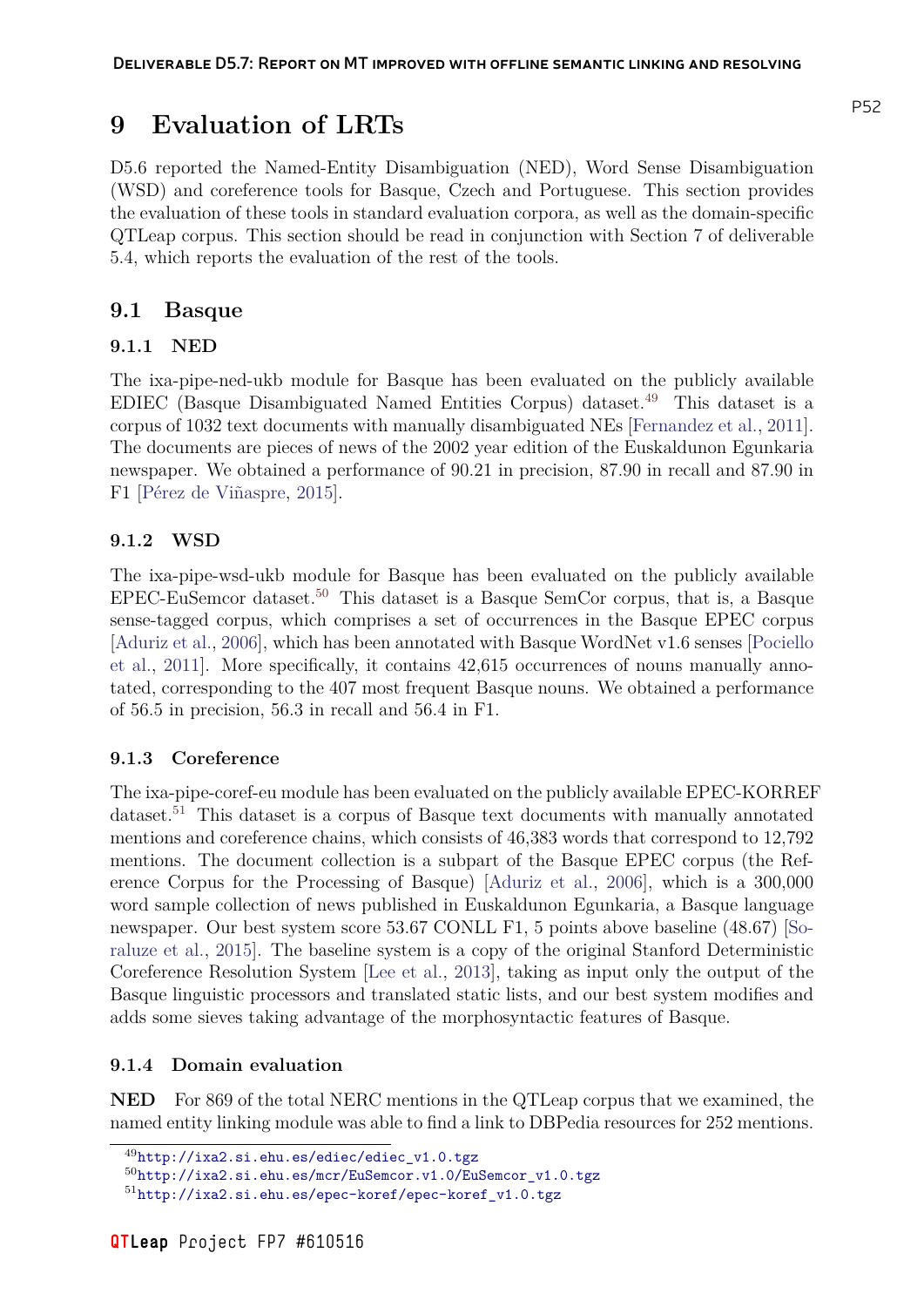Domain-specific entities were mostly correct, and it seems that the tool performed at the expected level. For instance, *Sareko* and *Facebook* were linked to http://eu.dbpedia. org/resource/Internet and http://eu.dbpedia.org/resource/Facebook, respectively. Even domain-specific products such as *Java* and *MB* were correctly linked to http:// eu.dbpedia.org/resource/Java\_(programazio\_lengoaia) and [http://eu.dbpedia.](http://eu.dbpedia.org/resource/Internet) [org/resource/Megabyte](http://eu.dbpedia.org/resource/Internet). W[e see, however, some room for improvement with](http://eu.dbpedia.org/resource/Facebook) cases such as *PS* which was incorrectly linked to the French Socialist Party http://eu.[dbpedia.](http://eu.dbpedia.org/resource/Java_(programazio_lengoaia)) [org/resource/Frantziako\\_Alderdi\\_Sozialista](http://eu.dbpedia.org/resource/Java_(programazio_lengoaia)).

**WSD** [Word disambigua](http://eu.dbpedia.org/resource/Megabyte)tion was performed for 24,691 tokens o[ut of a total of 53,239](http://eu.dbpedia.org/resource/Frantziako_Alderdi_Sozialista) [present in the Batch 1 and Batch 2 of the QTLea](http://eu.dbpedia.org/resource/Frantziako_Alderdi_Sozialista)p corpus. This means that 46.38% of the tokens were linked to WordNet and were thus disambiguated. Many disambiguations were correct, and we do not see any performance loss from the expected values. Such is the case of the domain-specific noun *menu*, for instance, which was linked to the synset 30-06493392-n with a confidence of 0.30, specifying "computer menu". A number of incorrect cases were found, such as domain-specific *mouse*, for instance, which was linked to the 30-02330245-n with a confidence of 0.52, referring to the animal, instead of the correct synset 30-03793489-n, with confidence 0.48, which is the specific synset for the IT domain.

<span id="page-52-4"></span>**Coreference** As pointed out in Section 7.4.7.6 in D5.4, the QTLeap use scenario is quite peculiar from a coreference point of view. The user-machine interactions generally consist of one user question and one answer. The answer usually consists of one sentence, but occasionally a few short sentences are displayed. In this context, the number of coreferences present in the texts is low.

## **9.2 Czech**

#### **9.2.1 NED**

<span id="page-52-1"></span><span id="page-52-0"></span>As pointed out in Section 7.3.3 in D5.4, NameTag NERC tool was used for named entity recognition subtask. Its F1 measure on the test portion of Czech Named Entity Corpus 2.045 [Ševčíková et al., 2014] is 80.30% for the coarse-grained 7-classes classification and 77.22% for the fine-grained 42-classes classification. Nowadays there does not exist any publicly available test set for the evaluation of NED, but we evaluated the obtained results manu[ally in Section](#page-63-10) 9.[2.4.](#page-63-10)

#### **9.2.2 WSD**

<span id="page-52-2"></span>As described in Sect[ion 5](#page-53-2).4.2 in D5.6, two different approaches were used for WSD. The approach based on work [Dušek et al., 2015] was evaluated on Prague Czech-English Dependency Treebank 2.0 [Hajič et al., 2012] and showed 80.47% F1 score. For the second approach to WSD, there is no publicly available test set. Therefore, we provide manual evaluation of resul[ts obtained in Sectio](#page-61-8)n 9.2.4.

#### **9.2.3 Coreference**

<span id="page-52-3"></span>Coreference resolver for Czech has been evaluat[ed se](#page-53-3)parately for three different classes of anaphors: relative pronouns, a joint group of subject zeros, personal, and possessive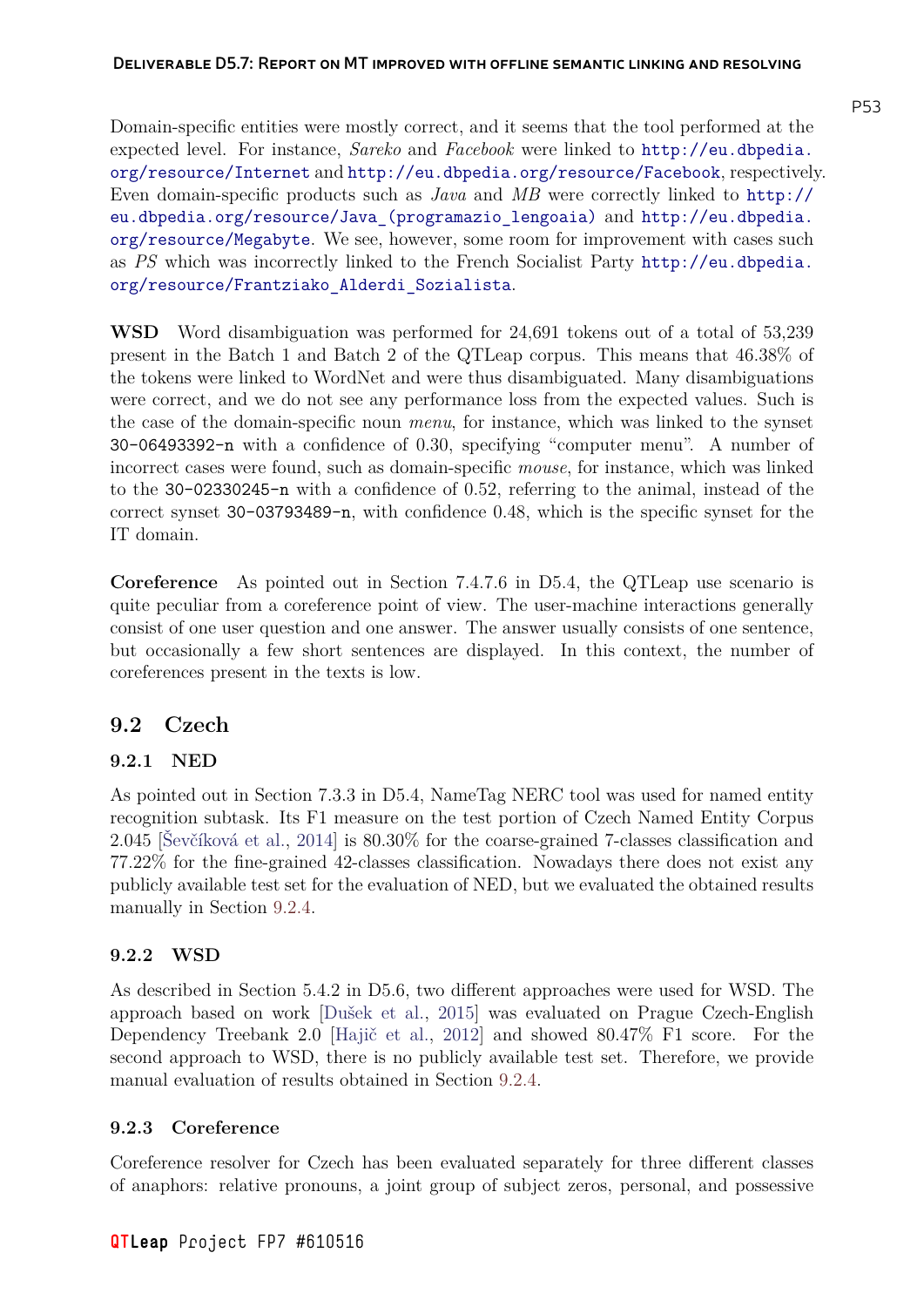pronouns (all in 3rd person), and noun phrases. For each anaphor, F-scores of finding any of its antecedents were measured. The scores were calculated on the evaluation set of Prague Dependency Treebank 3.0 [Bejček et al., 2013]. The rule-based resolver for relative pronouns performs with the F-score 67.04%. The resolvers for the other two classes follow the machine learning approach. While the resolver for pronouns and zeros achieved the F-score 50.28%, resolution on nou[n phrases per](#page-60-7)f[orms](#page-60-7) the worse, with the F-score 44.40%. The order of how the resolvers ranked correlates with the general linguistic feeling on complexity of finding an antecedent for individual anaphor classes.

#### **9.2.4 Domain evaluation**

<span id="page-53-2"></span><span id="page-53-0"></span>**NED** Domain evaluation of NameTag results in named-entity recognition subtask was presented in Section 7.3.5.3 of D5.4. For 1,715 of total recognized entities, the namedentity linking was able to find a link to 572 DBpedia resources. Domain-specific entities were mostly correct, and it seems that the tool performed at the expected level. For instance, the terms *Gmail* and *Skype* (in any of its inflectional forms) were linked to http://dbpedia.org/resource/Gmail and http://dbpedia.org/resource/Skype, respectively. There is, however, some room for improvement in cases when NameTag marks some numbers as possible NEs and then the linking algorithm assigns a link to the cor[responding page on Wikipedia. Those p](http://dbpedia.org/resource/Gmail)age[s tend to refer to dates or numerical val](http://dbpedia.org/resource/Skype)ues, which usually does not make much sense in the IT domain.

**WSD** Word disambiguation was performed for 11,060 tokens out of a total of 71,061 present in the Batch 1 and Batch 2 of the QTLeap corpus. This means that 15.5% of the tokens were linked to Valency Lexicon [Urešová, 2011] and were thus disambiguated.

<span id="page-53-3"></span>The second approach to WSD, described in Section 5.4.2 of D5.6, was applied to Europarl parallel corpus. The performance seems reasonable, for example, it produced mappings for words *zasedání* and *rozprava* [to syn](#page-64-8)s[ets](#page-64-8) 30-07145508-n and 30-07140978-n, respectively.

**Coreference** We ran the resolvers on the Batch2q dataset, consisting of 1000 questions. A coreference relation was found only in 65 sentences in case of relative pronouns, and in 49 sentences in case of zeros, personal, and possessive pronouns. This accords with what has been observed for English in D5.4 and for Basque and Portuguese (cf. Sections 9.1.4 and 9.3.4).

Moreover, the observations made in Section 5.1 show that Czech pronouns often carry more information than English, which is emphasized by the nature of the QTLeap do[main,](#page-52-4) lacki[ng pe](#page-55-1)rson entities. Therefore, coreference would bring no additional information to be exploited in the cs*→*en translation.

## **9.3 Portuguese**

#### **9.3.1 NED**

<span id="page-53-1"></span>The NED-PT tool (originally described in section 5.5.1 of D5.6) has been evaluated using a gold-standard, NE-annotated version of the CINTIL International Corpus of Portuguese [Barreto et al., 2006]. The original corpus comprises approximately 1 million tokens manually annotated with lemmas, part-of-speech, inflection, and NEs, and contains data from both written sources and transcriptions of spoken Portuguese. The annotation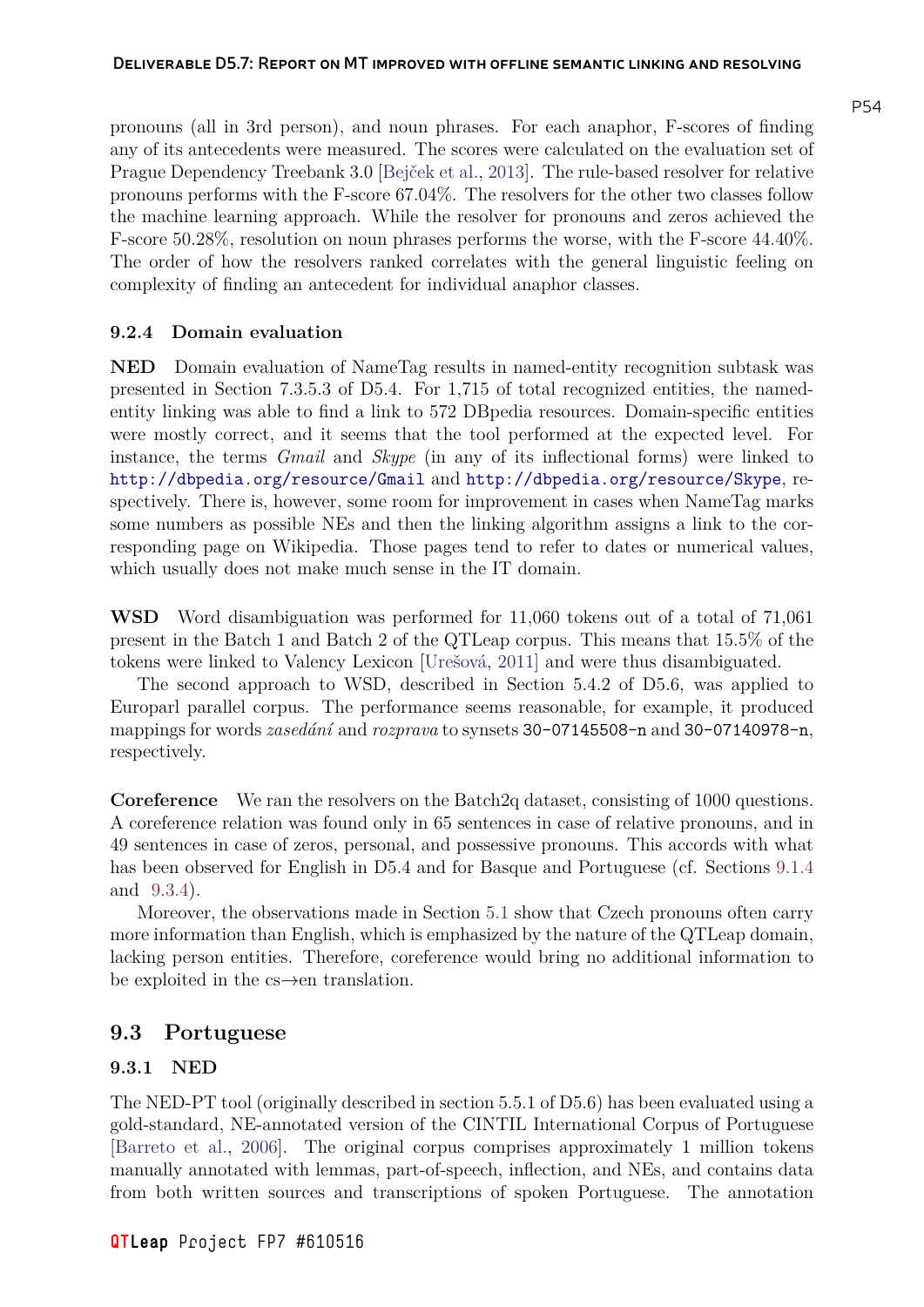of NEs within the corpus with their corresponding Portuguese Wikipedia entries from DBpedia [Lehmann et al., 2012] was completed using version 1.3 of the brat web-based annotation tool [Stenetorp et al., 2012a,b].

Of the 26,371 NEs in the CINTIL corpus, 16,120 have been manually disambiguated. 12,160 of [these 16,120 m](#page-62-8)a[nuall](#page-62-8)y disambiguated entities are also automatically disambiguated by NE[D-PT, from a t](#page-64-9)o[tal of](#page-64-9) [16](#page-64-10),486 tagged by the program. We thus define recall as the number of entities with the same DBpedia entry assigned by both NED-PT and the human annotator, divided by the number of entities manually disambiguated (16,120). NED-PT assigned the same DBpedia entry to the entity as was chosen by the annotator for 9484 of the 12,160 entities for which entities were assigned both manually and automatically, giving a precision of 77.99%, recall of 58.83% and F1 of 67.07%. In counting the accurate results (same DBpedia entry assigned to the entity by both the annotator and by NED-PT) we take into account those for which the assigned DBpedia entries may appear different at first glance, but in reality redirect either to or from each other in the DBpedia and Portuguese Wikipedia hierarchies.

#### **9.3.2 WSD**

<span id="page-54-0"></span>Like NED-PT, the WSD-PT tool (originally described in section 5.5.2 of D5.6) has also been evaluated using a gold-standard, sense-annotated version of the CINTIL International Corpus of Portuguese [Barreto et al., 2006]. Of the 700,000 tokens we used from the written part of the corpus, 193,443 are open class words. The word-sense annotated version of the corpus was manually annotated with ILIs from the Portuguese Multi-WordNet (approximately 19,[700 verified synsets\)](#page-60-8) [MultiWordNet, n.d.] using the LX-SenseAnnotator tool [Neale et al., 2015].

Of the 193,443 open class words in the CINTIL corpus, 45,502 have been manually disambiguated. 45,386 of these 45,502 manually dis[ambiguated wo](#page-62-9)r[ds ar](#page-62-9)e also automatically disambiguated b[y WSD-PT, from](#page-62-10) a total of 59,190 tagged by the algorithm (human annotators may have chosen not to disambiguate certain words for some reason, but the UKB algorithm will always assign something from the options available to it). We thus define recall as the number of words with the same sense assigned by UKB and the human annotator, divided by the number of words manually disambiguated (45,502). WSD-PT assigned the same sense to the word as was chosen by the annotator for 29,540 of the 45,386 words for which a sense was assigned both manually and automatically, giving a precision of 65.09%, recall of 64.92% and F1 of 65.00%.

#### **9.3.3 Coreference**

<span id="page-54-1"></span>Our goal is to evaluate (and train) the Portuguese Coreference tool (originally described in section 5.5.3 of D5.6) using the Summ-it Corpus  $(v3.0)$  [Collovini et al., 2007], a corpus of coreference for Portuguese constructed from 50 news texts from the 'caderno de Ciência da Folha de São Paulo'. The corpus has been automatically annotated with morphosyntactic information and then manually with informati[on about coreference b](#page-61-9)etween nominal phrases and about rhetorical relations. So far, dealing with inconsistencies in Summ-it has been highly problematic, both for training the tool (as described in section 5.5.3 of D5.6) and for later evaluation. We plan to make some fixes to the corpus to try and make it more usable for our needs, but for now use it as a guide for estimation.

For 316,000 sentences of the Portuguese side of Europarl (1̃0 million tokens), the Portuguese Coreference tool was able to find 727,142 markable pairs, from which 22,984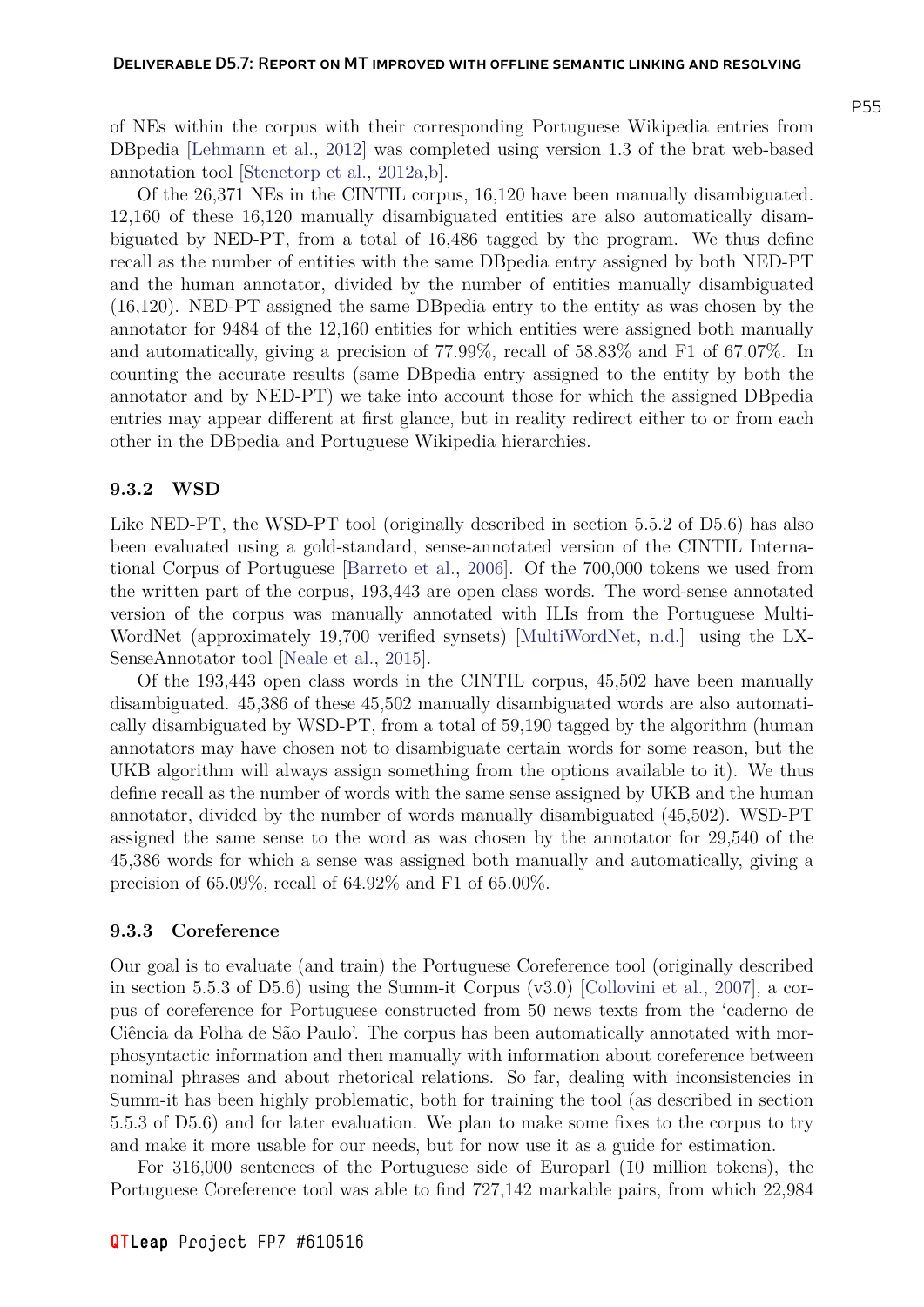(3.16%) are coreferent. While we would expect that far fewer of the possible pairs of markables in a given document are coreferent than not, this number still seems low. Attempting to run the tool over the Summ-it corpus (819 sentences), the tool was able to find 17,901 markable pairs, of which just 270 are marked as coreferent. Our work with the Summ-it corpus so far suggests to us that there are far more markable pairs to be found within the corpus, and that a far higher percentage of those pairs are coreferent.

One possible cause for the tool's low recall of markable pairs could be inconsistencies between the dependency-parsed and consitutency-parsed inputs over which the tool runs, leading in many cases to the failure of the head-finding heuristics on which the tool makes decisions. Further work on the Portuguese Coreference tool is required, therefore, to ensure that it captures more of the markable pairs present in given texts and can more accurately decide whether they are likely to be coreferent or not.

#### **9.3.4 Domain evaluation**

<span id="page-55-0"></span>**NED** NED-PT was used to process Batch 1 and 2 of the QTLeap corpus (2000 questions and 2000 answers). From 3,799 entities found, 1,868 (49.17%) were disambiguated and linked to their Portuguese Wikipedia entries via DBpedia. Domain-specific entities are mostly correct, suggesting that the tool performs at the expected level. For example, *ISP* was linked to the Portuguese http://pt.dbpedia.org/resource/Fornecedor\_ de acesso à Internet and subsequently http://dbpedia.org/resource/Internet service provider, and *écran* linked to the Portuguese http://pt.dbpedia.org/resource/ Monitor\_de\_vídeo and subsequently [http://dbpedia.org/resource/Electronic\\_visu](�� h t t p : / / p t . d b p e d i a . o r g / r e s o u r c e / F o r n e c e d o r _ d e _ a c e s s o _ � _ I n t e r n e t)al\_ display. We do however notice some in[correct cases, most notably where the de](http://dbpedia.org/resource/Internet_service_provider)[sired link for a pa](http://dbpedia.org/resource/Internet_service_provider)[rticul](�� h t t p : / / p t . d b p e d i a . o r g / r e s o u r c e / F o r n e c e d o r _ d e _ a c e s s o _ � _ I n t e r n e t)ar entity does not share a [Wikipedia/DBpedia entry in both](�� h t t p : / / p t . d b p e d i a . o r g / r e s o u r c e / M o n i t o r _ d e _ v � d e o) [Portuguese and En](�� h t t p : / / p t . d b p e d i a . o r g / r e s o u r c e / M o n i t o r _ d e _ v � d e o)glish – for example *reiniciar* [was linked to the Portuguese](http://dbpedia.org/resource/Electronic_visual_display) http:// [pt.dbped](http://dbpedia.org/resource/Electronic_visual_display)ia.org/resource/Reboot\_(ficção) and subsequently http://dbpedia.org/ resource/Reboot (fiction), denoting *reboot* in the sense of book and movie franchises. The desired http://dbpedia.org/resource/Reboot\_(computing) does [not have](�� h t t p : / / p t . d b p e d i a . o r g / r e s o u r c e / R e b o o t _ ( f i c � � o )) [an equivalent entry in Portuguese, and so was n](�� h t t p : / / p t . d b p e d i a . o r g / r e s o u r c e / R e b o o t _ ( f i c � � o ))ot found.

**WSD** [Processing](http://dbpedia.org/resource/Reboot_(fiction)) [Batch 1 and 2 of the QTLeap using WSD-PT, 6,115 \(2](http://dbpedia.org/resource/Reboot_(computing))0.40%) terms were disambiguated from a total of 29,895 open-class words. The low recall seen here is likely to be a result of the lack of domain-specific terms in the Portuguese MultiWord-Net, over which WSD-PT performs WSD. Many of the domain-specific terms that were evaluated appear to be correct, suggesting that the tool is performing well, as expected. For example, the Portuguese *rede* (in English, *network*) is linked to 30-008434259-n, a synset containing *network* and *web* in the sense of "an interconnected system of things or people", while *ligação* (in English, *connection*) is linked to 30-000145218-n, a synset containing *joining* and *connection* in the sense of "the act of bringing two things into contact (especially for communication)". However, we also found some domain-specific terms to have been disambiguated incorrectly – for example, the Portuguese *instalação* (in English, *installation*) is linked to 30-003315023-n, a synset containing *facility* and *installation* in the sense of "a building or place that provides a particular service or is used for a particular industry".

<span id="page-55-1"></span>**Coreference** As mentioned in Sections 9.1.4 and 9.2.4, Batch 1 and 2 of the QTLeap corpus are unusual for coreference, totaling 2000 questions and 2000 corresponding an-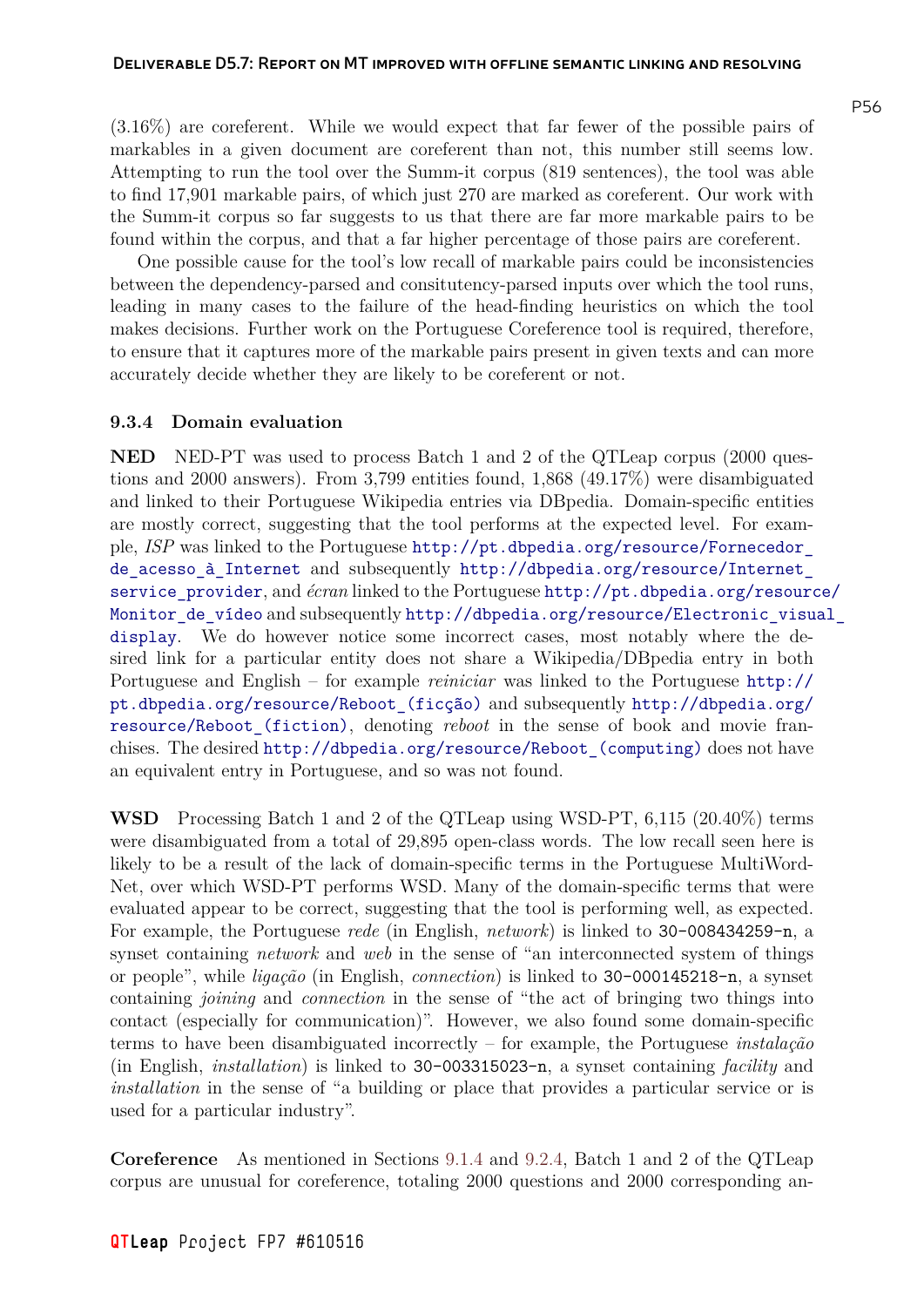## **9.4 Summary**

For easier reference, Table 24 shows the summary figures for each tool and language, including the three languages that were evaluated in Deliverable 5.4. Note that each figure has been obtained in different evaluation datasets and conditions, and they are not, thus, directly comparable. S[till](#page-56-0), with the exception of Bulgarian NED, and Basque WSD, the figures seem to indicate that the quality of the processors is in good shape.

| Language      | <b>NED</b> | <b>WSD</b> | Coreference |
|---------------|------------|------------|-------------|
| <b>Basque</b> | 87.90      | 56.40      | 53.67       |
| Czech         | 80.30      | 80.47      | 50.28       |
| Portuguese    | 67.07      | 65.00      |             |
| Bulgarian     | 46.88      | 65.85      | 50.62       |
| English       | 77.76      | 80.10      | 56.40       |
| Spanish       | 65.11      | 79.30      | 51.38       |

<span id="page-56-0"></span>Table 24: Summary of F1 scores for annotation tools. Top rows for the languages covered in this deliverable. Bottom rows for languages covered in Deliverable 5.4. Note that evaluation sets vary across languages, see text for details.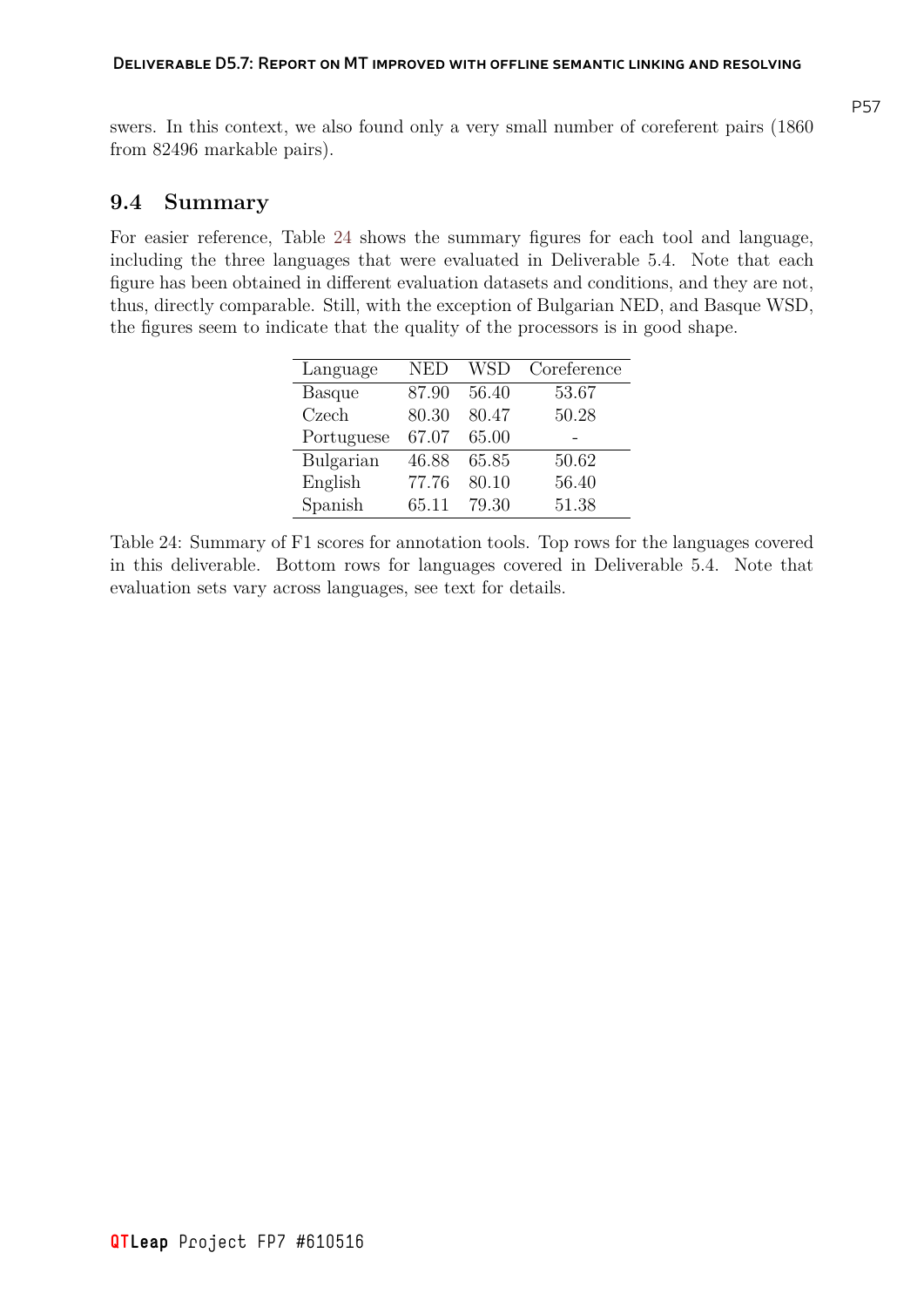## **10 Final remarks**

This deliverable has reported the experiments which apply lexical semantics to MT, and more specifically the lexical semantic processing included in Pilot 2. In Pilot 2 we made use of concept resolution, via word sense disambiguation to WordNet, and resolution of domain-specific entities, via gazetteers mined from domain-related resources. The techniques used involve Linked Open Data like WordNet and DBpedia.

The cumulative experiments on Pilot 2 show the improvement of each method. These experiments have been performed over all the languages in WP5 that use the QTLeap TectoMT platform (i.e. Basque, Czech, English, Portuguese, Spanish), except the experiment which tests the contribution of word sense disambiguation, which has been performed on en*→*pt alone. The main conclusions are the following:

- The best method to incorporate word sense information into translation is to enrich word representations in the MT model, adding word senses as features to the Discriminative TM, as shown by the en*→*pt results using the QTLeap TectoMT platform. The mere substitution of words by senses did not show improvement.
- Treating domain-specific entities like URLs and commands with the HideIT machinery improves results. It performs better for the translation of answers than questions, as the answers tend to contain such content more frequently than the questions.
- The gazetteers constructed from Wikipedia and other resources are one of the two most beneficial approaches. They are specially useful to translate software texts, e.g., menu items and messages. The gazetteers have been released through Meta-Share.<sup>52</sup>
- The other most beneficial approach is domain adaptation using translation model interp[ola](#page-57-0)tion, which performed consistently well for both the translations from and to English. This approach smoothly integrates domain specific and general translation models.
- The combination of the lexical semantic techniques mentioned above is highly beneficial for all the languages in both directions. The absolute BLEU improvements in question translation (into English) ranged from 0.77 for in eu*→*en to 2.50 in cs*→*en. The improvements in answer translation (from English) was higher, ranging from 1.46 in en*→*eu to 7.91 in en*→*es.

In addition, we report additional experiments for lexical semantic techniques which have not been included in Pilot 2. From those experiments, we have learned the following lessons, which we plan to assess in view of its incorporation into Pilot 3:

• The Supersense Tagger WSD software provides sense tags with promising performance gains for en*→*es using factored Moses for QTLeap queries and News, but not for QTLeap answers. We plan to improve English WSD results combining the Supersense Tagger with UKB, which will hopefully further improve MT performance.

<span id="page-57-0"></span><sup>52</sup>http://metashare.metanet4u.eu/go2/qtleap-specialized-lexicons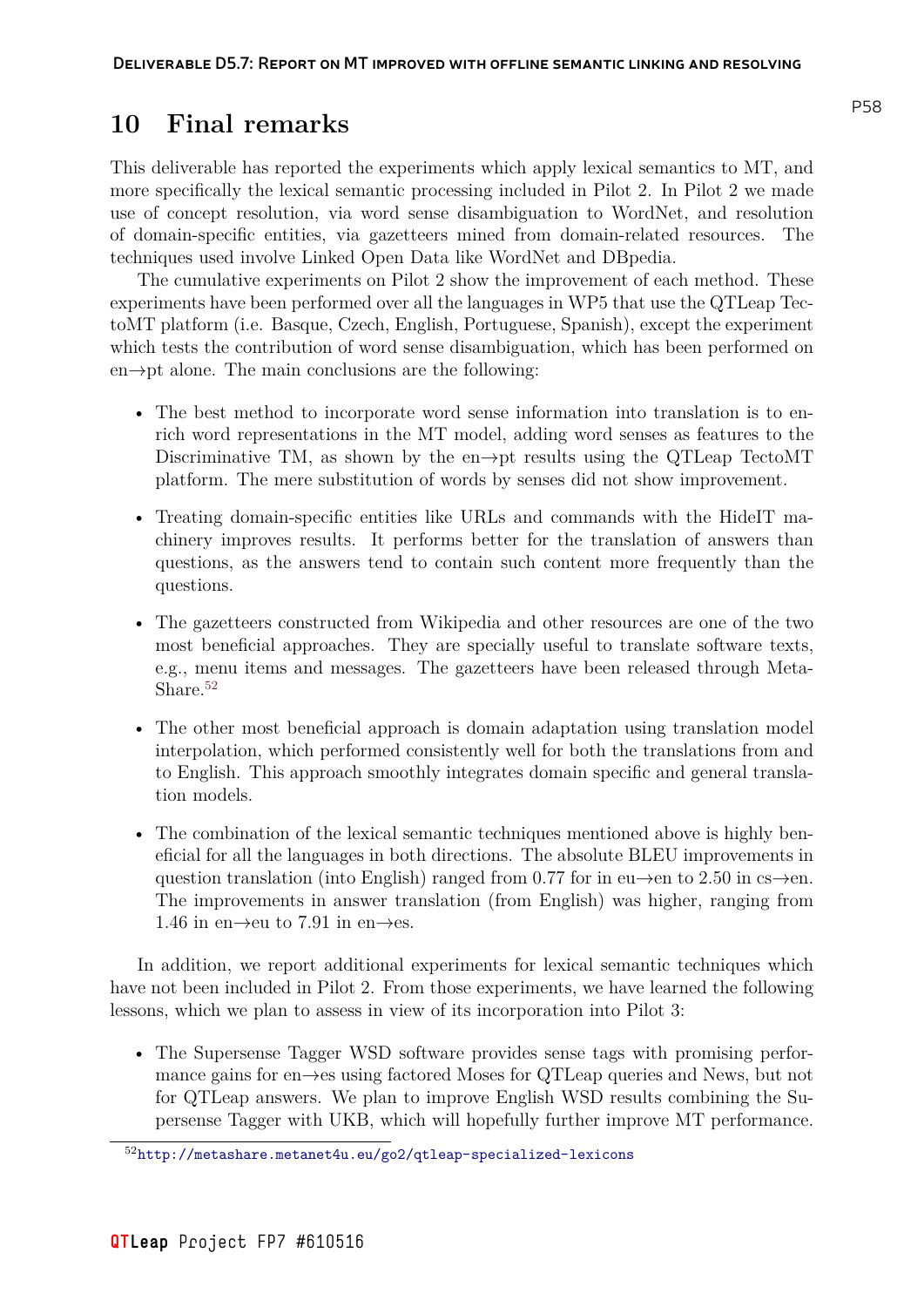- Regarding WSD for answers, the good results using Discriminative TM in TectoMT for en*→*pt seem to indicate that factored MT has its limitations. We plan to extend the successful technique used in en*→*pt to the rest of the languages. In addition, we expect that ongoing experiments with efficient machine learning software that allow to build single classifier for all source lemmas will show improvements in the close future. These experiments are checking methods to feed richer word representations like probability distributions for senses and distributional embeddings into the classifier.
- The German experiments also confirmed that WSD helps translating short queries when using factored Moses. In the QTLeap scenario, queries are translated from the other languages into English. We thus plan to make use of the QTLeap WSD systems reported in D5.6 for non-English languages, and check whether we can improve MT performance for translating queries into English.
- The en*↔*bg experiments, which also use lexical semantics in factored MT, drop the performance with respect to comparable models without lexical semantics. The lack of improvement for en*→*bg on QTLeap answers agrees with the en*→*es and en*→*de results. The lack of improvement for bg*→*en might be due to the different technique used to encode word sense information. We plan to check whether the techniques used on the successful en*→*pt, en*→*es and en*→*de experiments improve the results of bg*→*en. Another alternative explanation could be that the current quality of the Bulgarian resources and WSD module is not satisfactory. Note that three of the techniques explored for Bulgarian show improvements over the naive use of word sense information (use of representative target language lemmas, domain-adapted wordnets, and use of coreference information to improve WSD), and we plan to explore their use in the other methods to exploit WSD in MT.
- Detecting named entities with NERC tools and translating using dedicated resources and algorithms in the Moses platform provides very small gains en*→*es for News texts.
- Building parallel corpora from Wikipedia is effective in the IT domain, as shown for en*→*es translation using Moses, and we hope to carry this technique to the other language pairs.
- The experiment performed with the integration of coreference resolution shows that there is a role for this procedure, although local rules might suffice in some cases and the use of a full-fledged coreference resolver might not be needed. For instance, resolution of coreference is useful when translating from English to Czech, but less for English to Dutch. It profits mainly from the correct resolution of relative pronouns, the class ignored by many other coreference resolvers.
- We presented an automatic language-independent method for acquiring multiwords from raw text, and integrated these into the TectoMT system. Using source-side analysis only, we demonstrated an improvement in translation quality. By adding target-side analysis during training and generation during testing, we should be able to deliver even larger improvements in future.

As a short outlook on the use of lexical semantic towards Pilot 3, experiments 5.4.2 have finished with promising results for WSD. We think new transduction algorithms are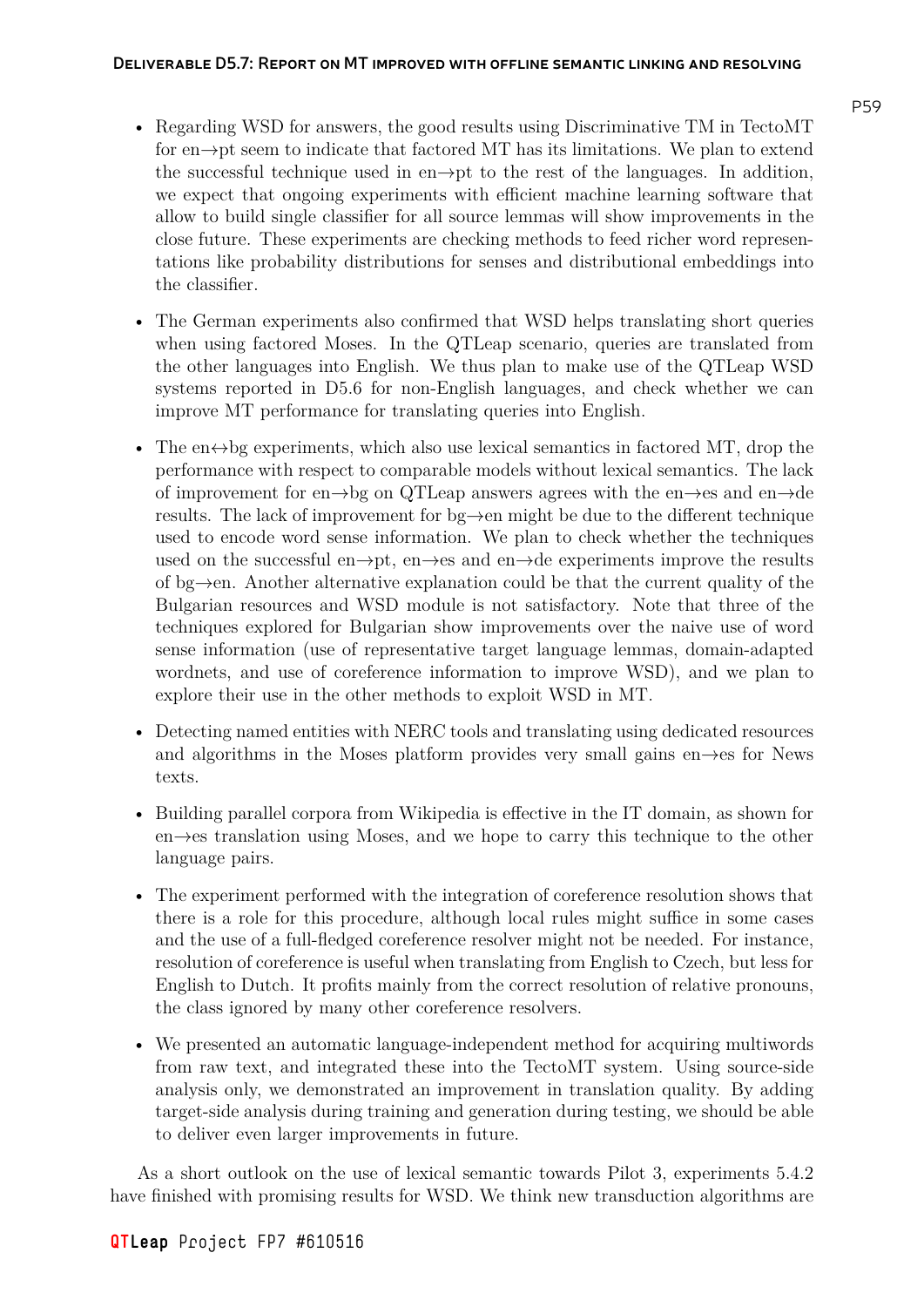needed, as planned for the 3rd year in experiment 5.4.5 We also plan to continue examining the contribution of NERC and NED tools in the translation of the News domain, where we expect to have a more prominent role for them.

With regards to the construction of Gazetteers started in Experiment 5.4.3, Experiment 5.4.4 will examine online sources to build gazetteers, which seems a promising direction as shown by the Wikipedia domain corpus experiment.

Finally, this deliverable includes the evaluation of Basque, Czech and Portuguese WSD, NED and Coreference tools, both on standard datasets, and on the QTLeap domain corpora. In general, the figures seem to indicate that the quality of the processors is in good shape, and further improvements will be undertaken. We will seek their use to improve results for language pairs with English as a target language.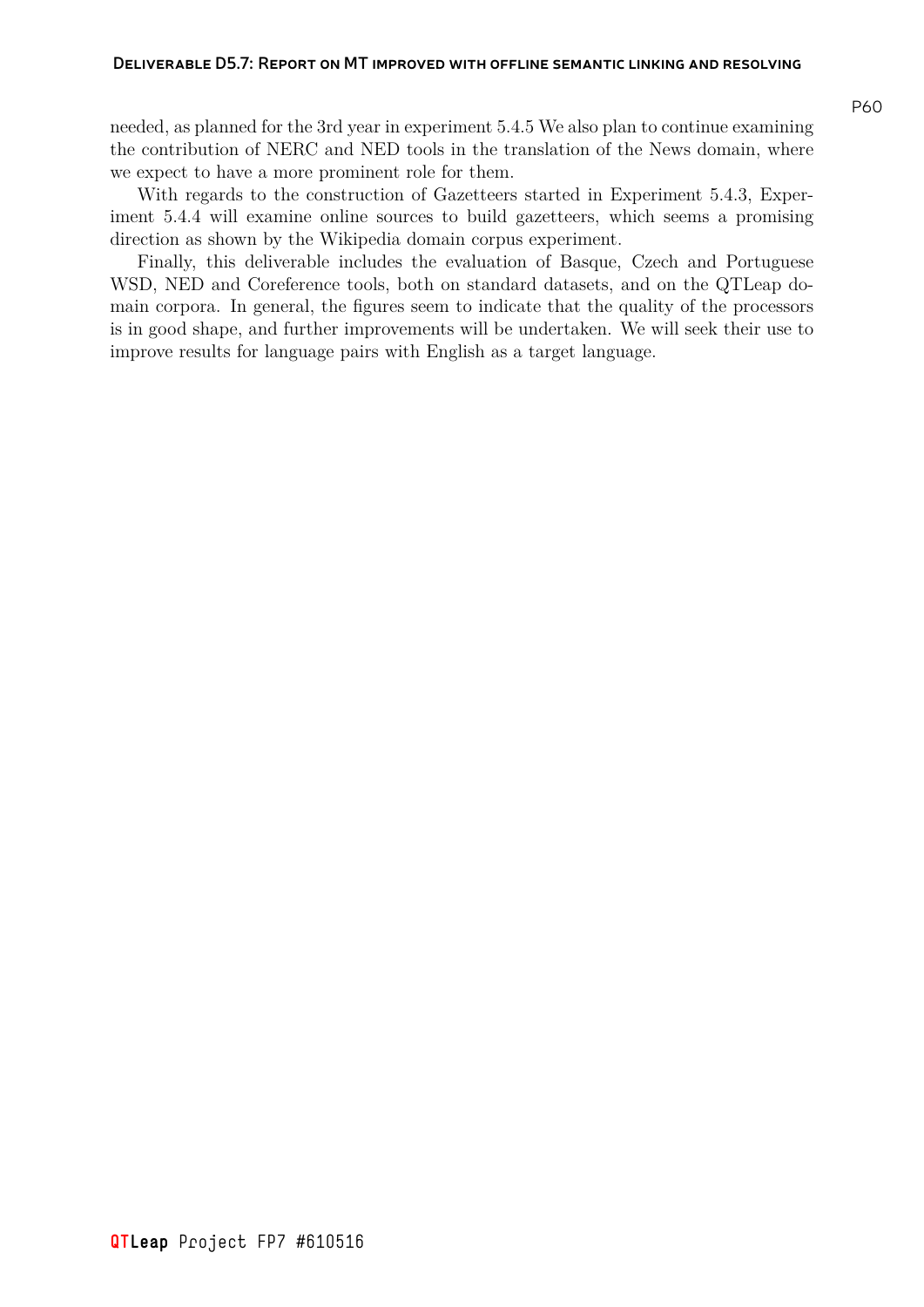## **References**

- Itziar Aduriz, Maxux Aranzabe, Jose Mari Arriola, Aitziber Atutxa, Díaz Arantza de Ilarraza, Nerea Ezeiza, Koldo Gojenola, Maite Oronoz, Aitor Soroa, and Ruben Urizar. Methodology and steps towards the construction of EPEC, a corpus of written Basque tagged at morphological and syntactic levels for automatic processing. *Language and Computers*, 56(1):1–15, 2006.
- <span id="page-60-6"></span>Rodrigo Agerri, Josu Bermudez, and German Rigau. Ixa pipeline: Efficient and Ready to Use Multilingual NLP tools. In *Proceedings of the 9th Language Resources and Evaluation Conference (LREC2014)*, pages 26–31, 2014.
- <span id="page-60-3"></span>Eneko Agirre and Aitor Soroa. Personalizing PageRank for Word Sense Disambiguation. In *Proceedings of the 12th Conference of the European Chapter of the Association for Computational Linguistics*, EACL '09, pages 33–41, Athens, Greece, 2009. Association for Computational Linguistics. URL http://dl.acm.org/citation.cfm?id=1609067. 1609070.
- <span id="page-60-0"></span>Mikel Artetxe, Eneko Agirre, Iñaki Alegria, and Gorka Labaka. Analyzing english-spanish named-entity enhanced machine translation. In *[Proceedings of the Ninth Workshop](http://dl.acm.org/citation.cfm?id=1609067.1609070) [on Synta](http://dl.acm.org/citation.cfm?id=1609067.1609070)x, Semantics and Structure in Statistical Translation*, pages 52–54, Denver, Colorado, USA, June 2015. Association for Computational Linguistics. URL http: //www.aclweb.org/anthology/W15-1007.
- <span id="page-60-4"></span>Florbela Barreto, António Branco, Eduardo Ferreira, Amália Mendes, Maria Fernanda Bacelar Nascimento, Filipe Nunes, and João Silva. Open Resources and [Tools](http://www.aclweb.org/anthology/W15-1007) [for the Shallow Processing of Portuguese:](http://www.aclweb.org/anthology/W15-1007) The TagShare Project. In *Proceedings of the 5th International Conference on Language Resources and Evaluation*, LREC '06, pages 1438–1443, 2006.
- <span id="page-60-8"></span>Eduard Bejček, Eva Hajičová, Jan Hajič, Pavlína Jínová, Václava Kettnerová, Veronika Kolářová, Marie Mikulová, Jiří Mírovský, Anna Nedoluzhko, Jarmila Panevová, Lucie Poláková, Magda Ševčíková, Jan Štěpánek, and Šárka Zikánová. Prague Dependency Treebank 3.0, 2013.
- <span id="page-60-7"></span>Nicola Bertoldi and Marcello Federico. Domain adaptation for statistical machine translation with monolingual resources. In *Proceedings of the Fourth Workshop on Statistical Machine Translation*, pages 182–189. Association for Computational Linguistics, 2009.
- <span id="page-60-5"></span>Ondřej Bojar, Zdeněk Žabokrtský, Ondřej Dušek, Petra Galuščáková, Martin Majliš, David Mareček, Jiří Maršík, Michal Novák, Martin Popel, and Aleš Tamchyna. The joy of parallelism with CzEng 1.0. In *Proceedings of LREC 2012*. European Language Resources Association, 2012.
- <span id="page-60-2"></span><span id="page-60-1"></span>Massimiliano Ciaramita and Yasemin Altun. Broad-coverage sense disambiguation and information extraction with a supersense sequence tagger. In *Proceedings of the 2006 Conference on Empirical Methods in Natural Language Processing*, pages 594– 602, Sydney, Australia, July 2006. Association for Computational Linguistics. URL http://www.aclweb.org/anthology/W/W06/W06-1670.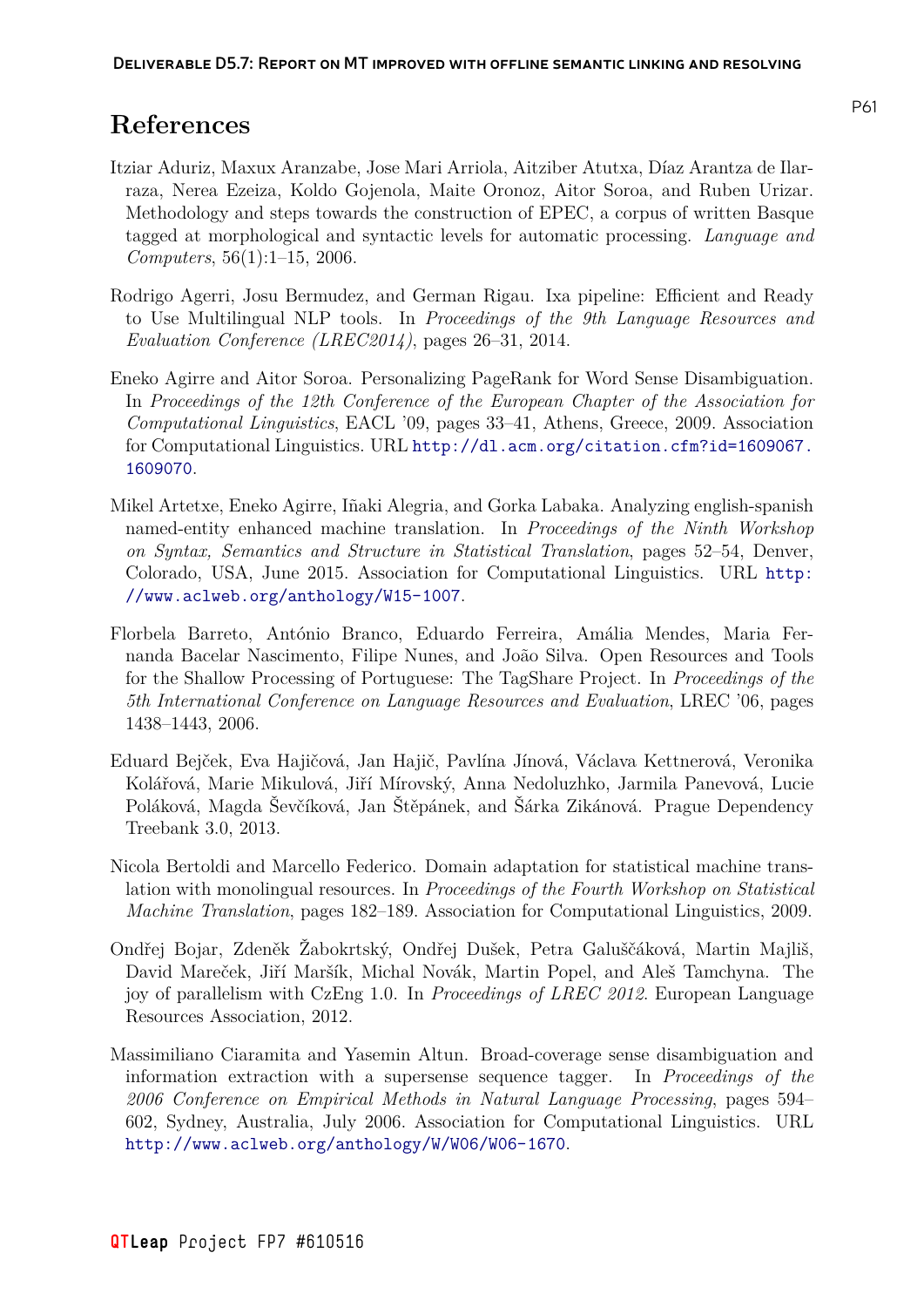- Michael Collins. Discriminative training methods for hidden markov models: Theory and experiments with perceptron algorithms. In *Proceedings of the 2002 Conference on Empirical Methods in Natural Language Processing*, pages 1–8. Association for Computational Linguistics, July 2002. doi: 10.3115/1118693.1118694. URL http://www.aclweb.org/anthology/W02-1001.
- <span id="page-61-2"></span>Sandrea Collovini, Thiago I. Carbonel, Juliana Thielsen Fuchs, Jorge César Coelho, Lúcia Rino, and Renata Vieira. Summit: Um Corpus Anotado com Informações Discursivas [Visando à Sumarização Automática. In](http://www.aclweb.org/anthology/W02-1001) *Proceedings of the 5th Workshop on Information and Human Language Technology*, TIL'2007, Rio de Janeiro, Brazil, 2007.
- <span id="page-61-9"></span>Gaoying Cui, Qin Lu, Wenjie Li, and Yirong Chen. Mining concepts from wikipedia for ontology construction. In *Proceedings of the 2009 IEEE/WIC/ACM International Joint Conference on Web Intelligence and Intelligent Agent Technology-Volume 03*, pages 287– 290. IEEE Computer Society, 2009.
- <span id="page-61-5"></span>Ted Dunning. Accurate methods for the statistics of surprise and coincidence. *Computational Linguistics*, 19(1):61–74, 1993.
- <span id="page-61-7"></span>Ondřej Dušek, Eva Fučíková, Jan Hajič, Martin Popel, Jana Šindlerová, and Zdeňka Urešová. Using parallel texts and lexicons for verbal word sense disambiguation. In Eva Hajičová and Joakim Nivre, editors, *Proceedings of the Third International Conference on Dependency Linguistics (Depling 2015)*, pages 82–90, Uppsala, Sweden, 2015. Uppsala University, Uppsala University. ISBN 978-91-637-8965-6.
- <span id="page-61-8"></span>Christine Fellbaum. *WordNet: An Electronic Lexical Database*. MIT Press, 1998.
- <span id="page-61-0"></span>Izaskun Fernandez, Iñaki Alegria, and Nerea Ezeiza. Semantic Relatedness for Named Entity Disambiguation Using a Small Wikipedia. In Ivan Habernal and Václav Matoušek, editors, *Text, Speech and Dialogue*, volume 6836 of *Lecture Notes in Computer Science*, pages 276–283. Springer Berlin Heidelberg, 2011. ISBN 978-3-642-23537-5.
- <span id="page-61-1"></span>Aldo Gangemi, Roberto Navigli, and Paola Velardi. The ontowordnet project: Extension and axiomatization of conceptual relations in wordnet. In Robert Meersman, Zahir Tari, and DouglasC. Schmidt, editors, *On The Move to Meaningful Internet Systems 2003: CoopIS, DOA, and ODBASE*, volume 2888 of *Lecture Notes in Computer Science*, pages 820–838. Springer Berlin Heidelberg, 2003. ISBN 978-3-540-20498-5. doi: 10.1007/ 978-3-540-39964-3\_52. URL http://dx.doi.org/10.1007/978-3-540-39964-3\_52.
- Qin Gao and Stephan Vogel. Parallel implementations of word alignment tool. In *Software Engineering, Testing, and Quality Assurance for Natural Language Processing*, pages 49–57, Columbus, Ohio, Jun[e 2008. Association for Computational Linguistics. UR](http://dx.doi.org/10.1007/978-3-540-39964-3_52)L http://www.aclweb.org/anthology/W/W08/W08-0509.
- <span id="page-61-6"></span>Rosa Gaudio and Antonio Branco. Using wikipedia to collect a corpus for automatic definition extraction: comparing english and portuguese languages. In *Anais do XI [Encontro de Linguistiva de Corpus - ELC 2012](http://www.aclweb.org/anthology/W/W08/W08-0509)*, Instituto de Ciências Matemáticas e de Computação da USP, em São Carlos/SP, 2012.
- <span id="page-61-4"></span><span id="page-61-3"></span>Rajdeep Gupta, Santanu Pal, and Sivaji Bandyopadhyay. Improving mt system using extracted parallel fragments of text from comparable corpora. In *proceedings of 6th*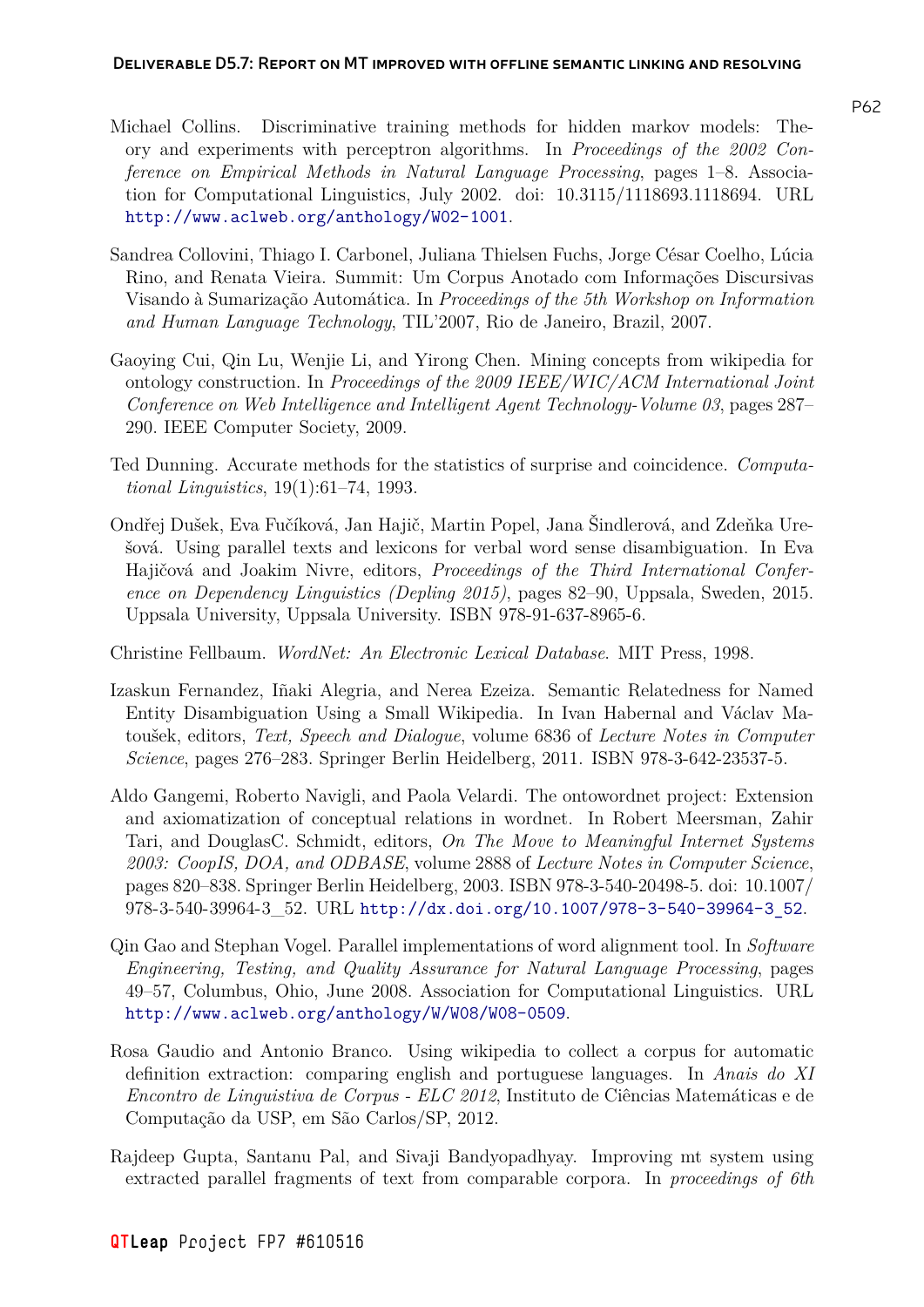*workshop of Building and Using Comparable Corpora (BUCC), ACL, Sofia, Bulgaria*, pages 69–76, 2013.

- <span id="page-62-6"></span>Jan Hajič, Eva Hajičová, Jarmila Panevová, Petr Sgall, Ondřej Bojar, Silvie Cinková, Eva Fučíková, Marie Mikulová, Petr Pajas, Jan Popelka, Jiří Semecký, Jana Šindlerová, Jan Štěpánek, Josef Toman, Zdeňka Urešová, and Zdeněk Žabokrtský. Announcing Prague Czech-English Dependency Treebank 2.0. In *Proceedings of the 8th International Conference on Language Resources and Evaluation (LREC 2012)*. European Language Resources Association, 2012.
- Philipp Koehn, Hieu Hoang, Alexandra Birch, Chris Callison-Burch, Marcello Federico, Nicola Bertoldi, Brooke Cowan, Wade Shen, Christine Moran, Richard Zens, et al. Moses: Open Source Toolkit for Statistical Machine Translation. In *Proceedings of the 45th Annual Meeting of the ACL on Interactive Poster and Demonstration Sessions*, pages 177–180. Association for Computational Linguistics, 2007.
- <span id="page-62-3"></span>Heeyoung Lee, Angel Chang, Yves Peirsman, Nathanael Chambers, Mihai Surdeanu, and Dan Jurafsky. Deterministic Coreference Resolution Based on Entity-centric, Precisionranked Rules. *Comput. Linguist.*, 39(4):885–916, 2013.
- <span id="page-62-5"></span>Jens Lehmann, Robert Isele, Max Jakob, Anja Jentzsch, Dimitris Kontokostas, Pablo Mendes, Sebastian Hellmann, Mohamed Morsey, Patrick van Kleef, Sören Auer, and Christian Bizer. DBpedia - A Large-scale, Multilingual Knowledge Base Extracted from Wikipedia. *Semantic Web Journal*, 6(2):167–195, 2012.
- <span id="page-62-8"></span>Haibo Li, Jing Zheng, Heng Ji, Qi Li, and Wen Wang. Name-aware Machine Translation. In *ACL 2013*, pages 604–614, 2013.
- <span id="page-62-2"></span>Lieve Macken, Julia Trushkina, and Lidia Rura. Dutch parallel corpus: Mt corpus and translator's aid. In *In Proceedings of the Machine Translation Summit XI*, pages 313– 320. European Association for Machine Translation, 2007.
- <span id="page-62-0"></span>Paul McNamee and James Mayfield. Character n-gram tokenization for european language text retrieval. *Information Retrieval*, 7(1-2):73–97, 2004. ISSN 1386-4564. doi: 10.1023/B:INRT.0000009441.78971.be. URL http://dx.doi.org/10.1023/B% 3AINRT.0000009441.78971.be.
- <span id="page-62-4"></span>Tomas Mikolov, Kai Chen, Greg Corrado, and Jeffrey Dean. Efficient estimation of word [representations in vector space.](http://dx.doi.org/10.1023/B%3AINRT.0000009441.78971.be) In *Proceedings of W[orkshop at ICLR](http://dx.doi.org/10.1023/B%3AINRT.0000009441.78971.be)*, 2013a.
- <span id="page-62-7"></span>Tomas Mikolov, Wen-tau Yih, and Geoffrey Zweig. Linguistic regularities in continuous space word representations. In *Proceedings of NAACL-HLT*, pages 746–751, 2013b.
- <span id="page-62-1"></span>MultiWordNet. The MultiWordNet project. http://multiwordnet.fbk.eu/english/ home.php, n.d. Accessed: 2015-01-13.
- <span id="page-62-10"></span><span id="page-62-9"></span>Steven Neale, João Silva, and António Branco. A Flexible Interface Tool for Manual Word Sense Annotation. In *Proceedings of [the 11th Joint ACL-ISO Workshop on In](http://multiwordnet.fbk.eu/english/home.php)[teroperable](http://multiwordnet.fbk.eu/english/home.php) Semantic Annotation*, ISA-11, pages 67–71, London, UK, 2015. Association for Computational Linguistics.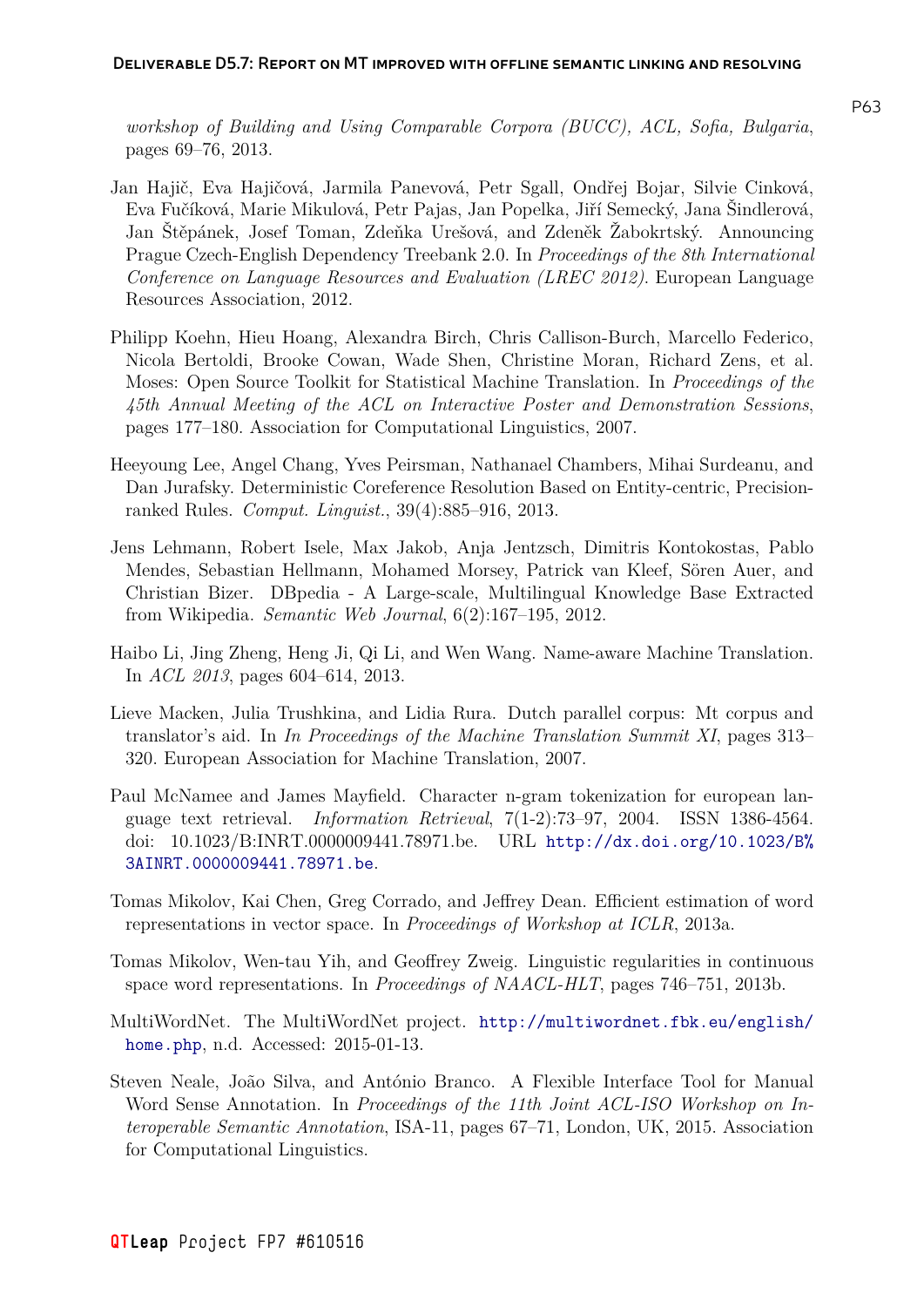- Michal Novák, Dieke Oele, and Gertjan van Noord. Comparison of coreference resolvers for deep syntax translation. In *Proceedings of the Second Workshop on Discourse in Machine Translation*, pages 17–23, Lisboa, Portugal, 2015. Association for Computational Linguistics.
- <span id="page-63-5"></span>Hideo Okuma, Hirofumi Yamamoto, and Eiichiro Sumita. Introducing a translation dictionary into phrase-based SMT. *IEICE transactions on information and systems*, 91  $(7):2051-2057, 2008.$
- <span id="page-63-1"></span>Santanu Pal, Sudip Kumar Naskar, Pavel Pecina, Sivaji Bandyopadhyay, and Andy Way. Handling Named Entities and Compound Verbs in Phrase-Based Statistical Machine Translation. In *Proceedings of the 2010 Workshop on Multiword Expressions: from Theory to Applications*. ACL, 2010.
- <span id="page-63-0"></span>Magdalena Plamada and Martin Volk. Towards a wikipedia-extracted alpine corpus. In *The 5th Workshop on Building and Using Comparable Corpora*, page 81. Citeseer, 2012.
- <span id="page-63-2"></span>Elisabete Pociello, Eneko Agirre, and Izaskun Aldezabal. Methodology and construction of the Basque WordNet. *Language Resources and Evaluation*, 45(2):121–142, 2011. ISSN 1574-020X.
- <span id="page-63-9"></span>Martin Popel and Zdeněk Žabokrtský. TectoMT: Modular NLP framework. In *Lecture Notes in Artificial Intelligence, Proceedings of the 7th International Conference on Advances in Natural Language Processing (IceTAL 2010)*, volume 6233. Springer, 2010.
- <span id="page-63-4"></span>Bruno Pouliquen, Ralf Steinberger, and Camelia Ignat. Automatic identification of document translations in large multilingual document collections. In *In RANLP 2003 – Proceedings of the International Conference on 'Recent Advances in Natural Language Processing*, pages 401–408, 2003.
- Jokin Pérez de Viñaspre. Wikipedia eta anbiguetate lexikala. Technical report, Computer Science Faculty, University of the Basque Country, 2015. URL http://hdl.handle. net/10810/15911.
- <span id="page-63-8"></span>Uwe Quasthoff and Christian Wolff. The Poisson collocation measure and its applications. In *Proceedings of the 2nd International Workshop on Comput[ational Approaches to](http://hdl.handle.net/10810/15911) [Collocations](http://hdl.handle.net/10810/15911)*, Vienna, Austria, 2002.
- <span id="page-63-6"></span>Bahar Salehi, Paul Cook, and Timothy Baldwin. A word embedding approach to predicting the compositionality of multiword expressions. In *Proceedings of the 2015 Conference of the North American Chapter of the Association for Computational Linguistics*, pages 977–983, 2015.
- <span id="page-63-7"></span>Magda Ševčíková, Zdeněk Žabokrtský, Jana Straková, and Milan Straka. Czech named entity corpus 2.0, 2014. URL http://hdl.handle.net/11858/ 00-097C-0000-0023-1B22-8. LINDAT/CLARIN digital library at Institute of Formal and Applied Linguistics, Charles University in Prague.
- <span id="page-63-10"></span><span id="page-63-3"></span>Michel Simard, George F. Foster, and Pierre Isabelle. [Using cognates to align sentences](http://hdl.handle.net/11858/00-097C-0000-0023-1B22-8) [in bilingual corpora. In](http://hdl.handle.net/11858/00-097C-0000-0023-1B22-8) *in Proceedings of the Fourth International Conference on Theoretical and Methodological Issues in Machine Translation*, pages 67–81, 1992.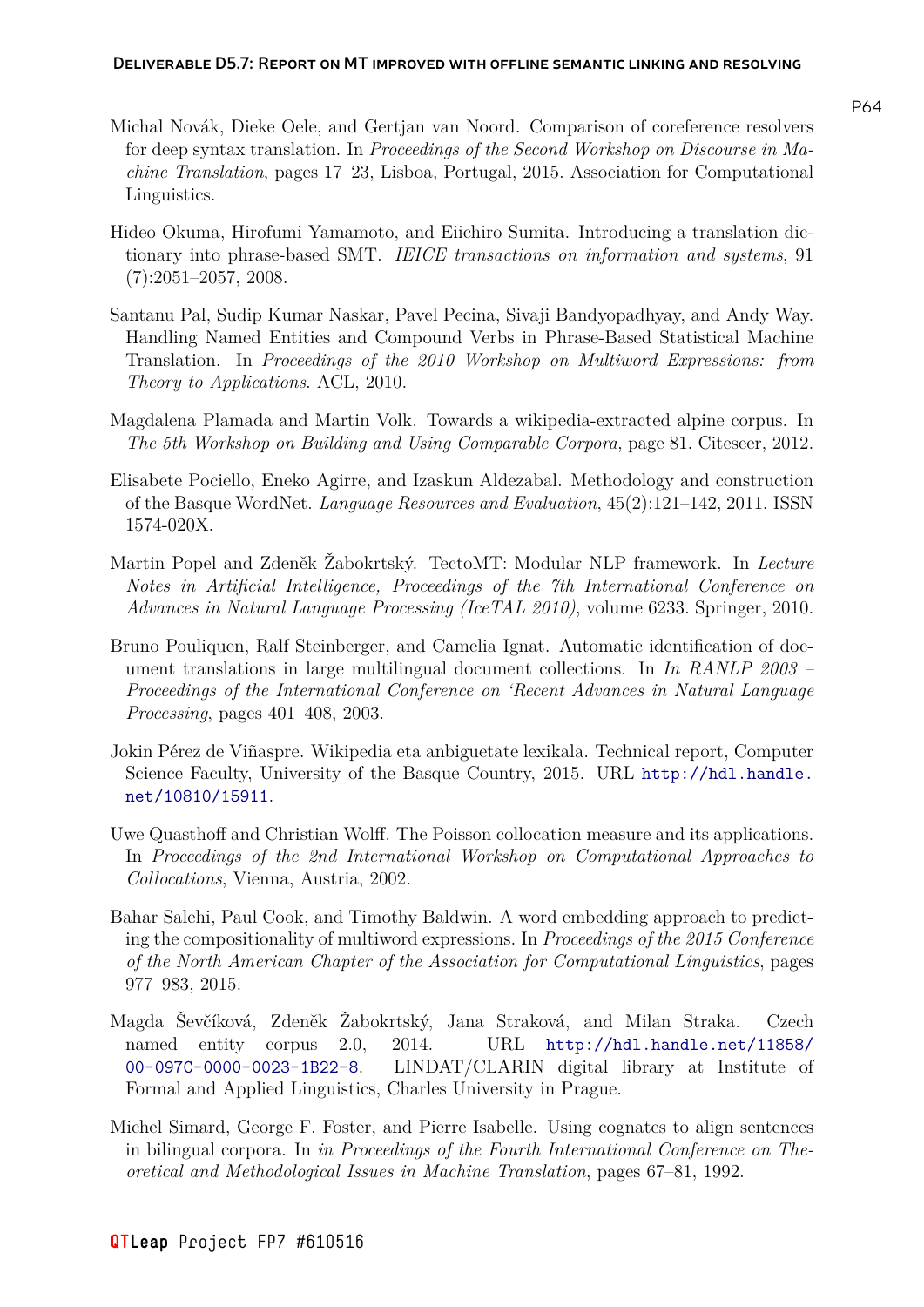- Ander Soraluze, Olatz Arregi, Xabier Arregi, and Arantza Díaz de Ilarraza. Coreference Resolution for Morphologically Rich Languages. Adaptation of the Stanford System to Basque. *Procesamiento del Lenguaje Natural*, 55:23–30, 2015. ISSN 1989-7553.
- <span id="page-64-7"></span>Pontus Stenetorp, Sampo Pyysalo, Goran Topić, Sophia Ananiadou, and Akiko Aizawa. Normalisation with the BRAT rapid annotation tool. In *Proceedings of the 5th International Symposium on Semantic Mining in Biomedicine*, Zürich, Switzerland, 2012a.
- <span id="page-64-9"></span>Pontus Stenetorp, Sampo Pyysalo, Goran Topić, Tomoko Ohta, Sophia Ananiadou, and Jun'ichi Tsujii. brat: a web-based tool for nlp-assisted text annotation. In *Proceedings of the Demonstrations at the 13th Conference of the European Chapter of the Association for Computational Linguistics*, pages 102–107, Avignon, France, 2012b. Association for Computational Linguistics.
- <span id="page-64-10"></span>Andreas Stolcke. Srilm-an extensible language modeling toolkit. In *Proceedings International Conference on Spoken Language Processing*, pages 257–286, November 2002.
- <span id="page-64-3"></span>Jörg Tiedemann. News from OPUS - A collection of multilingual parallel corpora with tools and interfaces. In *Recent Advances in Natural Language Processing*, volume V, pages 237–248. John Benjamins, Amsterdam/Philadelphia, 2009.
- <span id="page-64-1"></span>Zdeňka Urešová. Valenční slovník pražského závislostního korpusu (pdt-vallex). *Studies in Computational and Theoretical Linguistics*, 2011.
- <span id="page-64-8"></span>Zdenka Uresova, Jana Sindlerova, Eva Fucikova, and Jan Hajic. An analysis of annotation of verb-noun idiomatic combinations in a parallel dependency corpus. In *Proceedings of the 9th Workshop on Multiword Expressions*, pages 58–63, Atlanta, 2013. Association for Computational Linguistics.
- <span id="page-64-6"></span>Yannick Versley, Simone Paolo Ponzetto, Massimo Poesio, Vladimir Eidelman, Alan Jern, Jason Smith, Xiaofeng Yang, and Alessandro Moschitti. BART: A Modular Toolkit for Coreference Resolution. In *Proceedings of the 46th Annual Meeting of the Association for Computational Linguistics on Human Language Technologies: Demo Session*, pages 9–12. Association for Computational Linguistics, 2008.
- <span id="page-64-4"></span>Piek Vossen. Eurowordnet: A multilingual database of autonomous and language-specific wordnets connected via an inter-lingual index. *International Journal of Lexicography*, 17(2):161–173, 2004. doi: 10.1093/ijl/17.2.161. URL http://ijl.oxfordjournals. org/content/17/2/161.abstract.
- <span id="page-64-0"></span>Dirk Weißenborn, Leonhard Hennig, Feiyu Xu, and Hans Uszkoreit. Multi-objective optimization for the joint disambiguation of nouns and [named entities. In](http://ijl.oxfordjournals.org/content/17/2/161.abstract) *53nd Annual [Meeting of the Association for Com](http://ijl.oxfordjournals.org/content/17/2/161.abstract)putational Linguistics, July*. ACL, 2015.
- Ian H. Witten and Eibe Frank. *Data Mining: Practical Machine Learning Tools and Techniques, Second Edition (Morgan Kaufmann Series in Data Management Systems)*. Morgan Kaufmann Publishers Inc., 2005.
- <span id="page-64-5"></span><span id="page-64-2"></span>Deyi Xiong and Min Zhang. A sense-based translation model for statistical machine translation. In *Proceedings of the 52nd Annual Meeting of the Association for Computational Linguistics (Volume 1: Long Papers)*, pages 1459–1469, Baltimore, Maryland, June 2014. Association for Computational Linguistics. URL http://www.aclweb.org/ anthology/P14-1137.